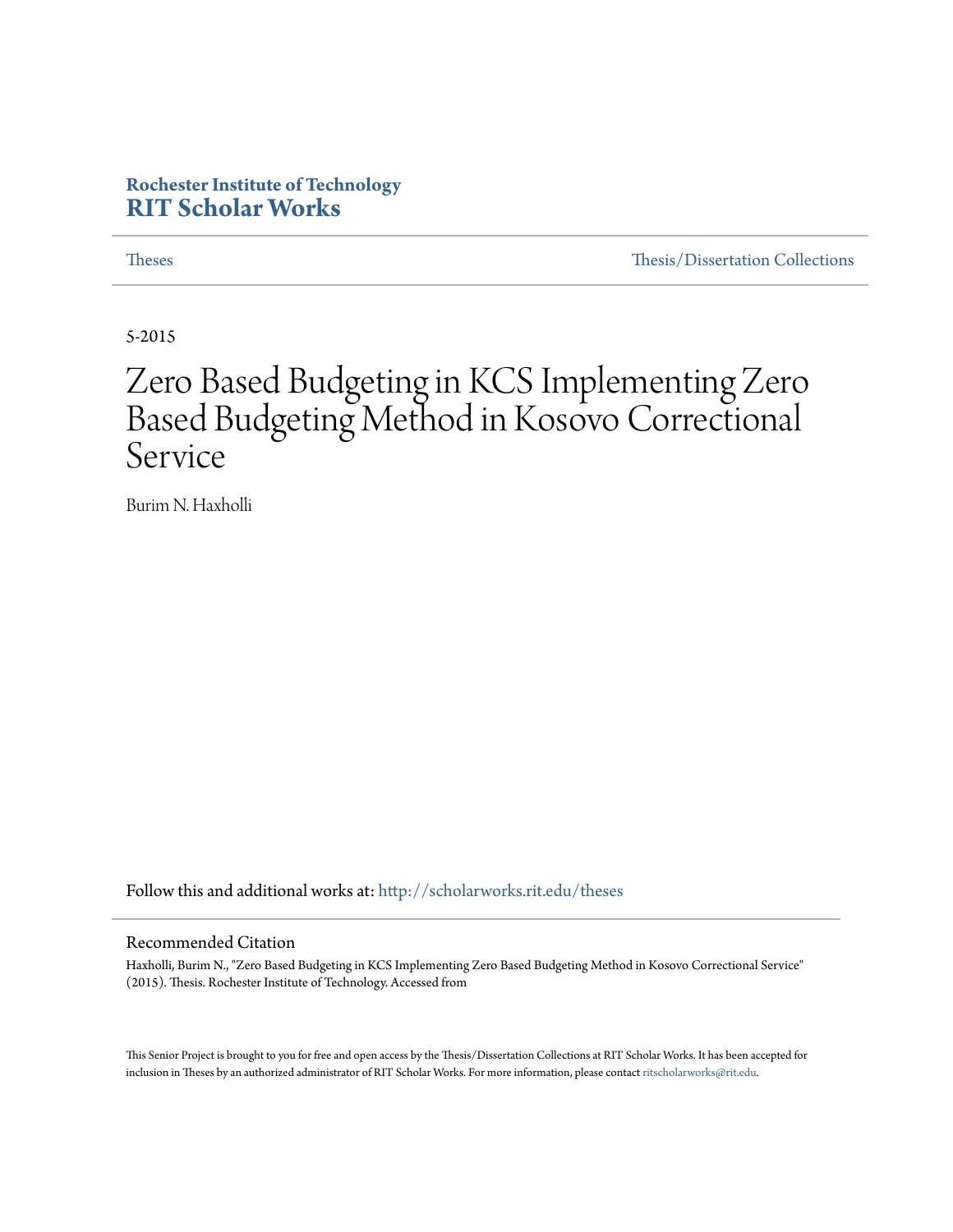



# Capstone Project: Zero Based Budgeting in KCS Implementing Zero Based Budgeting Method in Kosovo Correctional Service Burim N. Haxholli

May 2015

"Submitted as a draft Capstone Project Proposal in partial fulfillment

of a Master of Science Degree in Professional Studies

at the American University in Kosovo"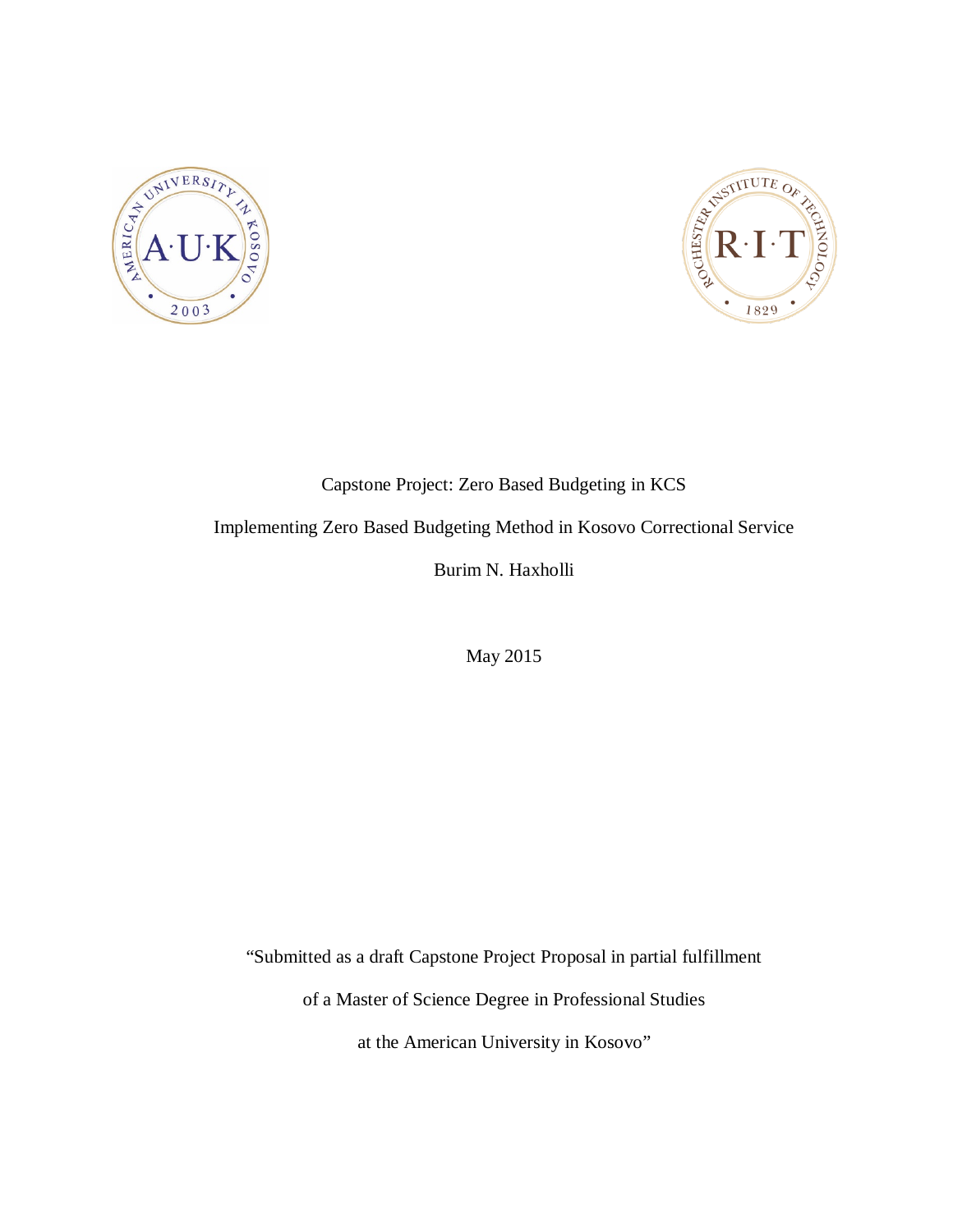## *Acknowledgements*

*I would like to express my special thanks to my Mom and Dad and family for always supporting me and always being there for me.* 

*Secondly I would like to thank USAID for scholarship award to attend the master program in this prestigious university and giving us young Kosovars the possibility to enhance our education, to contribute in our newly established country and improve the Public Administration Sector.*

*Another special thanks of gratitude to my professor Dr. Vernon Hayes, who helped me in doing a lot of Research from which I learned many new things and I am really thankful.*

*In the end, I would like to thank all of my friends and colleagues for their willingness and readiness to help me achieve my goals.*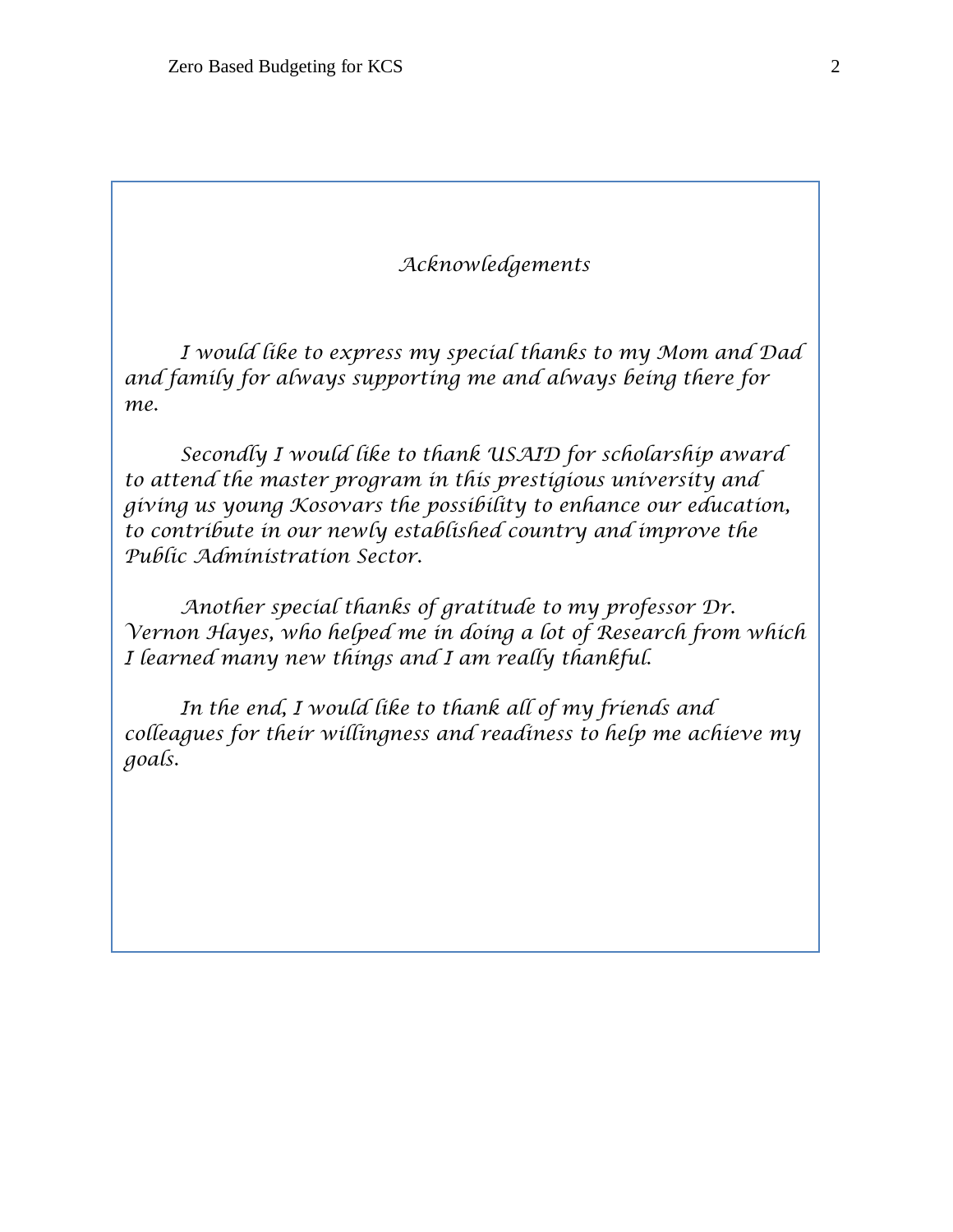| 1.   |                                                                                             |     |
|------|---------------------------------------------------------------------------------------------|-----|
| 1.1. |                                                                                             |     |
|      |                                                                                             |     |
|      |                                                                                             |     |
|      |                                                                                             |     |
|      |                                                                                             |     |
|      |                                                                                             |     |
|      |                                                                                             |     |
|      |                                                                                             |     |
|      |                                                                                             |     |
|      |                                                                                             |     |
|      |                                                                                             |     |
|      |                                                                                             |     |
|      |                                                                                             |     |
|      | 2.3.0. Industry and Government                                                              | .20 |
|      |                                                                                             |     |
|      |                                                                                             |     |
|      |                                                                                             |     |
|      |                                                                                             |     |
|      | 3.1. FY 2016 Zero-Based Budget Analysis Georgia Department of Corrections ZBB Program: . 26 |     |
|      |                                                                                             |     |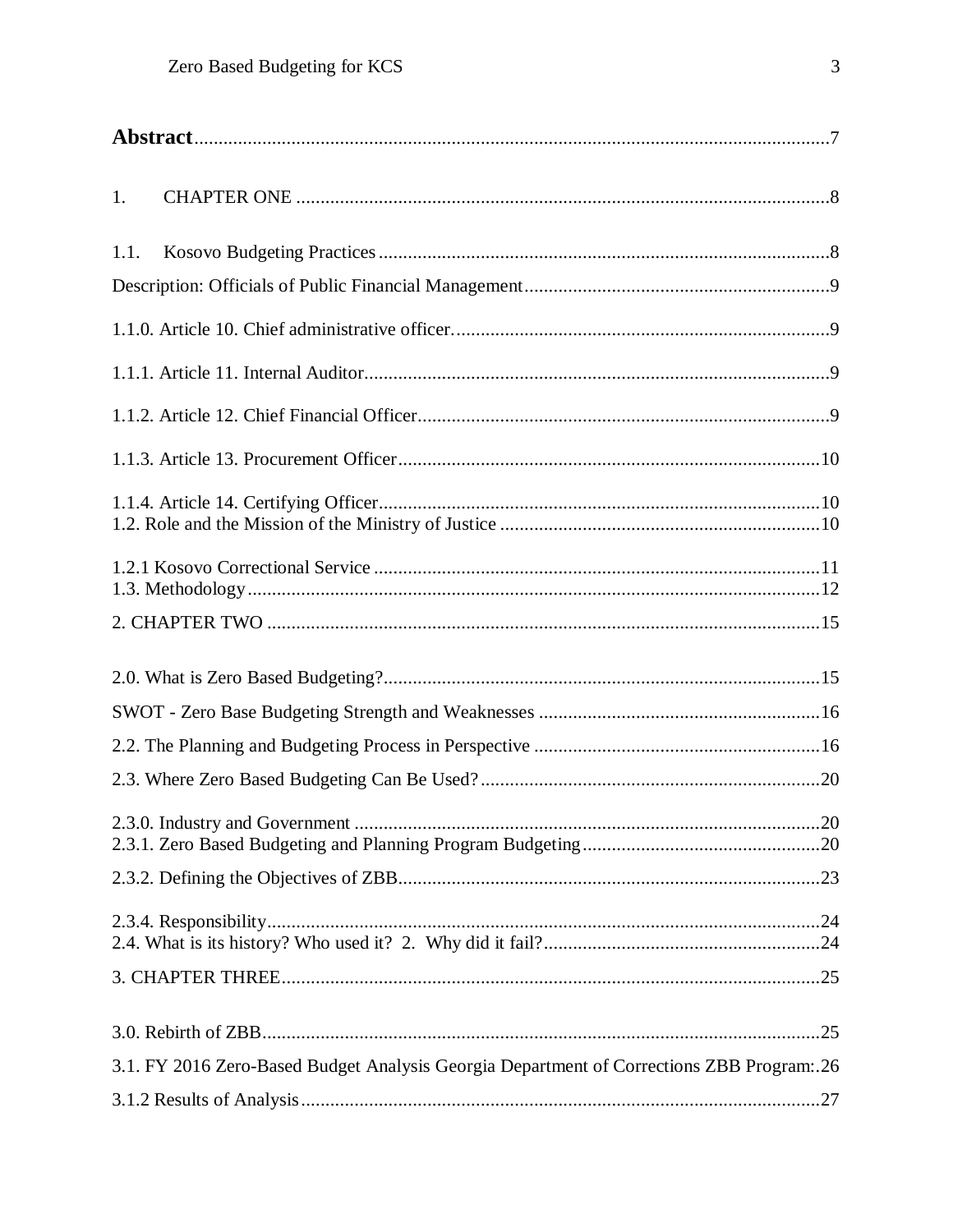[Annex51](#page-51-0)

[Questionnaire: Zero Based Budgeting New Budgeting Approach](#page-51-1) to Kosovo Public Services ....51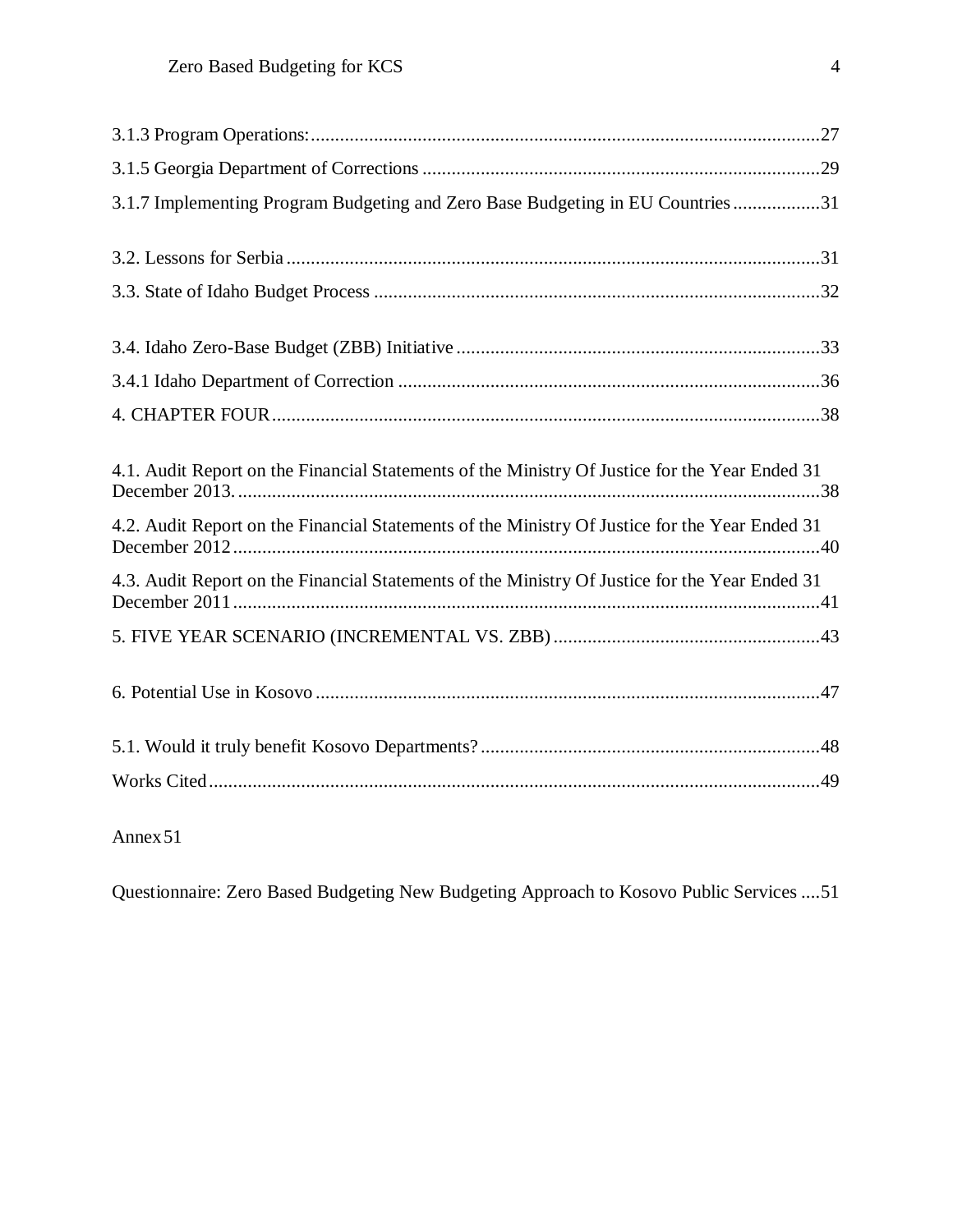## **LIST OF TABLES**

| TABLE 1. MOJ BUDGET FOR YEAR 2015 - SPENDING OF FUNDS BROKEN DOWN BY ECONOMIC CATEGORIES  11        |  |
|-----------------------------------------------------------------------------------------------------|--|
|                                                                                                     |  |
|                                                                                                     |  |
|                                                                                                     |  |
| TABLE 5. ZBB PROGRAM: PRIVATE PRISONS (KEY ACTIVITIES AND ALTERNATIVE APPROACH 28                   |  |
|                                                                                                     |  |
|                                                                                                     |  |
|                                                                                                     |  |
|                                                                                                     |  |
| TABLE 10. MOJ BUDGET 2012: SPENDING OF FUNDS BY ECONOMIC CATEGORIES- OUTTURN AGAINST THE BUDGET (IN |  |
|                                                                                                     |  |
| TABLE 11. MOJ BUDGET 2011: SPENDING OF FUNDS BROKEN DOWN BY ECONOMIC CATEGORIES- OUTTURN AGAINST    |  |
|                                                                                                     |  |
| TABLE 12. CORRECTIONAL SERVICES FY2014 BUDGET COMPARISON BETWEEN KOSOVA AND STATE OF IDAHO (USA)    |  |
|                                                                                                     |  |
| <b>LIST OF FIGURES</b>                                                                              |  |
|                                                                                                     |  |
|                                                                                                     |  |
|                                                                                                     |  |
|                                                                                                     |  |
|                                                                                                     |  |
|                                                                                                     |  |
|                                                                                                     |  |
|                                                                                                     |  |
| FIGURE 9. ACTUAL INCREMENTAL BUDGET LINE SAMPLE (REPEATED AMOUNT 5YRS IN ROW)  46                   |  |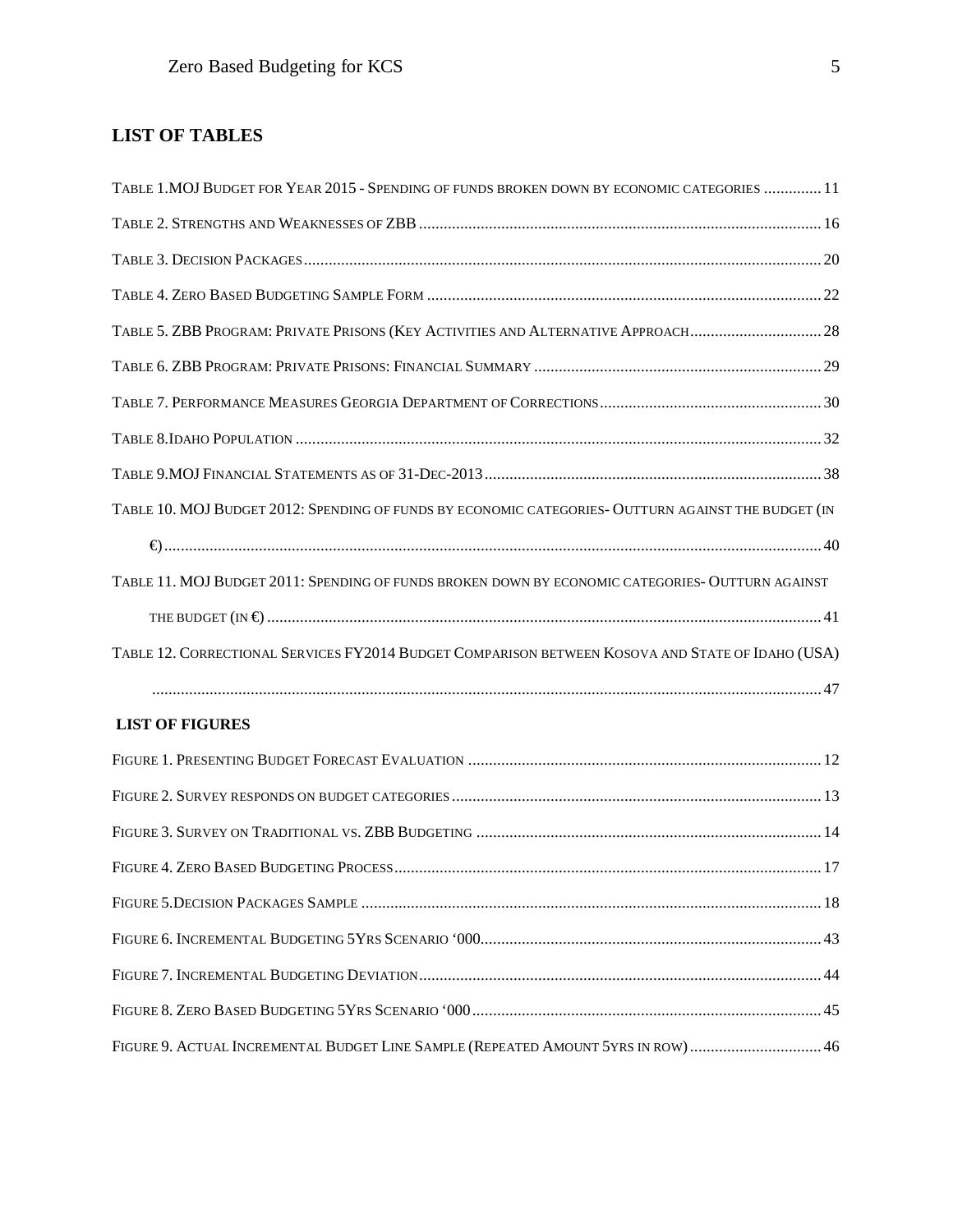## ACRONYMS

| <b>MOJ</b>  | Ministry of Justice Kosova         |
|-------------|------------------------------------|
| <b>DOJ</b>  | Department of Justice Kosova       |
| <b>KCS</b>  | <b>Kosova Correctional Service</b> |
| ZBB         | <b>Zero Based Budgeting</b>        |
| <b>PPBS</b> | Planning Program Budgeting System  |
| EU          | European Union                     |
| <b>USA</b>  | Unites State of America            |
| MF          | Ministry of Finance                |
| <b>CFO</b>  | <b>Chief Financial Officer</b>     |
| <b>FMC</b>  | <b>Financial Management</b>        |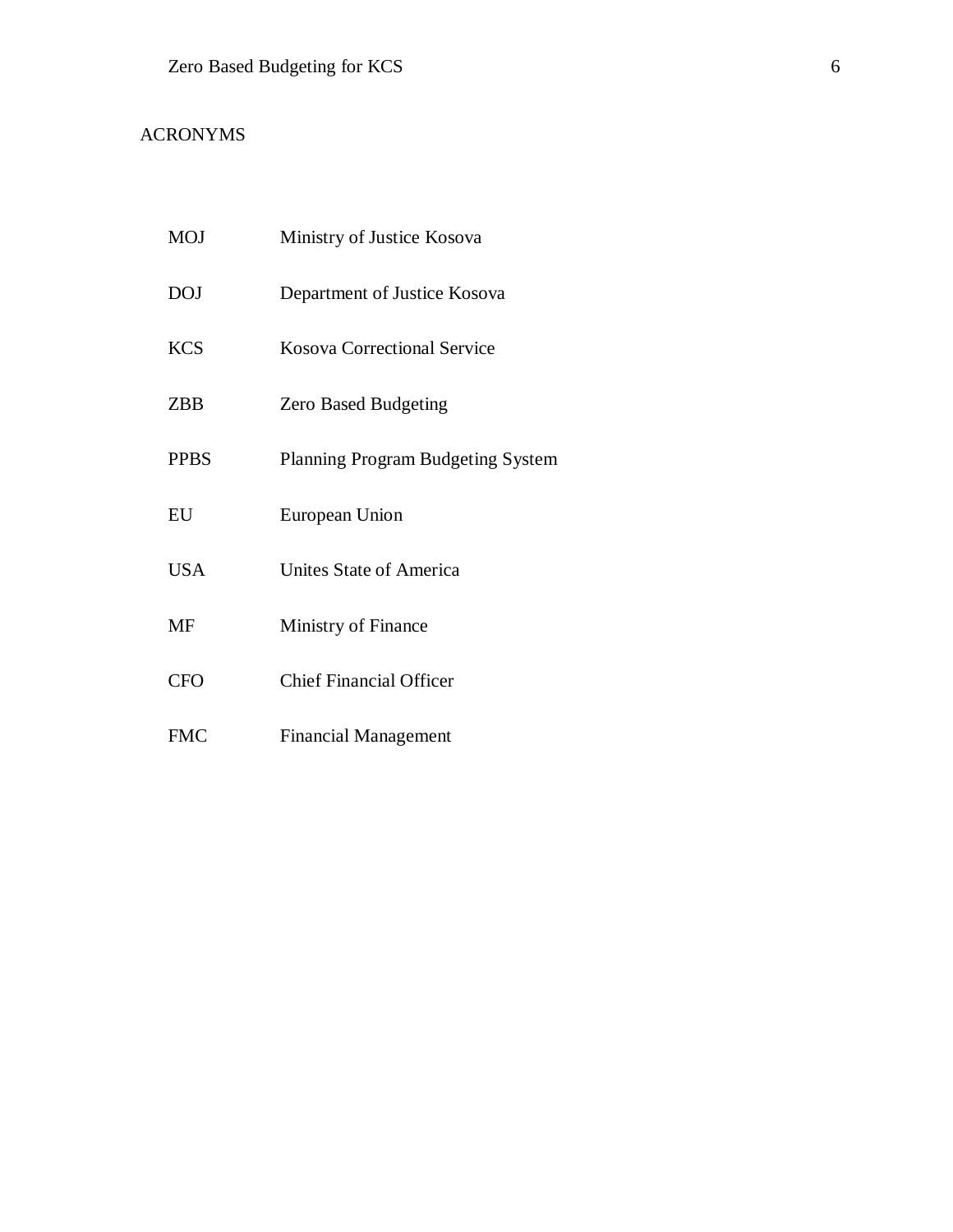#### **Abstract**

<span id="page-7-0"></span>This project addresses the need on improving performance in budget planning through Zero Based Budgeting and its implementation in Public Sector. Project will focus on Kosovo Correctional Service and will expand through its comparison with other local and central budgeting organizations within Kosovo and therein other countries of EU, USA.

The project starts with the fact that there is an ongoing problem with budget planning in KCS / MOJ and furthermore the research will be expanded through auditing reports, budget planning, implementation problems and its tights with strategic planning. In addition, this project will address through ZBB a role model to improve budget performance and accountability of well-functioning departmental budgeting, which is crucial for final budget presentation.

Moreover, it will present similar international practicing of Zero Based Budgeting, identify similarities and differences between research departments, and present a set of recommendations to improve the current experience in departmental budgeting, accountability in performance, governance, capacity, reporting and its effectiveness.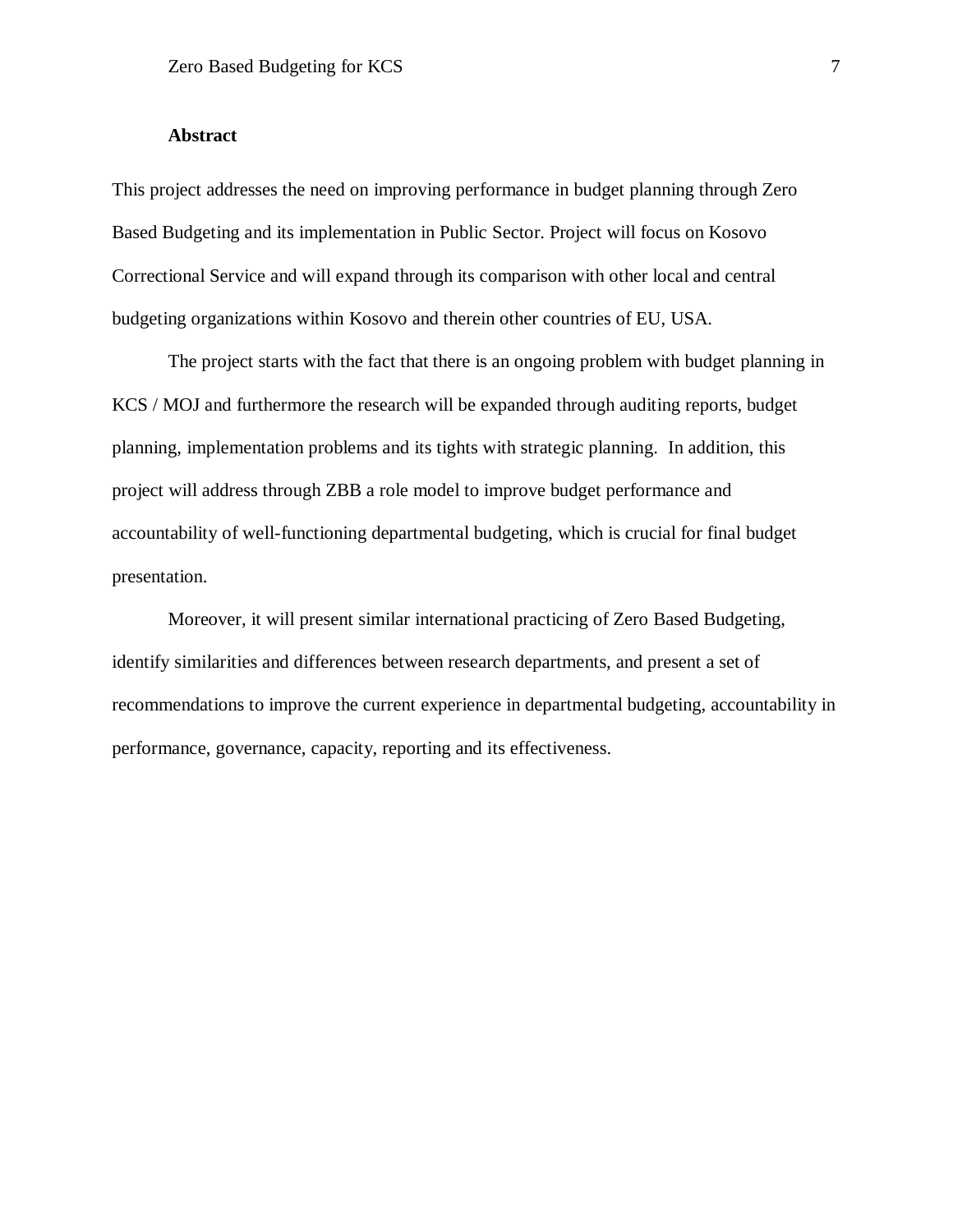#### <span id="page-8-1"></span><span id="page-8-0"></span>**1. CHAPTER ONE**

#### **1.1. Kosovo Budgeting Practices**

Budget process and the institutions involved in this process The Ministry of Finance in coordination with budgetary organizations prepares the Kosovo Budget, which is approved by the end of the year, by the Assembly of Kosovo. The budget for the next year is prepared during the current year through a number of actions known as the budget process. Until it reaches a final form as the Draft-law on budget, and before it is submitted for approval in Assembly, the budget process is usually conducted between the Ministry of Finance and budgetary organizations. The latter, according to MF guidelines, submit their budgetary proposals according to plans and objectives defined by the work plans. (GAP, 2013)

According to the Law on Public Financial Management and Accountability, "budget organization means any authority or public undertaking that directly receives an appropriation." (Assembly of the Republic of Kosovo, 2008).

In the process of drafting the budget, the Ministry of Finance and budget organizations interact with each other in two directions: from bottom-up – when budget organizations have the freedom of planning the expenses and requests for budget depending on their plans; and, from top-down – when budget organizations are allocated the budget taking into account the budget and expenditure of that organization from the previous year, but not by taking into account the budget needs of these organizations. As in many countries, Kosovo applies a mixed system of the two directions, which means that budget organizations prepare or propose their budget for expenditure within one year (bottom-up direction) but are limited in this preparation because of the budget ceilings, as it is known in this field (top-down direction). (GAP, 2013)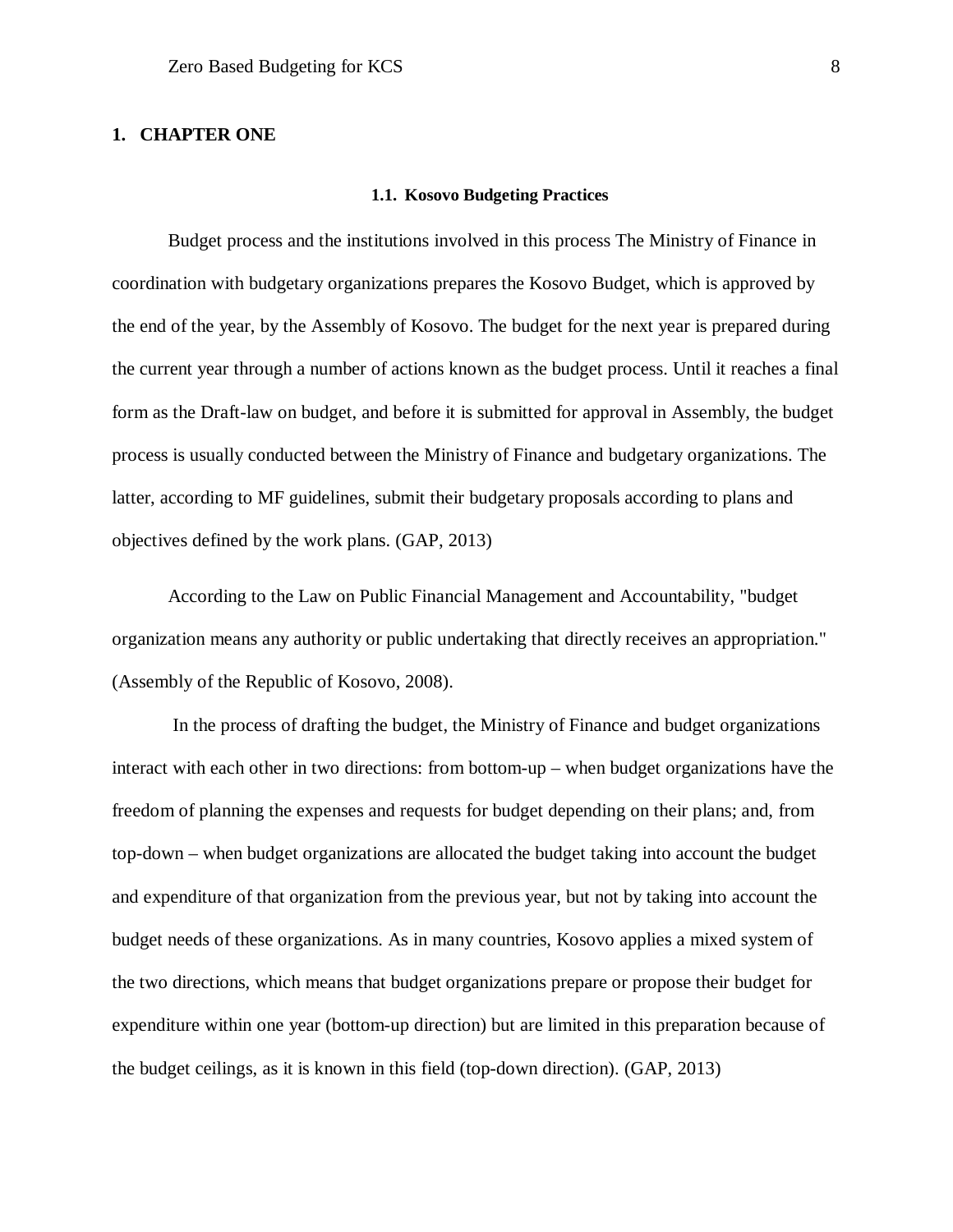#### **Description: Officials of Public Financial Management**

#### **1.1.0. Article 10. Chief administrative officer.**

<span id="page-9-1"></span><span id="page-9-0"></span>10.1 A chief Administrative Office shall have principal legal responsibility for ensuring that his/her budget organization, autonomous executive agency or public undertaking, and its personnel, thoroughly and adequately comply with, observe and implement all applicable provisions of the present law and the FMC Rules. (Assembly of the Republic of Kosovo, 2008, p. 14)

#### **1.1.1. Article 11. Internal Auditor**

<span id="page-9-2"></span>11.1 Every budget organization, autonomous executive agency and public undertaking shall comply with all applicable requirement of the Law on Internal Audit, including these provision imposing a requirement to establish and maintain an Internal Audit Unit or to otherwise procure the services of and Internal Auditor. (Assembly of the Republic of Kosovo, 2008, p. 14)

#### **1.1.2. Article 12. Chief Financial Officer**

<span id="page-9-3"></span>In the case of CFO of budget organization or a autonomous executive agency, such CFO shall have the authority and responsibility for : (i) developing the proposed budget and appropriations request of the budget organization or autonomous executive agency; (ii) ensuring that all transactions are accurately recorded in the Treasury Accounting Record; (iii) ensuring that all legitimate invoice received are promptly submitted for payment through the Treasury system; (iv) overseeing and supervising all aspects of budget reporting; and (v) any function delegated to the CFO in accordance with the FMC Rules. All Work of the CFO must strictly comply with the FMC Rules. (Assembly of the Republic of Kosovo, 2008, p. 14)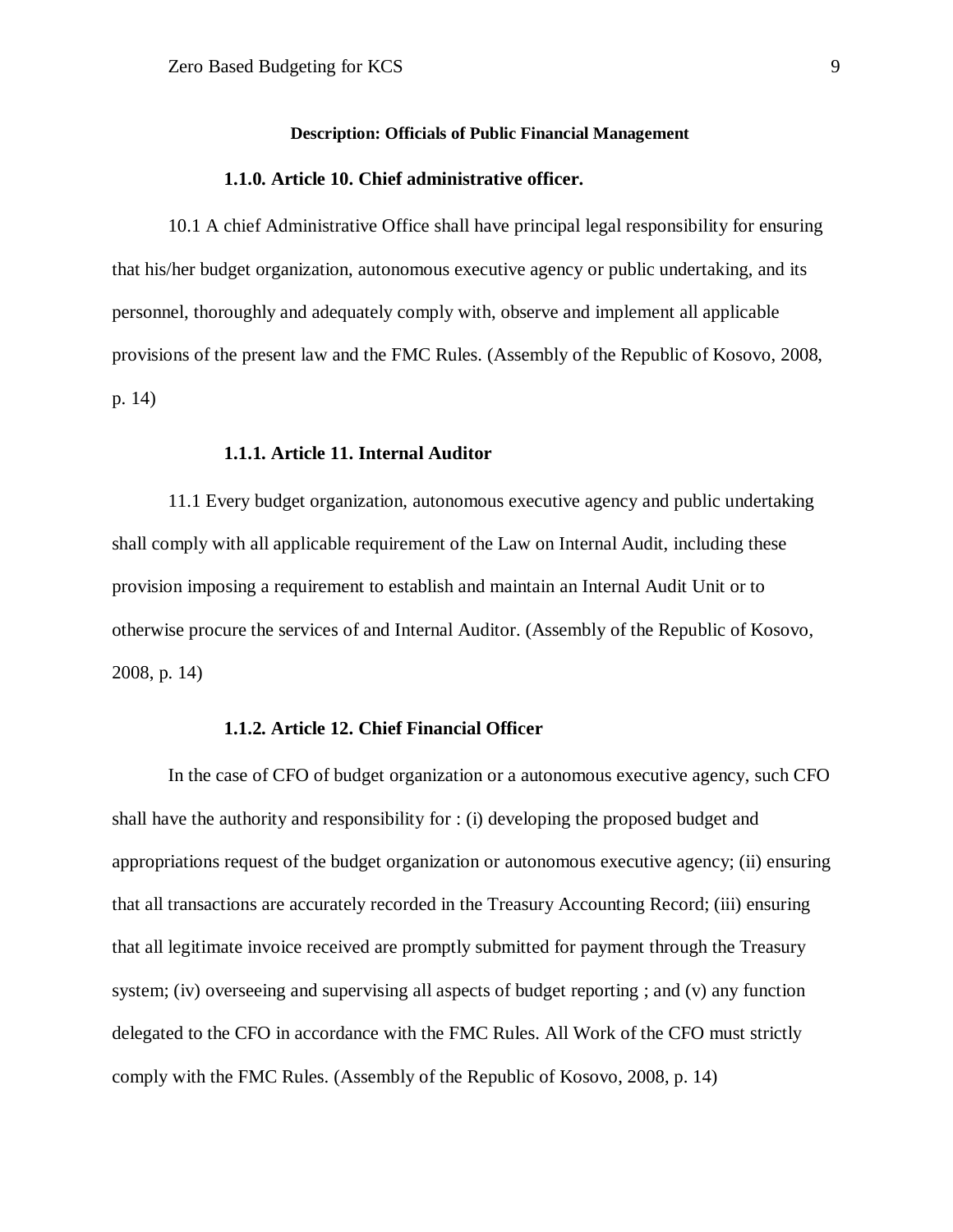#### **1.1.3. Article 13. Procurement Officer**

<span id="page-10-0"></span>13.1 Each budget organization, autonomous executive agency and public undertaking shall have a Procurement Officer, who shall be responsible for conducting the budget organizations procurement activities in accordance with the Law on Public Procurement. (Assembly of the Republic of Kosovo, 2008, p. 14)

#### **1.1.4. Article 14. Certifying Officer**

<span id="page-10-1"></span>14.4 The certifying Officer shall be responsible for a) ensuring that the applicable terms of public contract have been fulfilled before any payment under such contract is made or authorized; and b) ensuring that the expenditure of public money under any public contract is one in accordance with the FMC Rules. The Certifying Officer shall also perform any other task required of a Certifying Officer under the FMC Rules.

14.5 The Certifying Officer shall identify and promptly report in writing all of noncompliances to the Chief Administrative Officer, the CFO and any other senior official of the budget organization, autonomous executive agency or public undertaking. (Assembly of the Republic of Kosovo, 2008, p. 14)

#### **1.2. Role and the Mission of the Ministry of Justice**

<span id="page-10-2"></span>To ensure efficient, independent and impartial judicial and prosecutorial system, safe and equal for all the citizens. Ministry of Justice according to the international standards ensures professional treatment of the detainees, sentenced prisoners, victims of violence, and victims of trafficking and protected witnesses. Ministry of Justice drafts the legislation in accordance with the constitution of the Republic of Kosova and harmonizes the laws with the EU standards,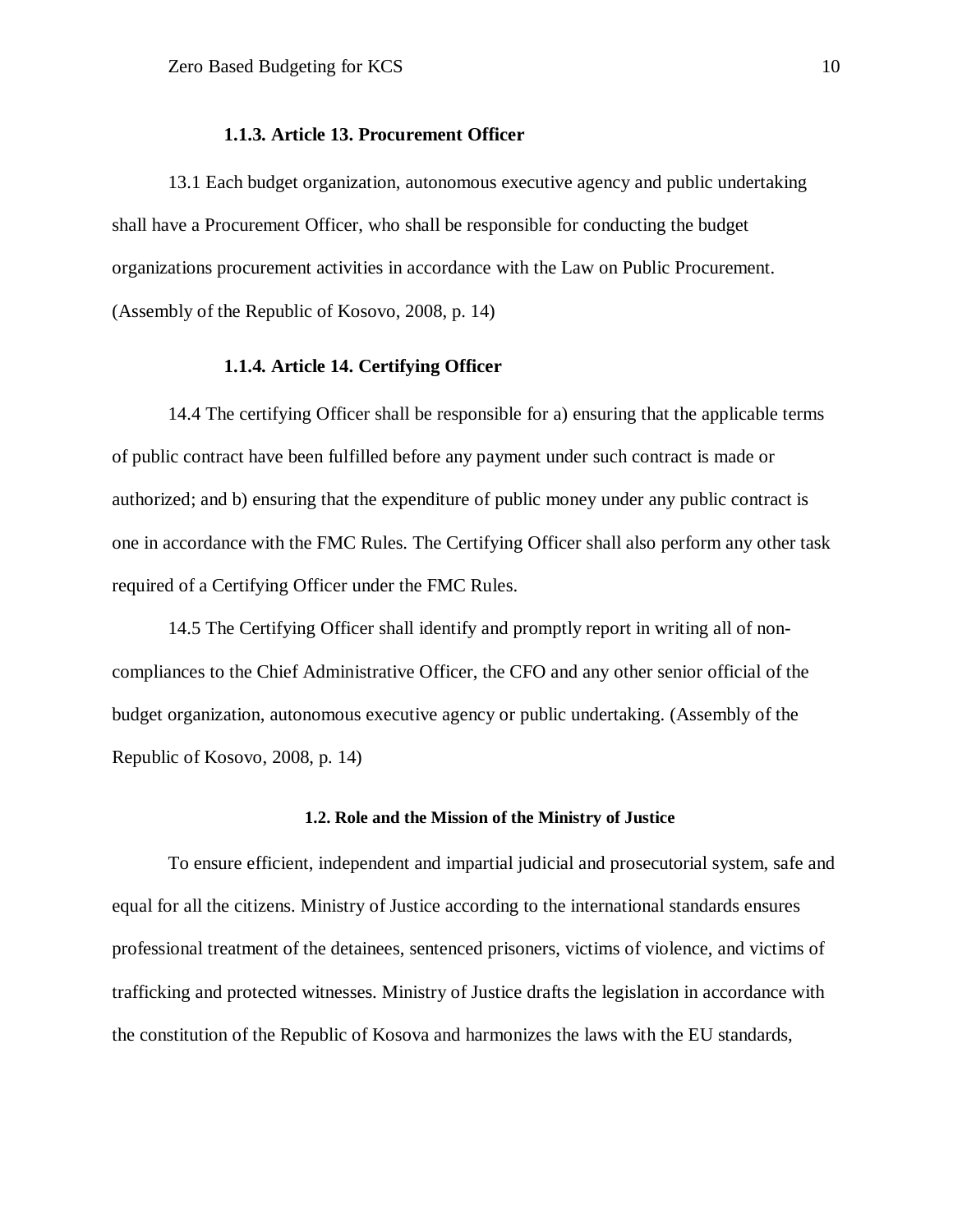develop international legal cooperation, and ensure easier access in the justice institutions for the minorities. (Justice M. o., 2015)

Departments within MOJ: Kosovo Correctional Service, Kosovo Probation Service, Forensic Department, Department of Legal Affairs, Department for International Legal Cooperation, Department of Finance and General Services, Department for European Integration and Policy Coordination, Department of Procurement, Office for Statistics. (Justice M. o., 2015)

#### **1.2.1 Kosovo Correctional Service**

<span id="page-11-0"></span>KCS is responsible for the administration of prisoners, detainees, minors under the laws of the Republic of Kosovo and European conventions and other regulations issued in the respective institutions. KCS is responsible for the supervision and management of correctional institutions (6 detention centers, 3 Correctional Centers and High Security Prison) in different levels of security and supervision of persons under the care of KCS and staff in working (Justice M. o., Kosovo Correctional Service, 2015)

| Spending of funds broken down by economic<br>categories | Amount $\epsilon$ | %      |
|---------------------------------------------------------|-------------------|--------|
| <b>Wages and Salaries</b>                               | 9,762,594         | 62.59% |
| <b>Goods and Services</b>                               | 3,807,527         | 24.41% |
| <b>Utilities</b>                                        | 605,313           | 3.88%  |
| <b>Subsidies and Transfers</b>                          | $\bf{0}$          | 0%     |
| <b>Capital Investments</b>                              | 1,422,500         | 9.12%  |
| <b>Total</b>                                            | 15,597,934        | 100%   |
| <i>*Employees</i>                                       | 1,626             |        |
| *Prisoners                                              | *1500             |        |

<span id="page-11-1"></span>

|  |  |  |  | Table 1.MOJ Budget for Year 2015 - Spending of funds broken down by economic categories |  |
|--|--|--|--|-----------------------------------------------------------------------------------------|--|
|  |  |  |  |                                                                                         |  |

(Finance, 2015 Budgeting, 2015) *\* Prisoners number is of FY2013.*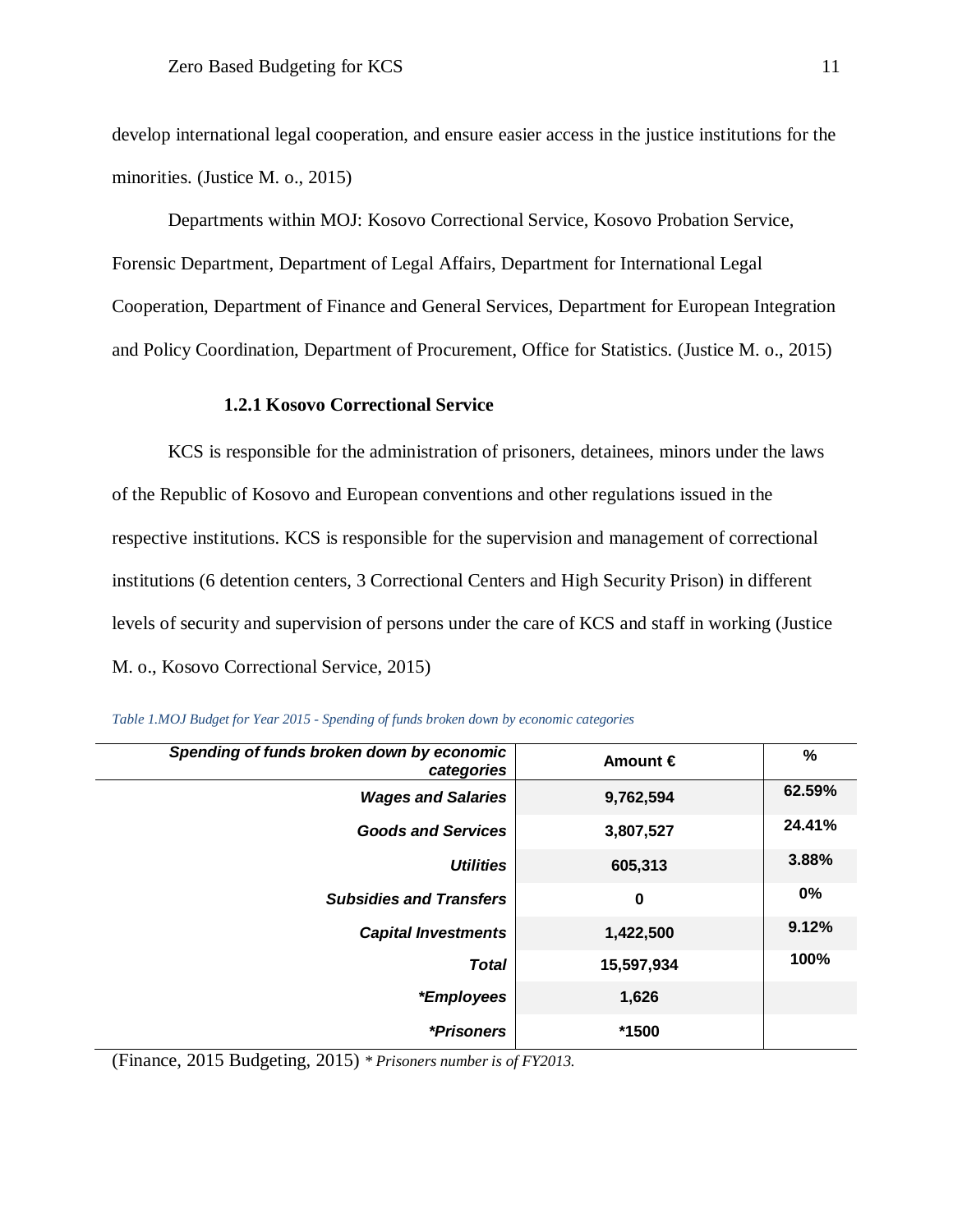#### **1.3. Methodology**

<span id="page-12-0"></span>This study uses method research designed to determine whether current budgeting method has positive or negative impact in KCS/MOJ through current financial method in government of Kosova activity indictors.

The quantitative piece of this research involves budget and financial authorities to clarify their opinion about gaps of current budgeting and to answer a question; can it be improved through a ZBB process? An online survey was sent to public administration finance directors and budget managers consisting of 11 questions examining the budget preparation level, the other questions directly addressed whether zero-based budgeting is better than incremental budgeting, and which budget categories are weaker due to a lack of budget preparation. Survey measure was prepared with simple questions, and responds were calculated immediately through Google form application. (See Figure 1.1, 1.2 and 1.3 below for statistical data).



#### <span id="page-12-1"></span>*Figure 1. Presenting Budget Forecast Evaluation*

Statistical data of the respondents from online questionnaire on evaluating the degree of budget forecast for main budget categories in Republic of Kosova*.*

> **Evaluate a degree in bugdet forecasting and expenditures for following categories**

Poor Medium Excellent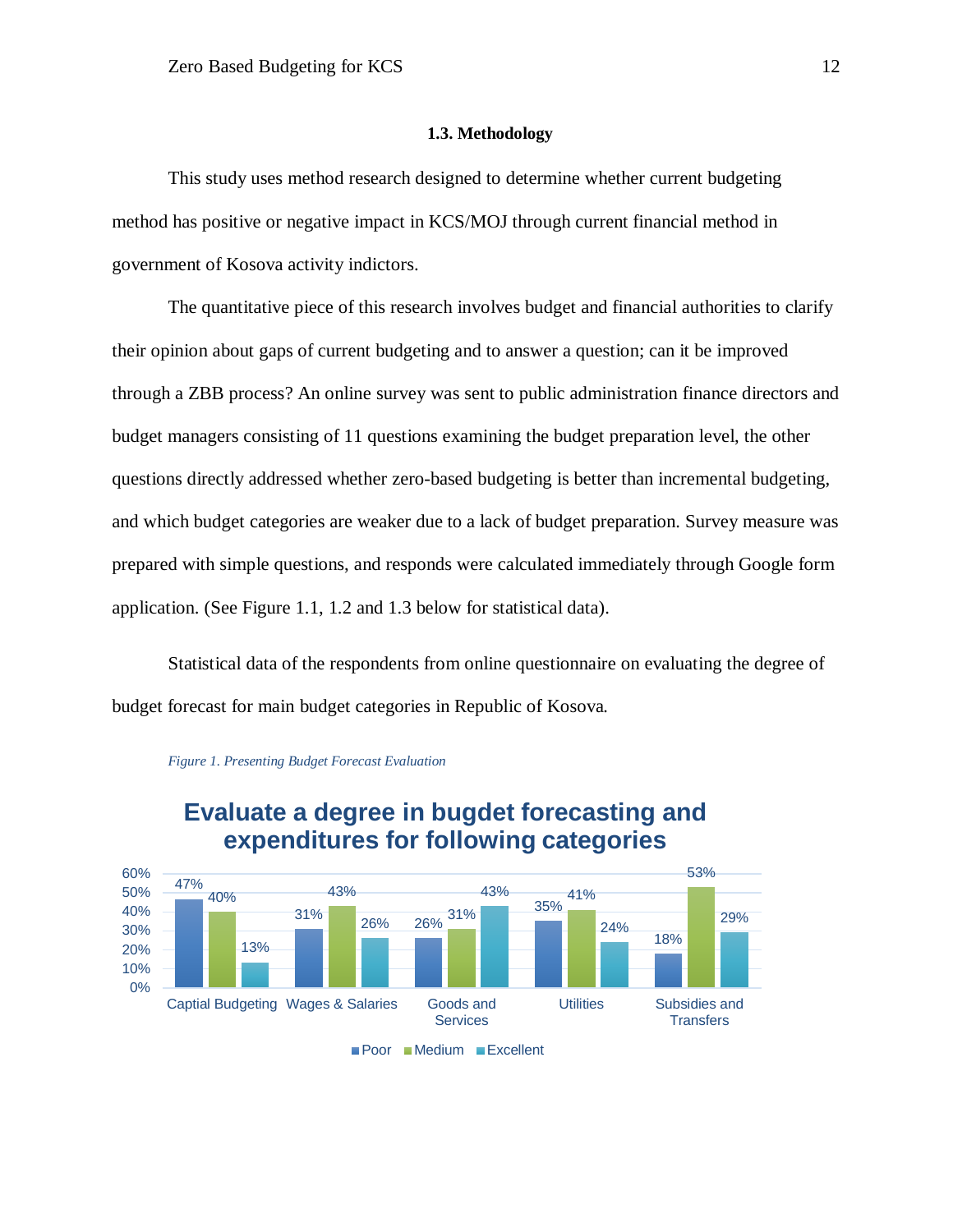Figure 1. The survey shows measurement of what are the main categories effected by weak budgeting preparation and those are: Capital budgeting; b) Wages and Salaries; c) Utilities; d) Goods and Services; e) Subsidies and Transfers.

<span id="page-13-0"></span>



Evaluate Level of budget Preparation in Republic of Kosovo

Figure 2. Statistical data of the respondent from online questionnaire on evaluating the level of budget preparation in Republic of Kosova

On Figure 2. The questionnaire shows that only 12% are happy with current level of budget preparation in Kosovo and others 47% says its good and 41% believe that budget preparation needs improvement.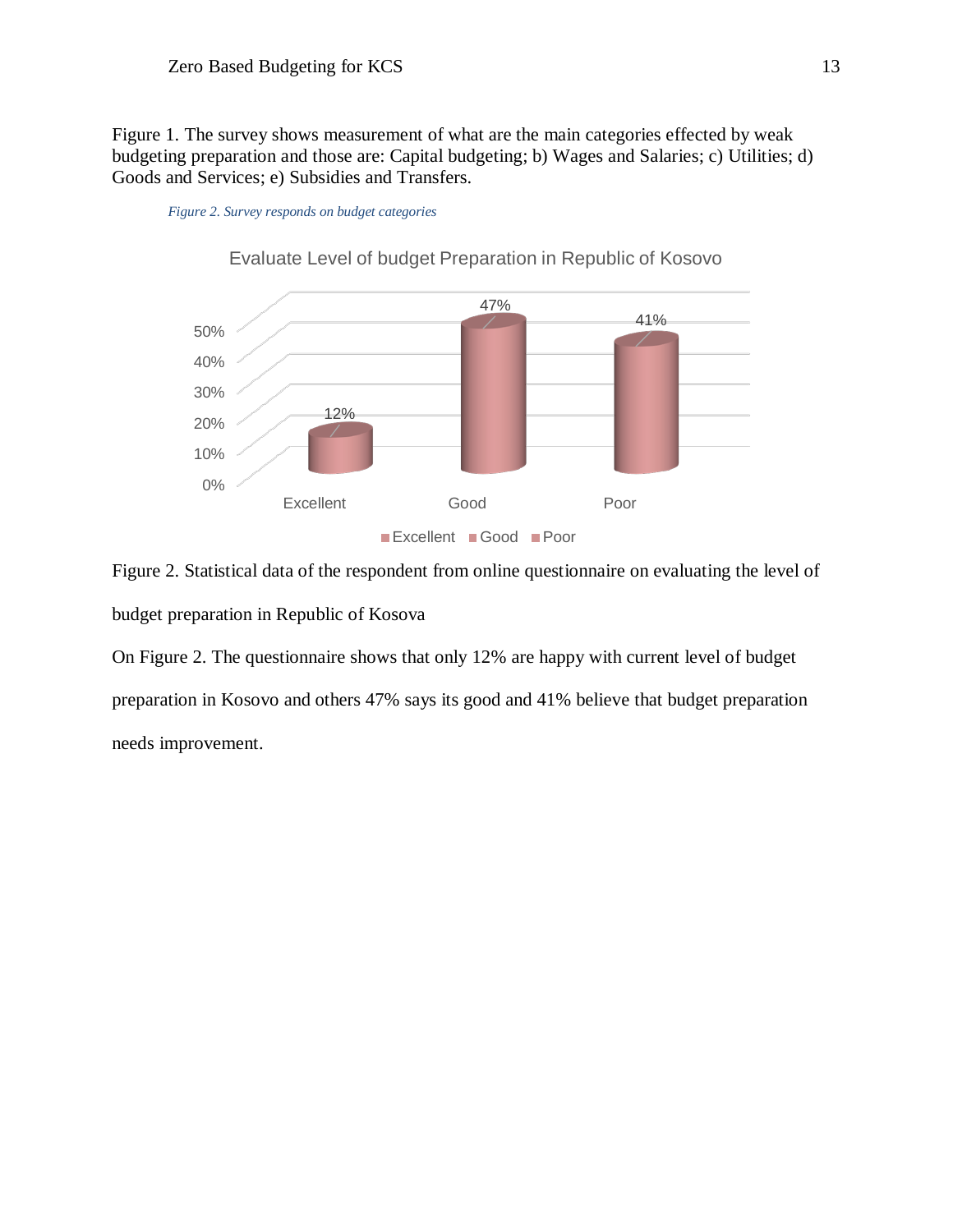

<span id="page-14-0"></span>

On Figure 3. The questionnaire shows that only 53% of budget professionals in Kosova support traditional budgeting and the rest of 47% think that through ZBB can be adopted to our government services. A lack of this questionnaire remains at responds of those that never heard of ZBB before.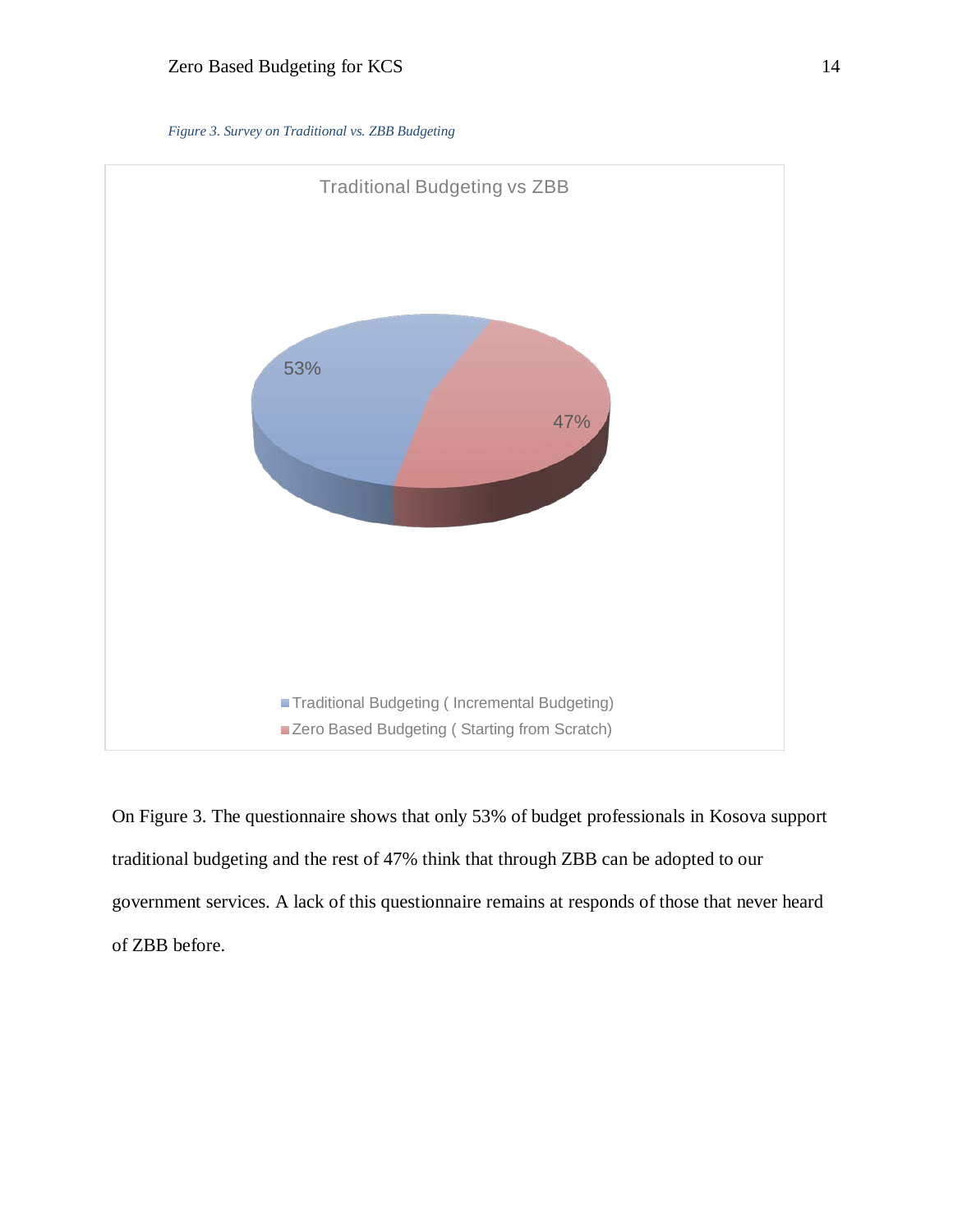#### <span id="page-15-1"></span><span id="page-15-0"></span>**2. CHAPTER TWO**

#### **2.0. What is Zero Based Budgeting?**

ZBB begins with a zero balance and formulates objectives to be achieved. All activities are analyzed for the current year. The manager may decide to fund an existing project at the same level as last year after the review. However, it is most likely that funding will be increased or decreased, based on new information. It is also possible that an alternative way may be used for that project, based on current cost or time considerations. The ZBB approach sets minimum funding amounts for each major activity (e.g., product, service). Amounts above the minimum level must be fully justified in order to be approved by upper management. Each program, product, or service is looked at each year to determine its benefit. If an activity cannot be supported as having value, it is not funded. The manager is not concerned with the past but rather looks at the current and future viability. The manager, in effect, discards the deadwood. Programs with inefficiencies, waste, and anything that no longer makes financial sense are dropped. (Shim, 2011, p. 322)

The ZBB process involves:

- 1. Developing assumptions
- 2. Ranking proposals
- 3. Appraising and controlling
- 4. Preparing the budget
- 5. Identifying and evaluating decision units (Shim, 2011, p. 322)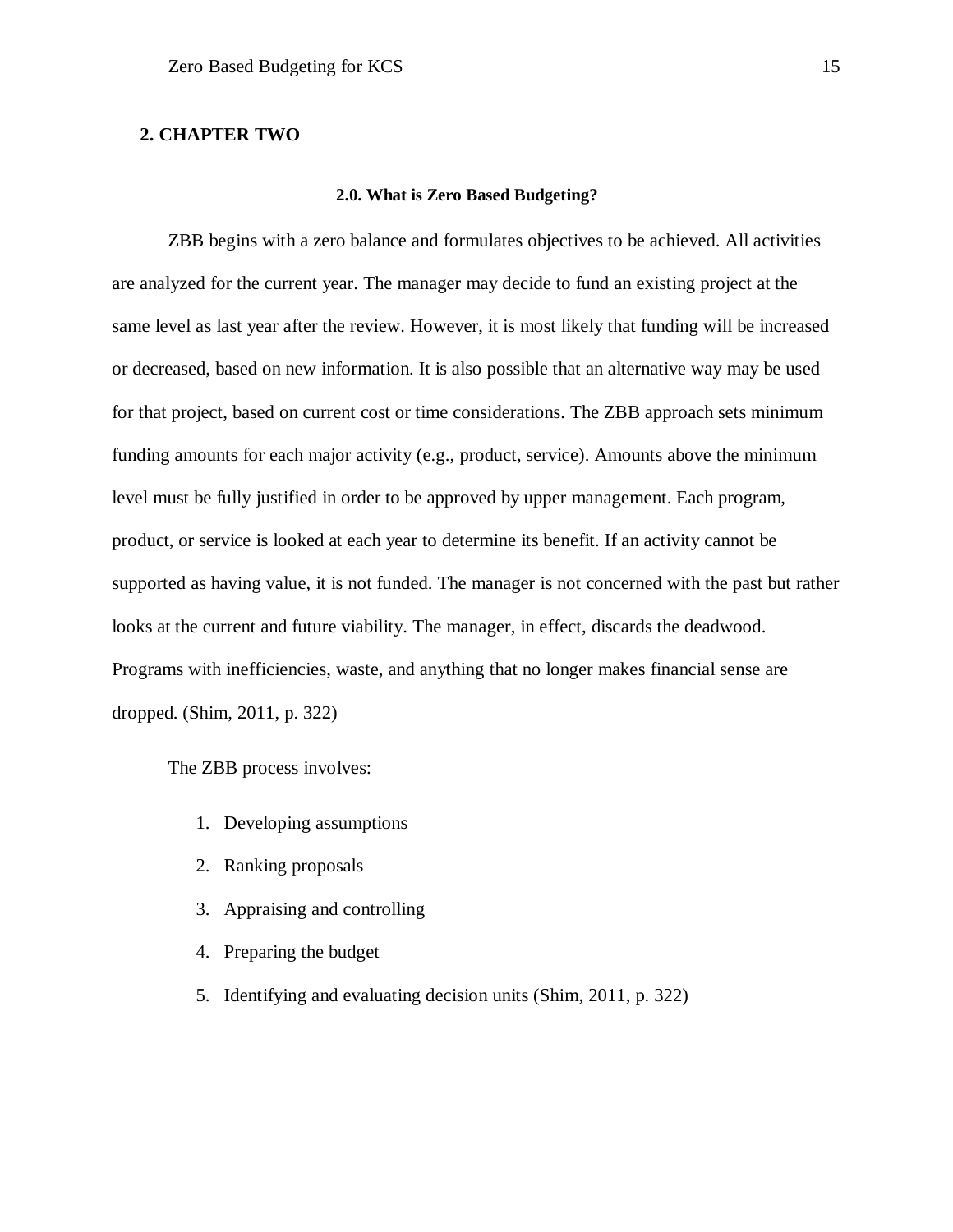#### **SWOT - Zero Base Budgeting Strength and Weaknesses**

<span id="page-16-0"></span>*Table 2. Strengths and Weaknesses of ZBB*

<span id="page-16-2"></span>

| Strength and weaknesses breakdown                                                                                                                                                                                                                                                                                                                                  |                                                                                                                                                                                                                                                                                                                                                                                                                        |  |  |  |  |  |  |
|--------------------------------------------------------------------------------------------------------------------------------------------------------------------------------------------------------------------------------------------------------------------------------------------------------------------------------------------------------------------|------------------------------------------------------------------------------------------------------------------------------------------------------------------------------------------------------------------------------------------------------------------------------------------------------------------------------------------------------------------------------------------------------------------------|--|--|--|--|--|--|
| Strength                                                                                                                                                                                                                                                                                                                                                           | Weakness                                                                                                                                                                                                                                                                                                                                                                                                               |  |  |  |  |  |  |
| <b>Efficient Allocation Of Resources</b><br>٠<br>Detects Inflated Budget<br>٠<br>Drives Managers To Find Cost Effective<br>٠<br>Way To Improve Operations<br>It Is Adaptable<br>٠<br>It Is Based On Need Rather Than On<br><b>Historical Data</b><br><b>Encourages Cost Reduction</b><br>٠<br>Motivational<br>٠<br>Decentralized<br>Communicative<br>Easy To Check | Only really applicable to a service<br>٠<br>environment<br>Time consuming<br>Difficulty in creating the budget<br>Requires additional training for staff and<br>managers<br>Causes dissatisfaction<br>May cause budget triggering deficit (if<br>it's not able to cover the planned budget)<br>May cause budget increase for certain<br>categories<br>May lead to lost continuity of action and<br>short term planning |  |  |  |  |  |  |

#### **2.2. The Planning and Budgeting Process in Perspective**

<span id="page-16-1"></span>Many managers have suggested that zero base budgeting be renamed "zero-base

planning" or "zero-base planning and budgeting" because the process required effective planning

and immediately shows up any lack of planning. The planning and budgeting process can be

contrasted as follows: (Pyhrr, 1973, p. 2)

- Planning identifies the output desired.
- Budgeting identified the input required. (Pyhrr, 1973, p. 2)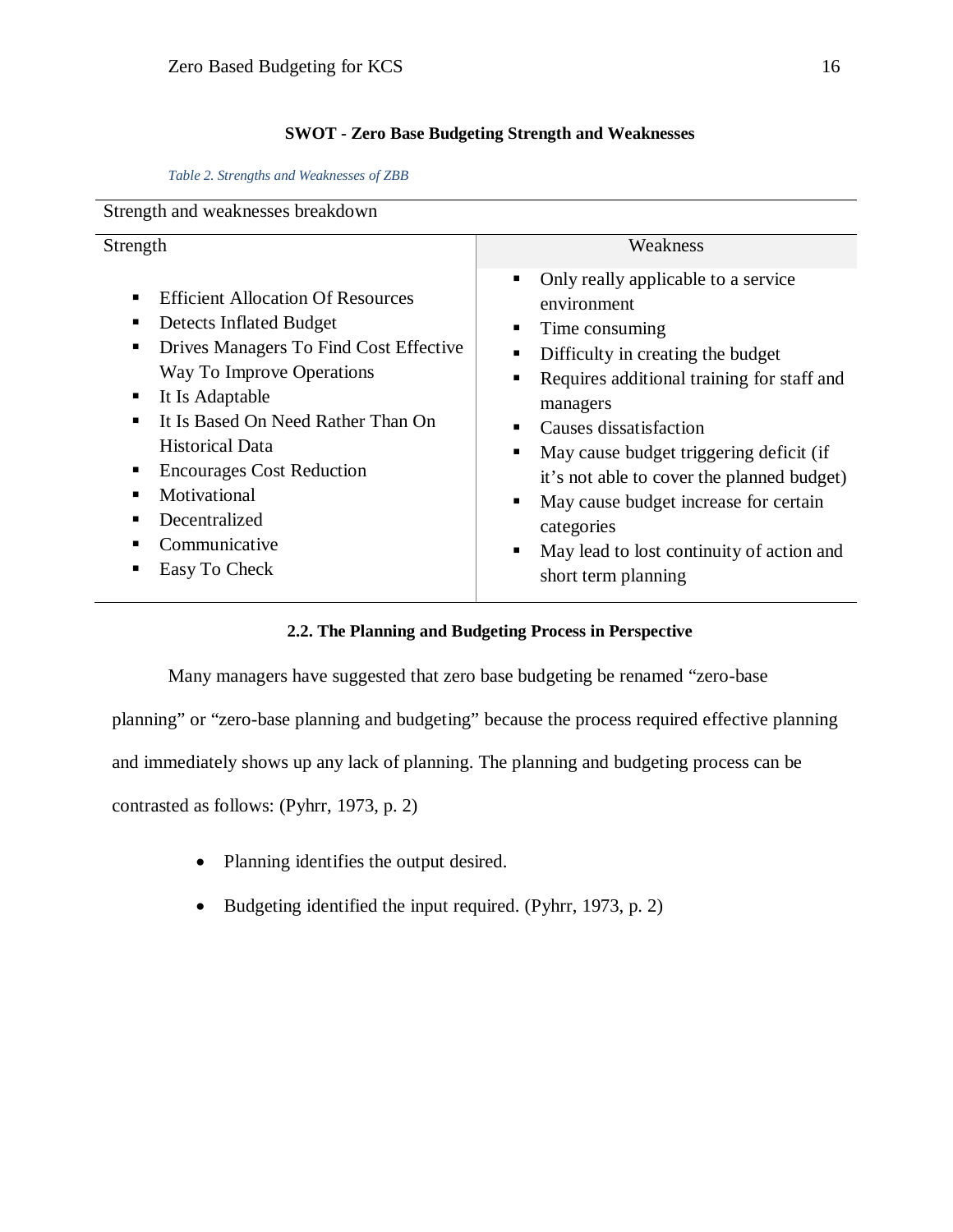

<span id="page-17-0"></span>

(Pyhrr, 1973, p. 3)

Raking is Simple 5 Step Process:

- 1. Given agreement on the standard to be used (ROL, DCF etc.).
- 2. Rank all programs from top to bottom based on that standard.
- 3. Determine the cutoff point, considered available resources or affordability.
- 4. Approve and fund all programs above the cutoff level and defer or eliminate all others.
- 5. Communicate the decision to the upper management. (Shim, 2011, pp. 61,62)

Some other methods or processes are by voting, using multiple standards, matching

ranking with strategic planning of the organization. (Shim, 2011, p. 62)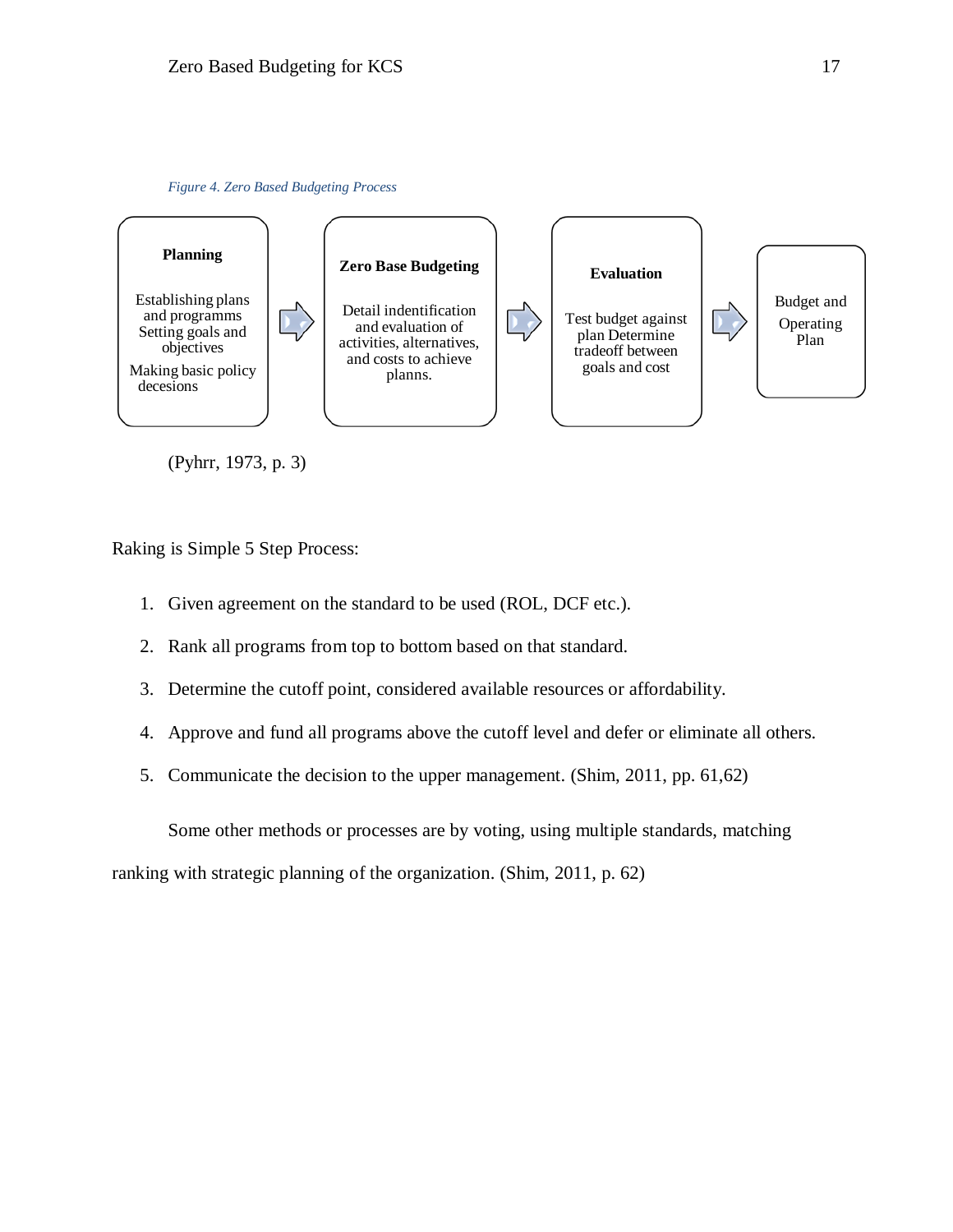

<span id="page-18-0"></span>

(Pyhrr, 1973, p. 16)

There are two basic steps of zero-base budgeting:

- 1. Developing "decision packages." This step involves analyzing and describing each discrete activity – current as well as new in one or more decision packages.
- 2. Ranking "decision packaged." This step involves evaluating and ranking these packages in order of importance through cost/benefit analysis object. (Pyhrr, 1973, p. 5)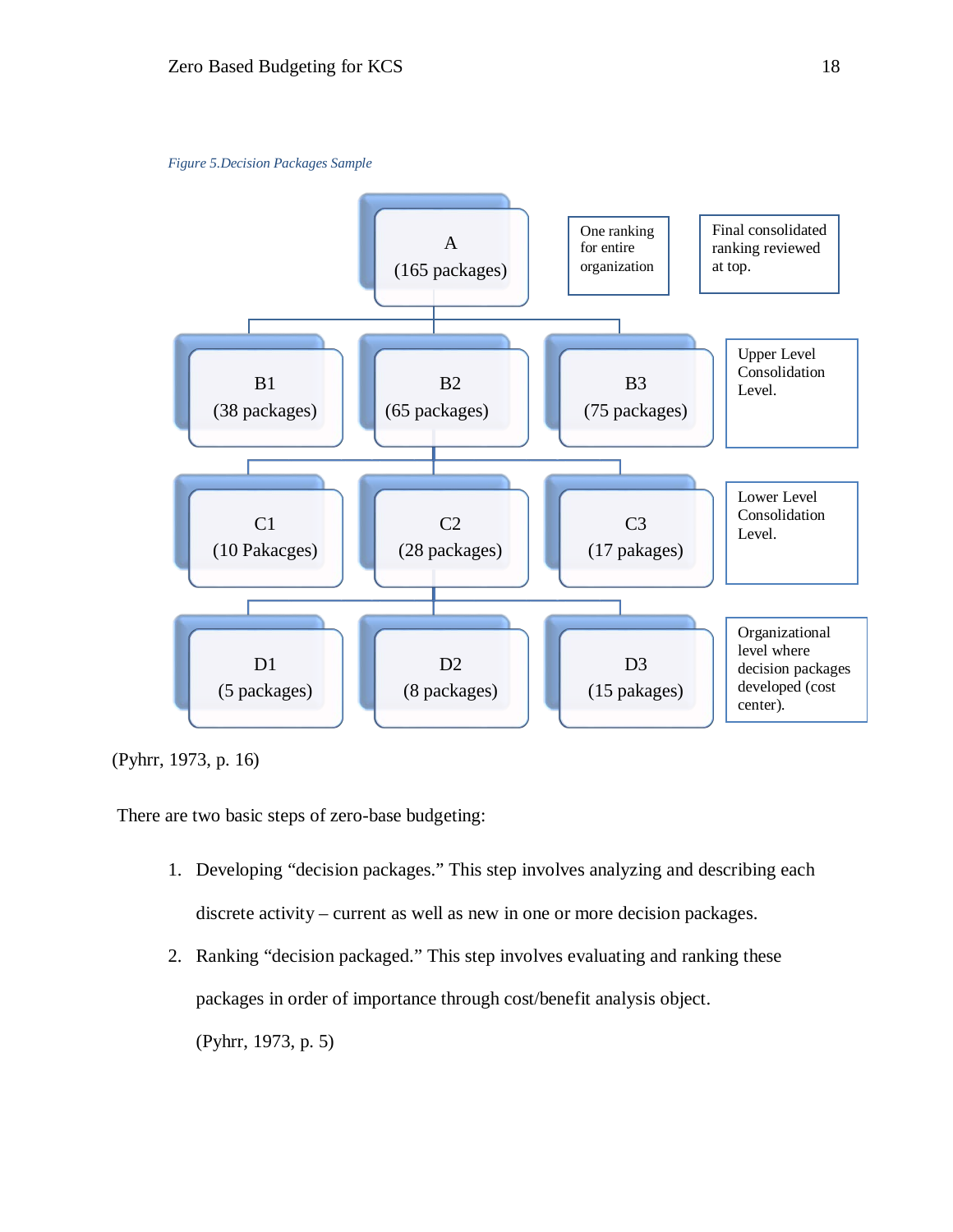Step 1. Developing Decision Packages

A decision package identifies a discrete activity, function or operation in a definitive manner for management evaluation and comparison with other activities. This identification includes:

- Purpose (or goal and objectives)
- Consequences of not performing activity.
- Measures of performance.
- Alternative courses of action.
- Costs and benefits. (Pyhrr, 1973, p. 6)

#### Step 2. Ranking. Developing Decision Packages

The ranking process provides management with a technique for allocating its limited resources by making it concentrate on these questions: "How much should we spend?", "Where should we spend it? (Pyhrr, 1973, p. 15)

In ranking proposals, upper management will rely heavily on the recommendations made by managers who have a keen knowledge of their decision units. Quantitative and qualitative factors must be considered. A cost/benefit analysis should be performed for each decision unit.

The ranking of decision packages goes in the order of decreasing benefit. The manager must identify those products or services that are the most crucial. The highest priority should be assigned to the minimum increment of service below which the unit cannot operate effectively.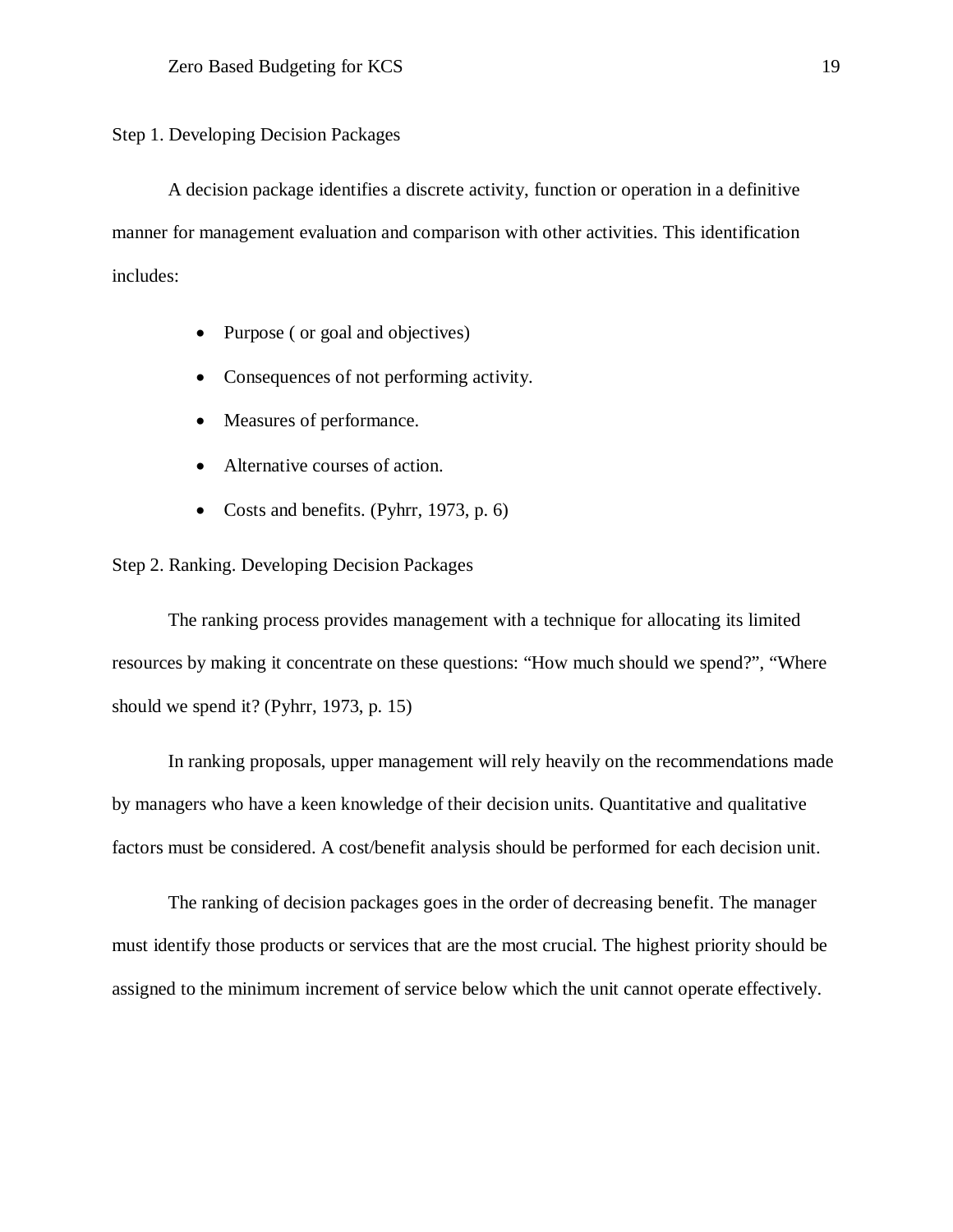Top management performs the final ranking after obtaining initial recommendations of managers within the company's divisions, departments, and cost centers. If a manager's recommendations are rejected, he or she should be notified why. (Shim, 2011, p. 324)

<span id="page-20-3"></span>*Table 3. Decision Packages*

| <b>Sample Of Decision Packages</b> |           |          |  |  |  |  |  |  |
|------------------------------------|-----------|----------|--|--|--|--|--|--|
| <b>Product A–Decision Package</b>  |           |          |  |  |  |  |  |  |
| Alternative A                      | \$200,000 | 1 Year   |  |  |  |  |  |  |
| Recommended Way                    | \$250,000 | 6 Months |  |  |  |  |  |  |
| Alternative B                      | \$350,000 | 2 Months |  |  |  |  |  |  |
| (Shim, 2011, p. 325)               |           |          |  |  |  |  |  |  |

#### **2.3. Where Zero Based Budgeting Can Be Used?**

#### **2.3.0. Industry and Government**

<span id="page-20-1"></span><span id="page-20-0"></span>The Zero-based budgeting process consists of identifying decision packages and then ranking them in order of importance through a cost/benefit analysis. Therefore, zero-base budgeting can be used on any activities, function, or operations where a cost/benefit relationship can be identified- even if this evaluation is highly subjective. (Pyhrr, 1973, p. 19)

#### **2.3.1. Zero Based Budgeting and Planning Program Budgeting**

<span id="page-20-2"></span>Zero base budgeting reinforces PPB efforts because it provides a solid foundation of information about functions and operations. This foundation can reinforce and improve PPB efforts in several ways, through Program structure, Issue identification, Special analysis, Program and financial plans (projections, financial data, and program measures). (Pyhrr, 1973, p. 154)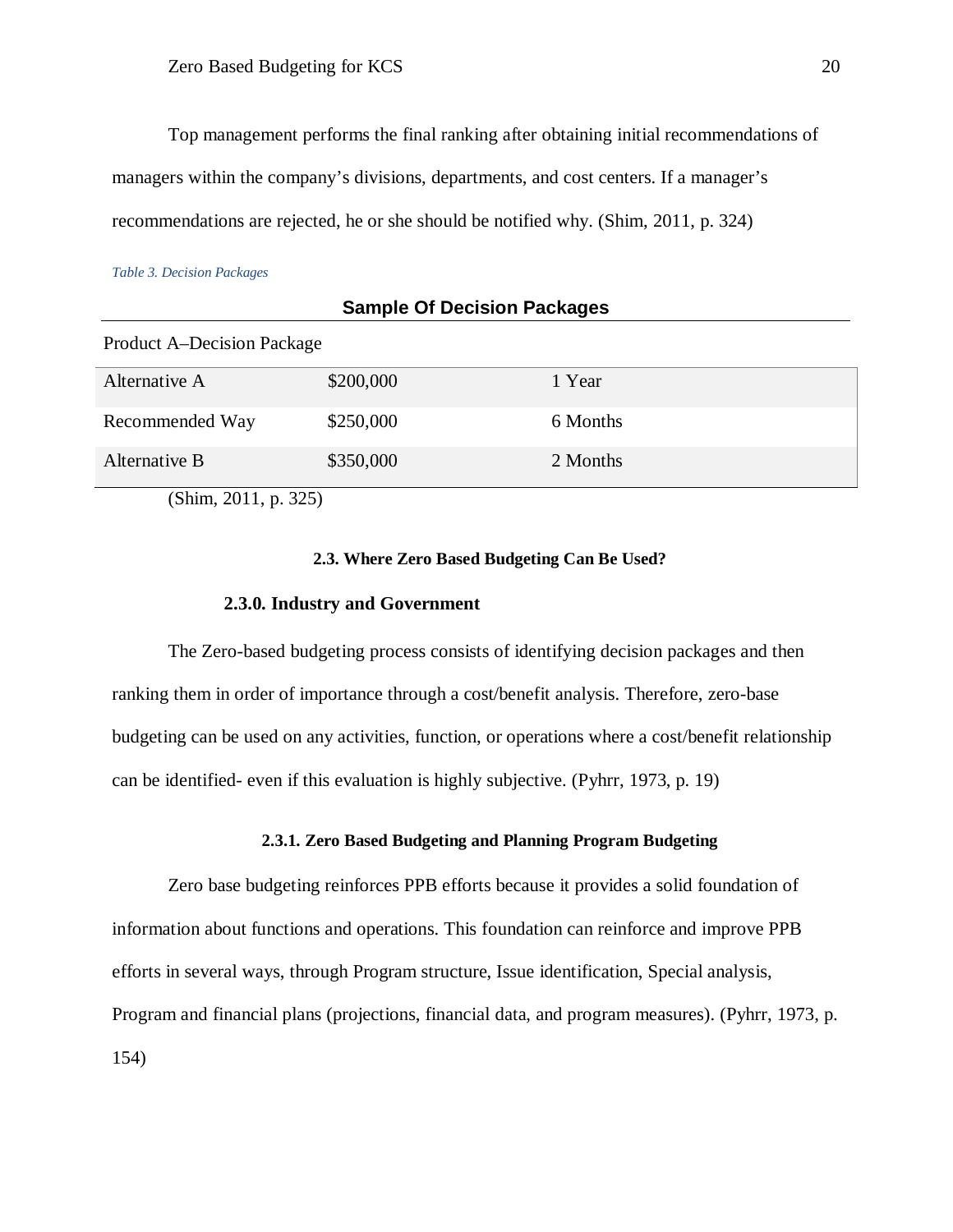Based on Peter Phyrr chapter regarding ZBB and PPB:

- Zero-base budgeting and PPB are compatible.
- Zero-base budgeting fills the critical gaps in PPB.
- Zero-base budgeting reinforces PPB.
- PPB can provide the planning and policy framework required to effectively implement zero-base budgeting. (Pyhrr, 1973, p. 152)

Zero-based budgeting has been identified as:

An operating planning and budgeting process which requires each managers to justify his entire budget requests in detail from scratch (Hence zero base) and shifts the burden of proof to each manager to justify why he should spend money at all. This approach requires that all activities be identified in "the decision packages" which will be evaluated by systematic analysis and ranked in the order of importance. (Cheek, 1977, p. 12)

With ZBB, every line item in the budget must be approved with no preferences to previous expenses but based on the priorities of this budget year. The ZBB requires a thorough evaluation and starts from zero and then we move towards the ultimate goals based on what we have in terms of revenues and expenses. Comparing to traditional budgeting, which is based on the last year's figures almost similar to the previous fiscal year history, whereas ZBB is budget, is increase either decreased based on the priority packages. (Cheek, 1977)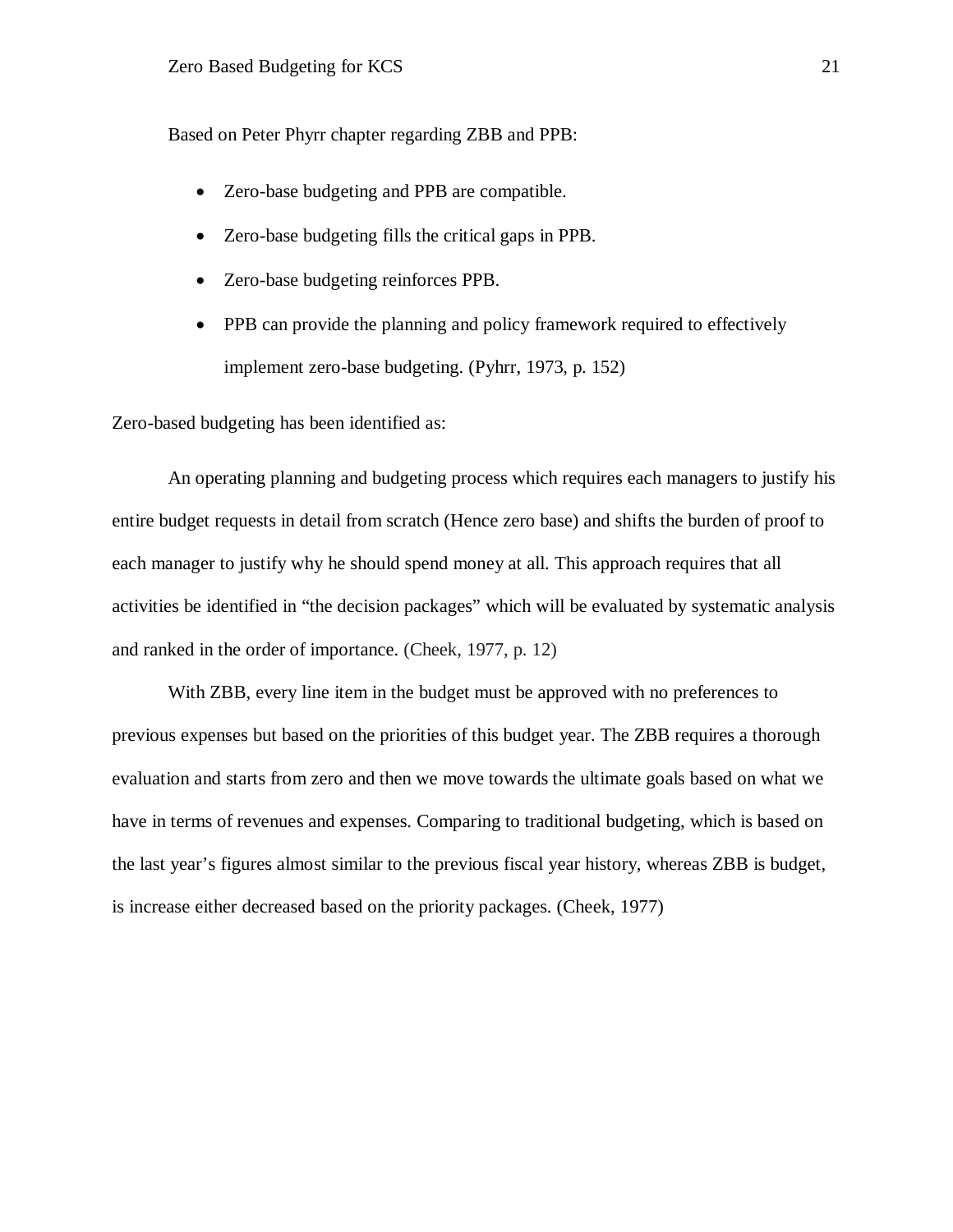<span id="page-22-0"></span>

| Agency: |                         |                         |
|---------|-------------------------|-------------------------|
| Code:   | Cost center description | <b>Priority ranking</b> |

For this decision package, please thoroughly answer the following questions with as much detail as is necessary:

- 1. Why this cost center necessary and what does the taxpayer get in return?
- 2. How does this cost center and its base level of funding support your agency's strategic plan and fulfill legal mandates (cite the legal mandates it fulfills)?
- 3. What adjustments would be made if this cost center (or some portion of it) was eliminated?
- 4. What are the performance measures and outcomes for this cost center?

| Alternatives | Cost description | Benefit description |
|--------------|------------------|---------------------|

Further develop this decision package by reconstructing the cost center's operation up from zero base according to what is absolutely needed to fulfill your agency's legal requirements in the most efficient and effective way. Critical to this step is the identification and analysis of alternative approaches to how business is currently undertaken within this cost center (please identify opportunities to do the job differently and better). This reconstruction should reflect the preferred alternative (from the alternative box below) to the current structure. Alternatives may include the need to, for example, propose legislation to eliminate low value or out-of-date mandates, reorganize or re-engineer work processes, further exploit information technology applications, including system consolidation, outsource services to contractors, share or transfer work responsibilities to other cost centers, programs, or agencies.

Merely developing and compiling decision packages detailing what organization is up to accomplishes no useful purpose other than providing information. What is required is to focus and direct the organization resources towards pre-agreed needs or objectives. (Shim, 2011, p. 54)

Zero base budgeting (ZBB) can be used by non-financial managers to identify, plan and control project and programs. It enhances effectiveness and efficiency and matches services level to available resources. Each manager must justify a budget detail, beginning zero balance. It can lower production, service and operating costs. (Shim, 2011, p. 321)

ZBB is a priority form of budgeting, ranking activities such as products and services. It may be used by managers to review and analyze programs, proposals, activities, and functions to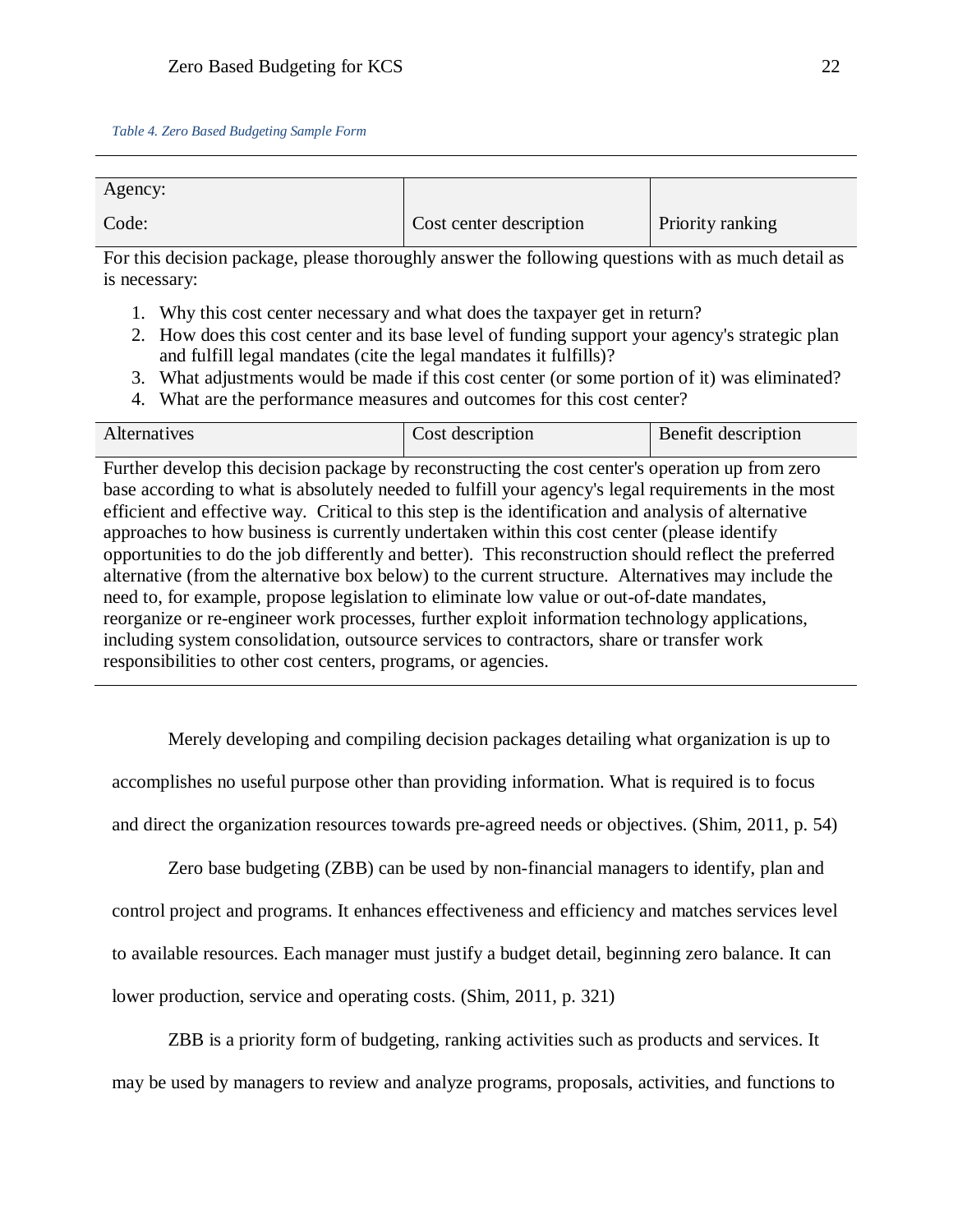increase profitability, enhance efficiency, or lower costs. ZBB results in the optimum allocation of company resources. There is an input-output relationship. (Shim, 2011, p. 321)

ZBB considers the objectives of the activity and how it is to be accomplished. The failure to fund an activity may results in adverse consequences that have to be taken into account. For example, the failure to produce a particular product may adversely affect the sale of related products in the company overall product line. (Shim, 2011, p. 321)

Managers who benefit from using ZBB include production manages, purchase managers, marketing managers to appraise competing alternative product lines formulate and advertising strategy, evaluate salesperson performance, establish and monitor marketing priorities. A cost benefit analysis should be undertaken for each sales program in terms of staff, product, and territory. The objectives of each subunit (e.g. department, responsibility center) should be consistent with the overall goals of the company. (Shim, 2011, p. 321)

#### **2.3.2. Defining the Objectives of ZBB**

<span id="page-23-0"></span>The first step in structuring a zero-base budgeting system is to establish objectives for the effort. This normally involves a brief informal meeting among administrators, controller and his budget staff. Some of the uses to which zero-base budgeting might be put:

1. Developing an operating plan and budget for the coming year.

2. Conducting a one-time cost reduction effort on staff overhead.

3. Diagnosing what is really going on in the organization to refine policy or set longrange policy or set long-range objectives.

4. Allocating staff overhead to product lined and profit centers on more equitable basis.

5. Validating the feasibility of the long-range plan.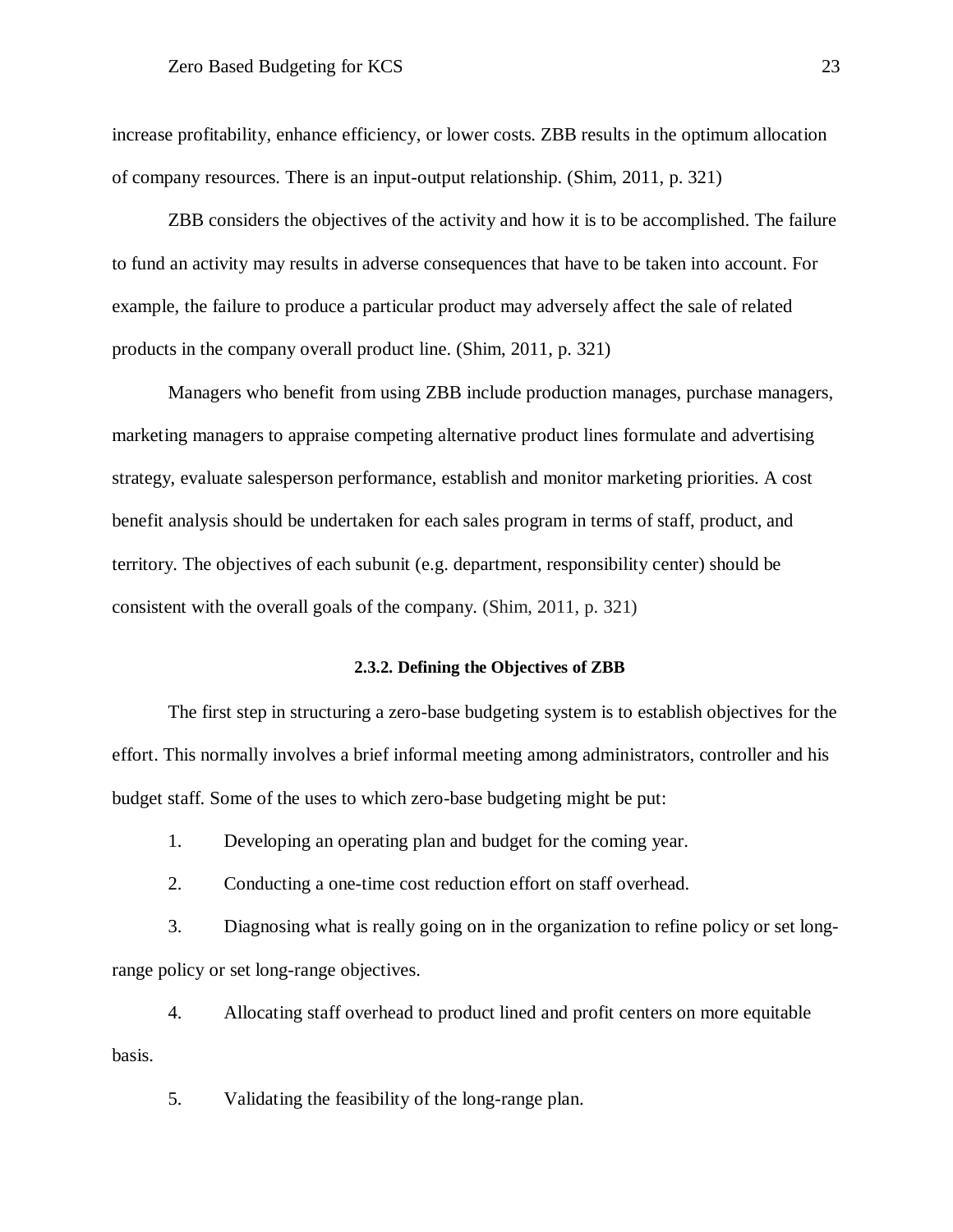- 6. Auditing the effectiveness of staff programs.
- 7. Providing a database to restructure the entire organization (Cheek, 1977, p. 21)

#### **2.3.4. Responsibility**

<span id="page-24-0"></span>The responsibility could be divided based on the organization experience. The more the organization is innovative and has been frequently active with employment, new technology follow up, this organization can lean its planning to individual managers within the department. However, if the organization is less experienced could use multifunctional force. Those organizations, which have generally weak management at the grass roots (or promising but immature one) but do have a number of "stars" who could innovate generally, opt for task force approach. (Cheek, 1977, p. 26)

#### **2.4. What is its history? Who used it? 2. Why did it fail?**

<span id="page-24-1"></span>The first record of zero-based budgeting (ZBB) application in the public sector occurred in the Department of the Agriculture in 1964, mainly because of Secretary Orville Freeman's interest in budgeting (Cheek, 1977, pp. 12-3). This attempt was short-lived in spite of top-level support. Each responsibility center charged with budgeting functions fought to further its priorities while ignoring the goals, objectives, priorities, and instructions of the department. Among the problems, contributing to ZBB's failure to take hold in the Department of Agriculture included short lead-time for budget preparation and massive paperwork. (Bartley, 1997, p. 127)**.** Despite the failed implementation of ZBB, it motivated the department's top management to initiate the involvement of all levels of operating managers in the budgetary process. (Bartley, 1997, p. 127)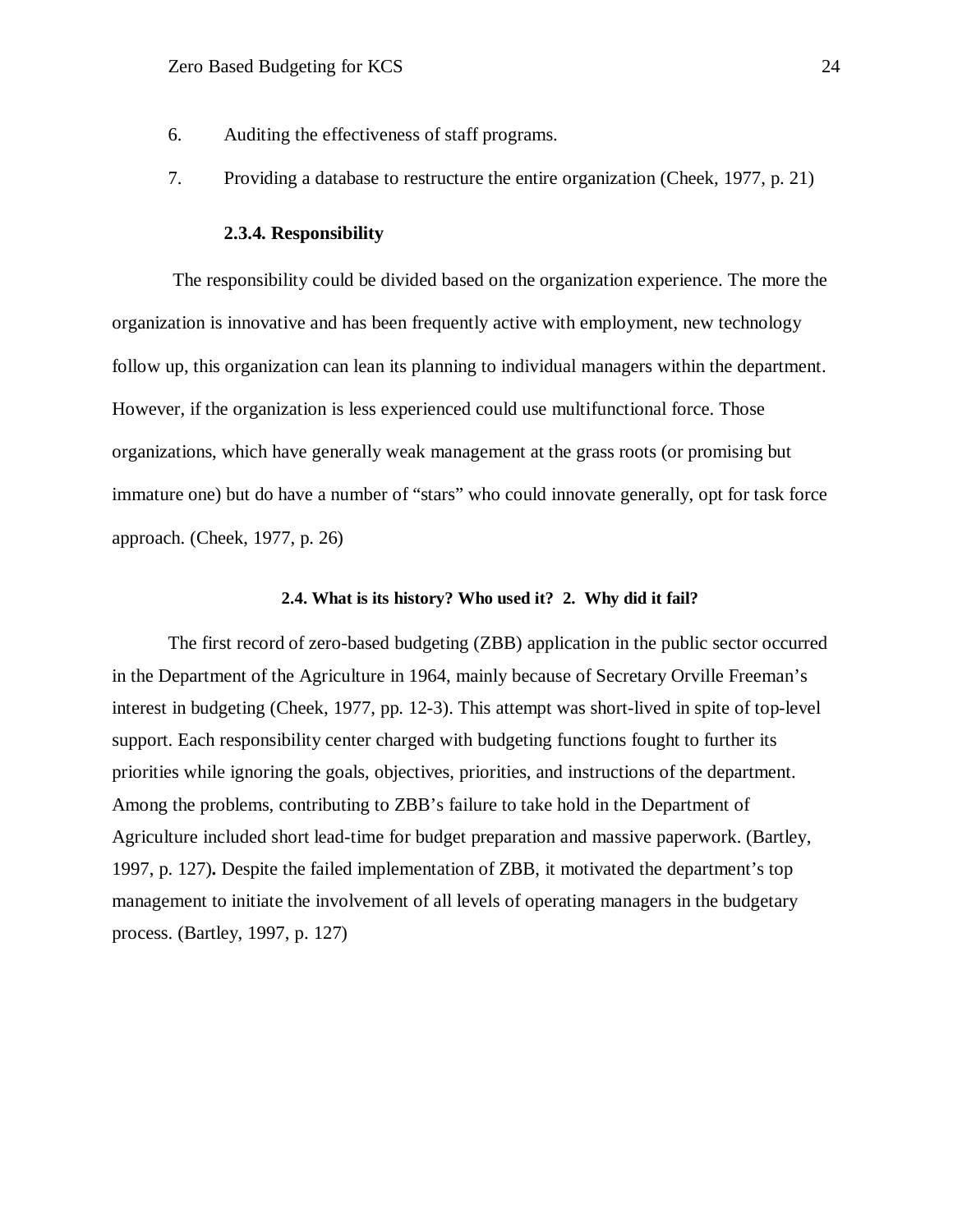#### <span id="page-25-1"></span><span id="page-25-0"></span>**3. CHAPTER THREE**

#### **3.0. Rebirth of ZBB**

Momentum for ZBB in public sector began when the state of Georgia (under thengovernor Carter), the city of Garland, Texas, and a few other entities implements it during the early 1970's. When Jimmy Carter was elected president in 1976, his support for ZBB in the federal government infused new enthusiasm about ZBB in government. A number of especially attractive features were then being emphasized, such as effective planning and control and efficient allocation of scarce budgetary resources, clearly setting forth benefits to be gained versus costs to be incurred for each program or activity undertaken. In ZBB, every dollar allocation is required to stand or fall on its merit. Each increment or unit of cost for an activity or program requested must generate and equal or greater increment of benefit. Zero-basedbudgetary requires constant matching of costs versus benefits, no program or activity can be continues simply because a budget request is made. (Bartley, 1997, pp. 127-128)

Governor Nathan Deal directed the Office of Planning and Budget (OPB) to implement Zero-Based Budgeting as part of the budget development process, fulfilling his commitment to Georgia's citizens to implement ZBB. The purpose of the zero-based budget analysis is to assess individual programs against their statutory responsibilities, purpose, cost to provide services, and outcomes achieved in order to determine the efficiency and effectiveness of the program and its activities. (Dunn, 2015)

The ZBB review process formalizes the work inherent in OPB budget analysis and provides a systematic review and reporting of the activities, performance and expenditures of the programs in the state budget. The ZBB document is a summary of the information gathered and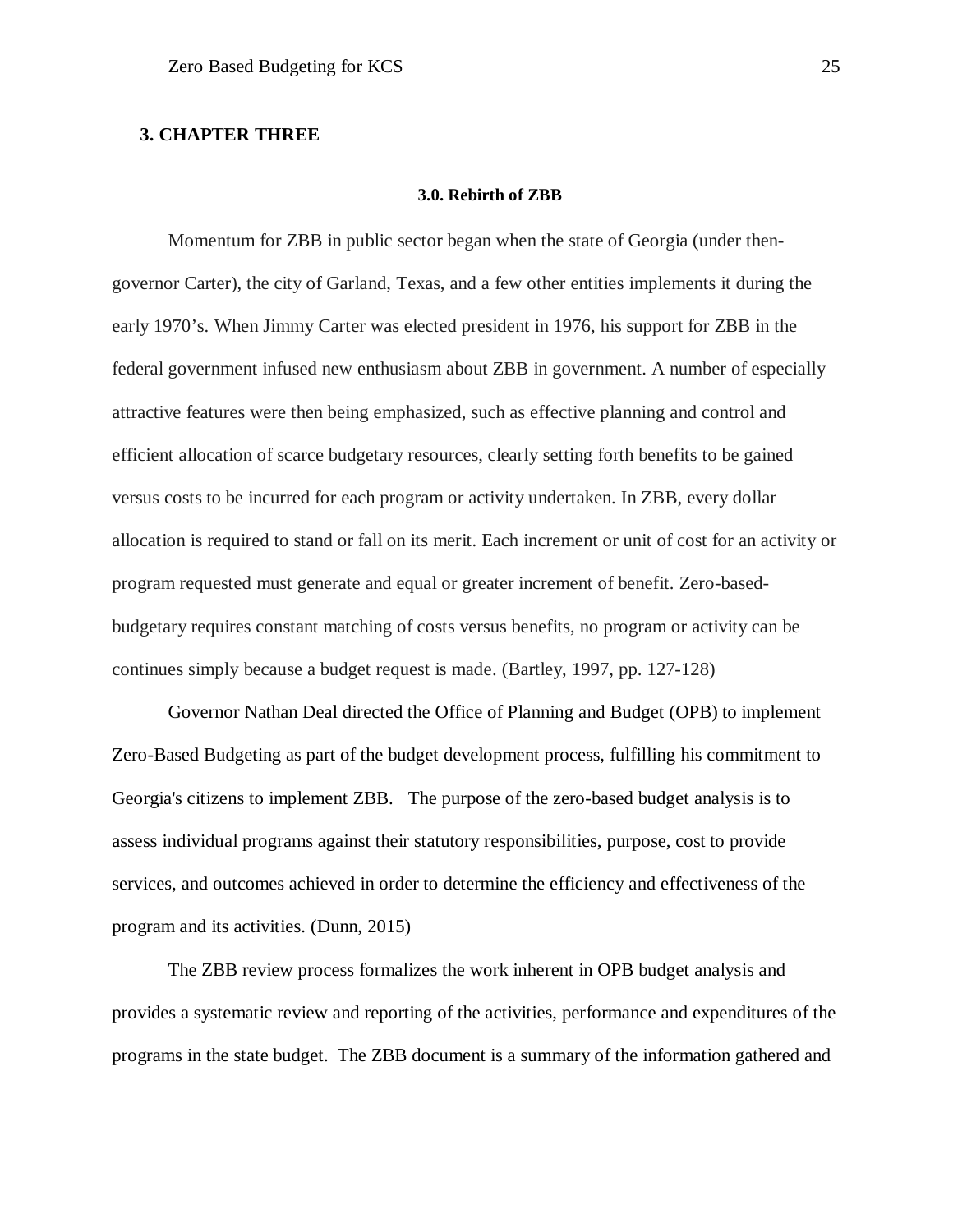analyzed by OPB as part of our ZBB reviews. The document includes four sections for each program reviewed:

- 1. **Results of Analysis:** This section summarizes OPB's analysis and provides recommendations for future review or changes to the program budget and operations.
- 2. **Program Purpose and Key Activities:** This section lists the agency and program purpose. A list of the program's key activities is provided with its authority, number of positions, state funds and total funds budgeted is also provided in this section.
- 3. **Performance Measures:** This section lists the goals of the program and a set of measures for the program.
- 4. **Financials:** This section provides a summary of the program expenditures and budget. The section lists two years of expenditures, the current fiscal year budget, Governor has recommended changes and recommended budget. (Dunn, 2015)

## <span id="page-26-0"></span>**3.1. FY 2016 Zero-Based Budget Analysis Georgia Department of Corrections ZBB Program:** Georgia Department of Corrections, ZBB Program: Private Prisons

FY 2016 Zero-Based Budget Report- Purpose of Review

The Georgia Department of Corrections (GDC) administers the prison and probation sentences of offenders adjudicated by Georgia's courts.

The Private Prisons program consists of four facilities, under two contracts, with Corrections Corporations of America (CCA) and GEO Corporation. Combined, these facilities are contracted to house up to 7,974 inmates, typically of low to medium risk. The purpose of this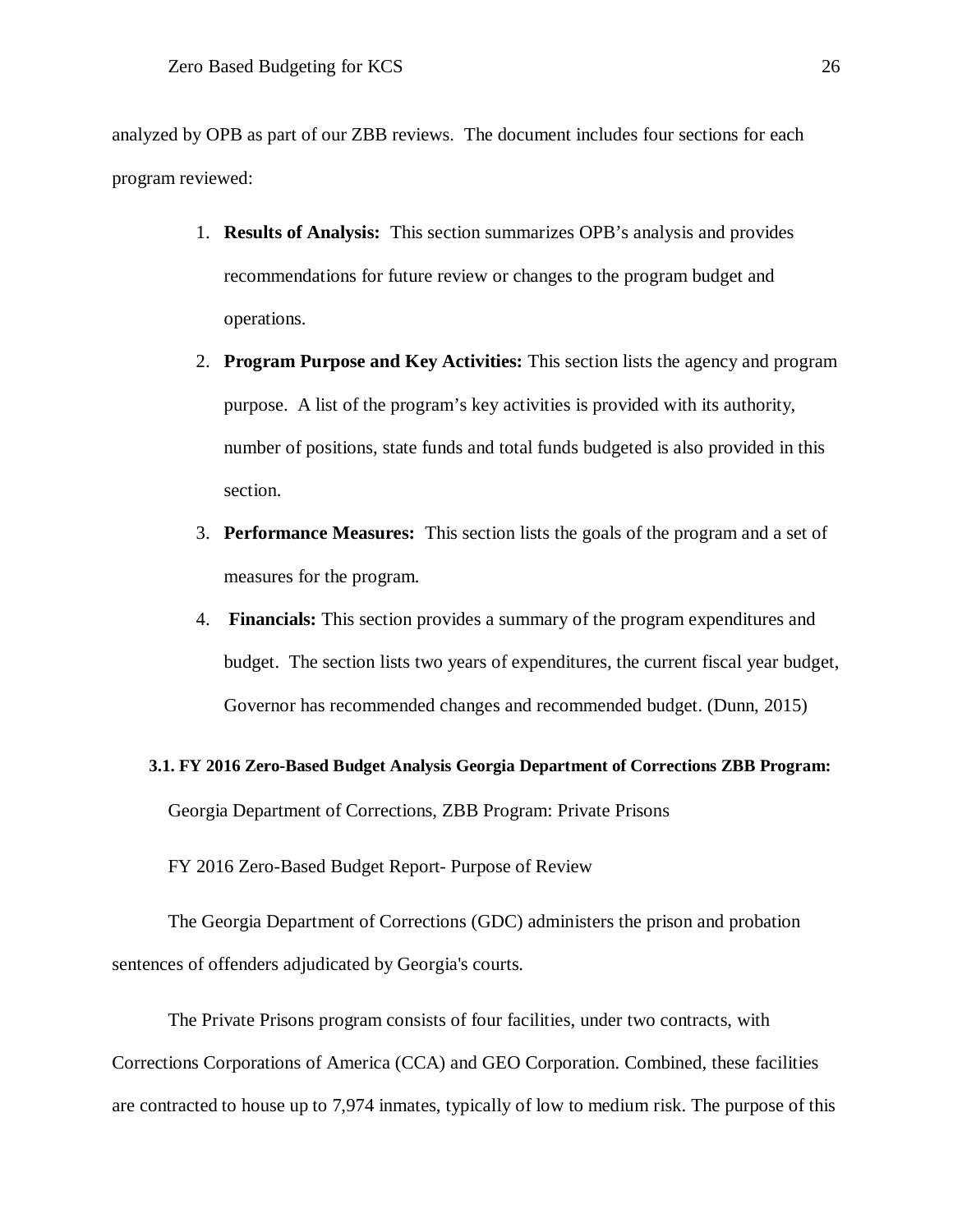review is to evaluate the cost-effectiveness of program activities and assess the need of private prisons as part of Georgia's future correctional infrastructure. (Dunn, 2015, p. 60)

#### **3.1.2 Results of Analysis**

<span id="page-27-0"></span>

|  |  |  |  | Statutory Alignment: Program activities are aligned with statutory responsibilities. |  |
|--|--|--|--|--------------------------------------------------------------------------------------|--|
|  |  |  |  |                                                                                      |  |

2. Staffing Levels: There are no positions funded in this program.

3. Fleet Management: There are no motor vehicles assigned to the program.

- 4. Performance Measures: OPB worked with the agency to identify metrics for key program activities. The updated measures accurately reflect the performance of the program.
- 5. Budget Impact: Maintain the current funding level. (Dunn, 2015, p. 60)

#### **3.1.3 Program Operations:**

<span id="page-27-1"></span>The Criminal Justice Reform Act of 2012 is expected to divert low risk inmates and drug offenders away from the correctional system through the utilization of alternative sentencing programs such as county drug courts. These diversions are expected to negate the previously projected 8% increase in the prison population and \$264 million in associated costs. The future prison population will consist of a more hardened and higher risk inmate, of which private prisons are not currently equipped to detain. Private prisons utilize an "open bay" housing design structure in the majority of their facilities. This design is meant to accommodate a low to medium security risk inmate and is not conducive to accommodate a large number of inmates who require single-cell confinement. (Dunn, 2015, p. 54)

Recommendation: Evaluate contracts with private prison vendors on an annual basis to ensure that offenders' profiles fit private prison capacity and capabilities.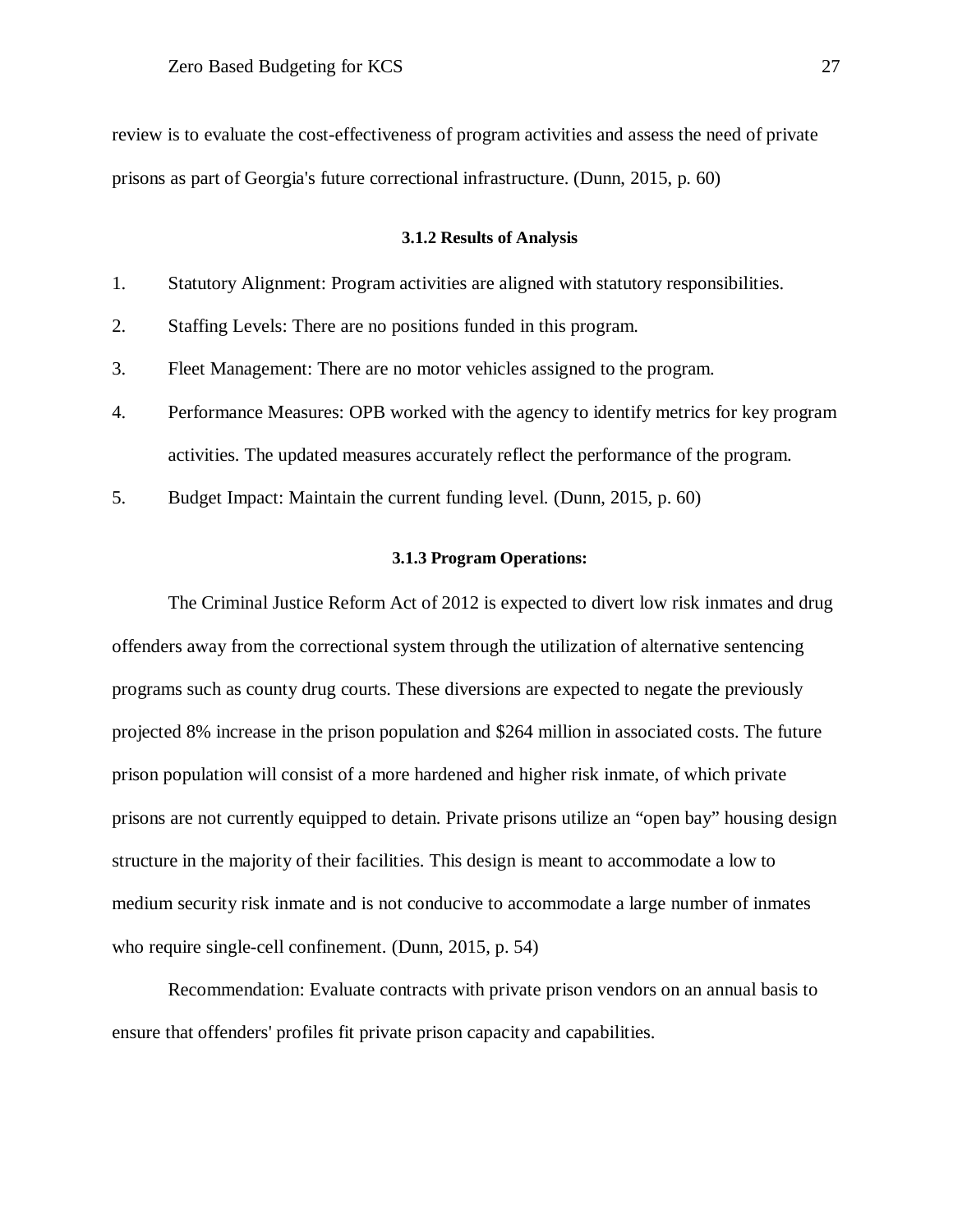Research has shown that offenders who re-enter communities after receiving evidence based programming (substance abuse, educational, and vocational) are up to 7.5% less likely to reoffend within three years. Private prisons are required to provide components of evidence based programming to offenders, but programs are not standardized among the private prison facilities.

Research has shown that offenders who re-enter communities after receiving evidence based programming (substance abuse, educational, and vocational) are up to 7.5% less likely to reoffend within three years. Private prisons are required to provide components of evidencebased programming to offenders, but programs are not standardized among the private prison facilities. (Dunn, 2015, p. 54)

#### *3.1.4. Georgia Department of Corrections*

<span id="page-28-0"></span>

| Key                                  |                                                                                                                                                                                                                                                                                                                |                    |                     | <b>Zero Based Budget Review</b> |  |
|--------------------------------------|----------------------------------------------------------------------------------------------------------------------------------------------------------------------------------------------------------------------------------------------------------------------------------------------------------------|--------------------|---------------------|---------------------------------|--|
| activities                           |                                                                                                                                                                                                                                                                                                                |                    |                     | (State Funds)                   |  |
|                                      |                                                                                                                                                                                                                                                                                                                | FY 2015            | FY 2015             |                                 |  |
| <b>Activity</b>                      | <b>Description</b>                                                                                                                                                                                                                                                                                             | <b>State Funds</b> | <b>Total Budget</b> | <b>Changes Recommendations</b>  |  |
| Riverbend<br>al Facility             | Opened in December 2011 as an adult male medium security<br>prison in Milledgeville with a max capacity by contract of 1,500<br>Correction inmates. Offers various academic, vocational, and counseling<br>classes to rehabilitate offenders. Owned and operated by the<br>GEO Group                           | \$28,196,250       | \$28,196,250        | 0 \$28,196,250                  |  |
| Wheeler<br>Correction<br>al Facility | Opened in 1998 as an adult male medium security prison in<br>Alamo with a max capacity by contract of 2,638 inmates. Offers<br>various academic, vocational, and counseling classes as well<br>as faith-based programs to rehabilitate offenders. Owned and<br>operated by Corrections Corporation of America. | 42,733,573         | 42,733,573          | 0 42,733,573                    |  |
| Jenkins<br>Correction<br>al Facility | Opened in 2012 as an adult male medium security prison in<br>Millen with a max capacity by contract of 1,150 inmates. Offers<br>various academic, vocational, and counseling classes as well<br>as faith-based programs. Owned and operated by Corrections<br>Corporation of America                           | 22,057,863         | 22,057,863          | 0 22,057,863                    |  |
| Coffee<br>Correction<br>al Facility  | Opened in 1998 as an adult male medium and close security<br>prison in Nicholls with a max capacity by contract of 2,628.<br>Offers various academic, vocational, and counseling classes<br>as well as faith-based programs. Owned and operated by<br>Corrections Corporation of America.                      | 41.920.338         | 41.920.338          | 0 41.920.338                    |  |
| Total:                               |                                                                                                                                                                                                                                                                                                                | \$134,908,024      | \$134,908,024       | \$0 \$134,908,024               |  |

*Table 5. ZBB Program: Private Prisons (Key Activities and Alternative Approach*

(Dunn, 2015, p. 54)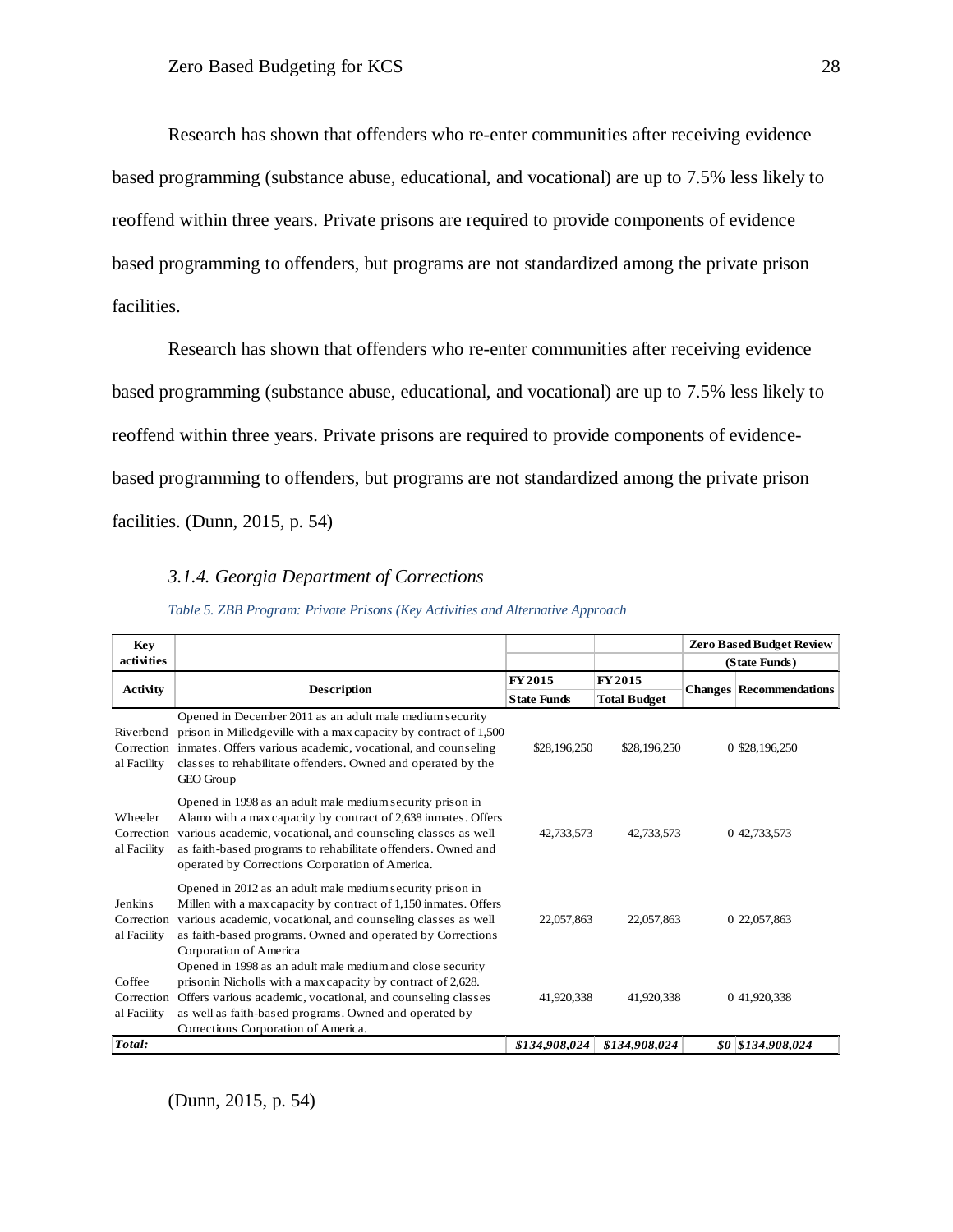## **3.1.5 Georgia Department of Corrections**

<span id="page-29-1"></span><span id="page-29-0"></span>

|                    |               | FY2015 Zero Based Budget Review |     |               |
|--------------------|---------------|---------------------------------|-----|---------------|
| FY2013             | FY2014        |                                 |     |               |
|                    |               |                                 |     |               |
|                    |               |                                 |     |               |
|                    |               |                                 |     |               |
|                    |               |                                 |     |               |
|                    |               |                                 |     |               |
|                    |               |                                 |     |               |
| Telecommunications |               |                                 |     |               |
| \$134,694,789      | \$133,811,261 | \$134,908,024                   | \$0 | \$134,908,024 |
| \$134,694,789      | \$133,811,261 | \$134,908,024                   | \$0 | \$134,908,024 |
|                    |               |                                 |     |               |
| \$134,694,789      | \$133,811,261 | \$134,908,024                   | \$0 | \$134,908,024 |
| \$134,694,789      | \$133,811,261 | \$134,908,024                   | \$0 | \$134,908,024 |
|                    |               |                                 |     |               |

*Table 6. ZBB Program: Private Prisons: Financial Summary*

(Dunn, 2015, p. 57)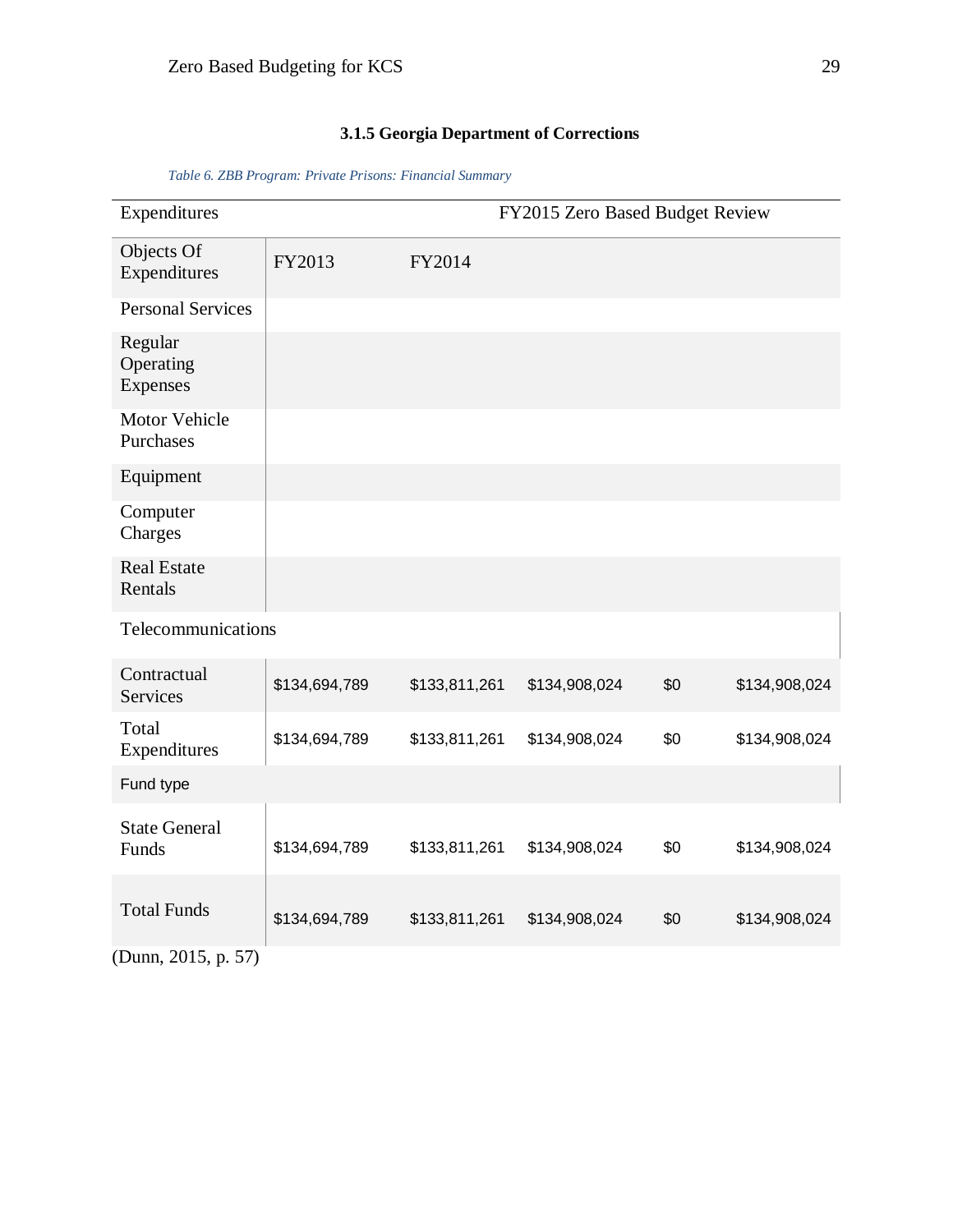## **3.1.6. Georgia Department of Corrections**

ZBB Program: Private Prisons - Performance Measures

Agency Purpose:

The Georgia Department of Corrections administers the prison and probation sentences of offenders adjudicated by Georgia courts. The Department of Corrections creates a safer Georgia by effectively managing offenders and providing opportunities for positive change. Program Purpose**:**

The purpose of this program is to contract with private companies to provide costeffective prison facilities that ensure public safety.

<span id="page-30-0"></span>

| <b>Performance Measures Actuals</b>                                            | FY 2011 | FY 2012 | FY 2013 | FY 2014 |
|--------------------------------------------------------------------------------|---------|---------|---------|---------|
| <b>Annual Occupancy Rate</b>                                                   | 97%     | 83%     | 99%     | 99%     |
| Three-Year Felony Reconviction Rate                                            | 31%     | 28%     | 30%     | 30%     |
| Number of Ged Diplomas Received In Private<br>Prisons                          | 178     | 82      | 200     | 234     |
| Number Of Contracted Private Prison Beds as A<br>Percentage Of All Inmate Beds | 11%     | 14%     | 16%     | 17%     |
| Average Daily Cost Per Inmate                                                  | *\$46   | \$53    | \$51    | N/A     |

*Table 7. Performance Measures Georgia Department of Corrections*

(Dunn, 2015, p. 58)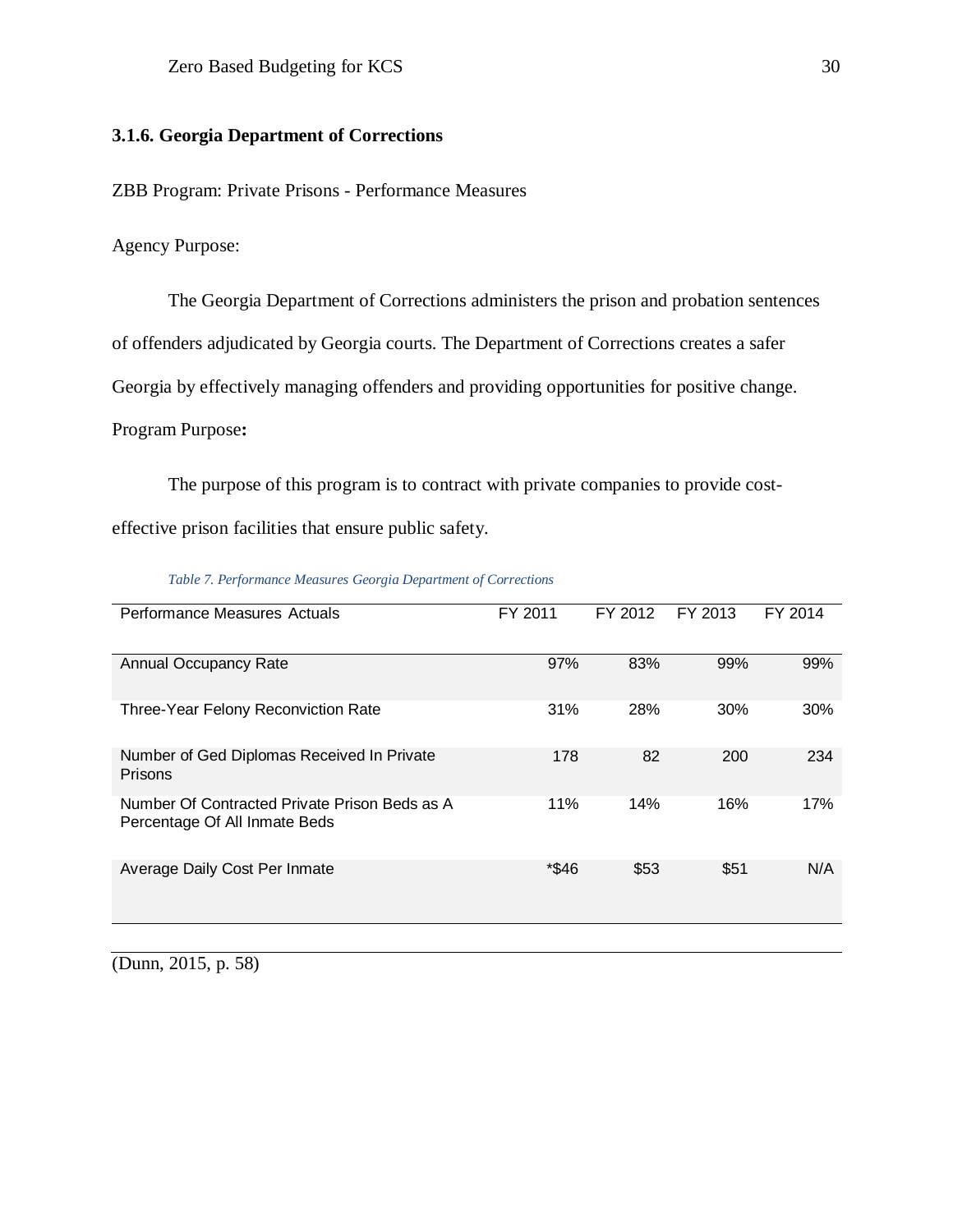#### <span id="page-31-0"></span>**3.1.7 Implementing Program Budgeting and Zero Base Budgeting in EU Countries**

Experiments with program budgeting were first initiated in the US at the federal government level, during the 1960s (Planning, Programming and Budgeting System, PPBS). Since then the methodology was improved, but program budgeting is still not widely used in Europe. Later, starting from the 1970s zero base budgeting (ZBB) was developed as a continuation of PPBS. According to the latest budget system law, program budgeting will be compulsory in Serbia starting from 2015. (Gábor Péteri, 2009, p. 12)

Program budgeting is based on the hierarchical structure of public functions. So the actual spending programs have to be defined within the overall system of goals and objectives set by a government. The specific services are derived through 3-4 levels of these hierarchical goals. For example the overall objective of "clean city" is further broken down to sub-programs and marking an activity, like "snow removal" at the end. (Gábor Péteri, 2009, p. 12)

#### **3.2. Lessons for Serbia**

<span id="page-31-1"></span>The fiscal planning rules and budgeting methods cannot be standardized across all government levels. At the national level where the main task is to allocate categorical transfers among local budgets, the planning techniques are built more on incremental budgeting. At the local government level planning the service organizations' budget appropriations might be more program oriented, using elements of performance budgeting. (Gábor Péteri, 2009, p. 14)

However, at both levels of government there is a need for changing the main function of the budget. Presently the budget is primarily an instrument for authorizing spending and exercising control over the usage of public funds. The main purpose of budgeting should be forecasting combined with greater discretion in setting the appropriations. At the national level it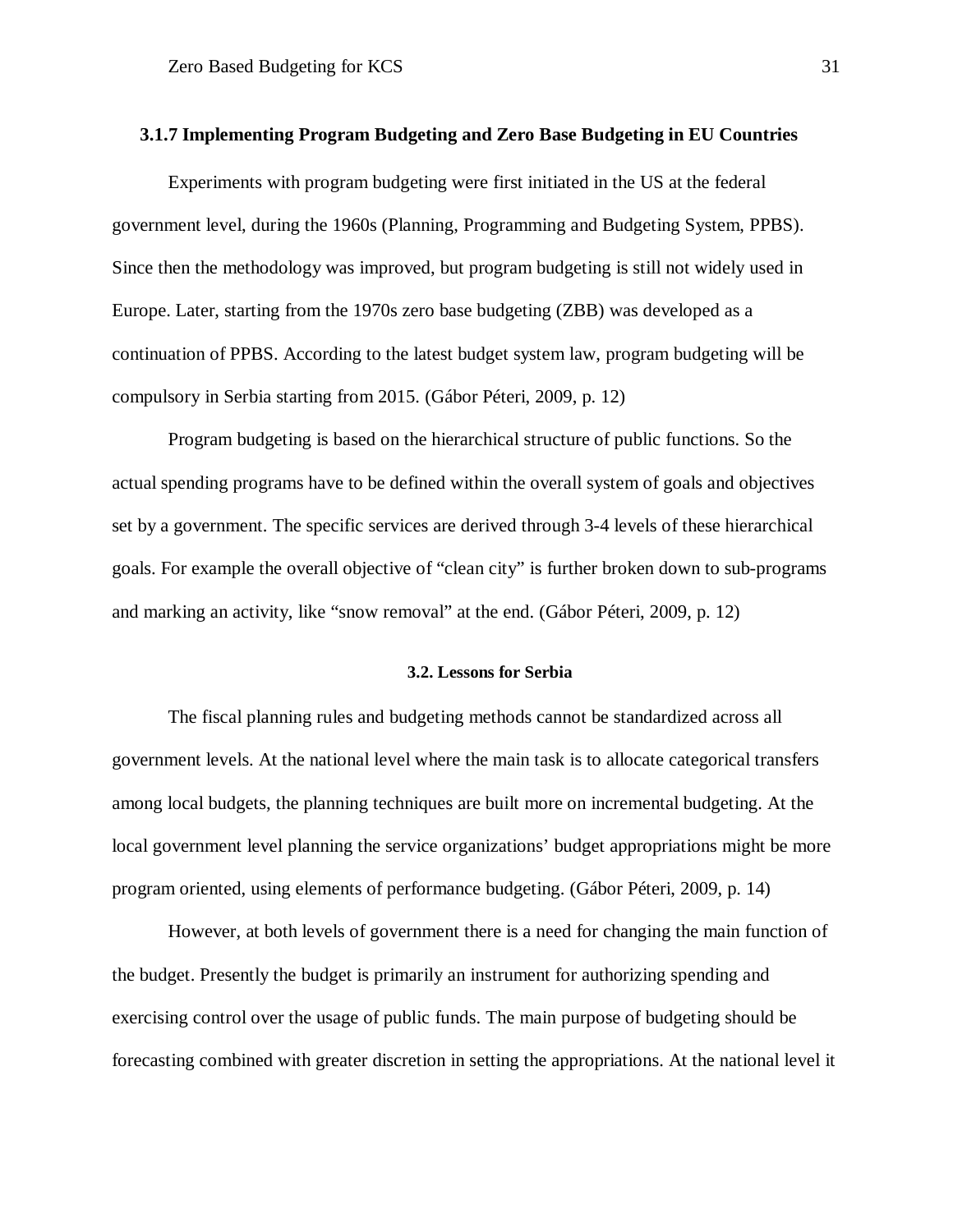would require the higher share of non-categorical transfers and general grants against categorical grants. (Gábor Péteri, 2009, p. 14)

At the local government level, when the task is to allocate funds among several indirect budget users, the planning methods might be changed. A gradual shift has to be made from the line item incremental budgeting towards performance based and program budgeting. At the most innovative local governments in selected service areas, elements of the modern planning techniques have to develop. (Gábor Péteri, 2009, p. 14)

#### <span id="page-32-0"></span>**3.3. State of Idaho Budget Process**

Idaho, the state's largest city and capital is Boise. Area, 83,557 sq mi (216,413 sq km). Population (2000) 1,293,953, a 28.5% increase since the 1990 census. Capital and largest city, Boise. Statehood, July 3, 1890 (43d state). (Infoplease, 2015)

<span id="page-32-1"></span>

| Idaho, United States Census Bureau, People Quick Facts. Idaho, USA |           |             |
|--------------------------------------------------------------------|-----------|-------------|
| Population, 2013 Estimate                                          | 1,612,843 | 316,497,531 |
| Population, 2010 (April 1) Estimates Base                          | 1,567,652 | 308,758,105 |
| Population, Percent Change - April 1, 2010 To July 1, 2014         | 4.3%      | 3.3%        |
| Population, Percent Change - April 1, 2010 To July 1, 2013         | 2.9%      | 2.5%        |
| Population, 2010                                                   | 1,567,582 | 308,745,538 |
| Persons Under 5 Years, Percent, 2013                               | 7.0%      | 6.3%        |
| Persons Under 18 Years, Percent, 2013                              | 26.5%     | 23.3%       |
| Persons 65 Years And Over, Percent, 2013                           | 13.8%     | 14.1%       |
| Female Persons, Percent, 2013                                      | 49.9%     | 50.8%       |
| (Census Bureau, 2015)                                              |           |             |

#### *Table 8.Idaho Population*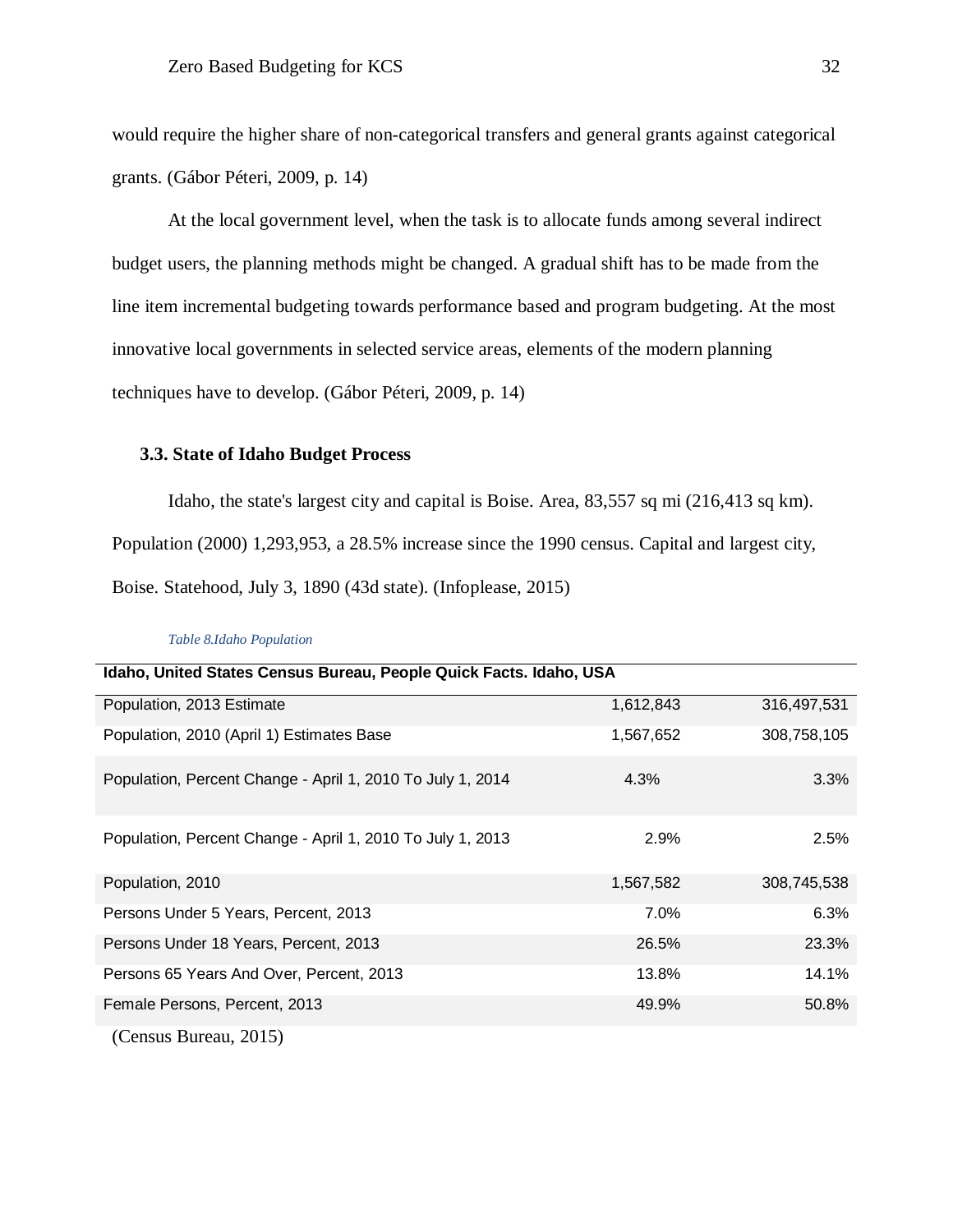#### **3.4. Idaho Zero-Base Budget (ZBB) Initiative**

<span id="page-33-0"></span>Department of Administration

The Department of Administration was one of the first state agencies to undergo the Zero-Based Budgeting process as a result of Governor Otter's initiative to re-evaluate each line of state spending starting from the base of zero. (idaho.gov, 2015)

In a reverse working process of traditional budgeting, the Department reviewed its mission and its mandates first. Not only did it determine whether its budget and resources are supporting those charges, but it examined whether aspects of its edict should be modernized based on the current economy and/or advances in technology and strategic business practices.

It was a valuable exercise for managers as well as our front-line staff members, who also contributed to the project. (idaho.gov, 2015)

The Process Used for Gap Analysis:

The Department of Administration created a 16-member ZBB team composed of Program Managers, its Deputy Attorney General, Chief of Staff, and Program Specialist to provide support services. Work teams were created within each of the programs. Three templates were designed for use by the work teams to stimulate discussions. The Task Template is a matrix used for listing all tasks of the program down the side, with answers to questions about each of the tasks across the page. Questions posed for each of the tasks included:

- Does the program/service support and contribute to the mission of the agency?
- Do they meet constituency needs? Do they overall entities functions?
- Any measureable evidence of the value of the service/program under review?
- Are goals/objectives of the program important enough to warrant expenditures made?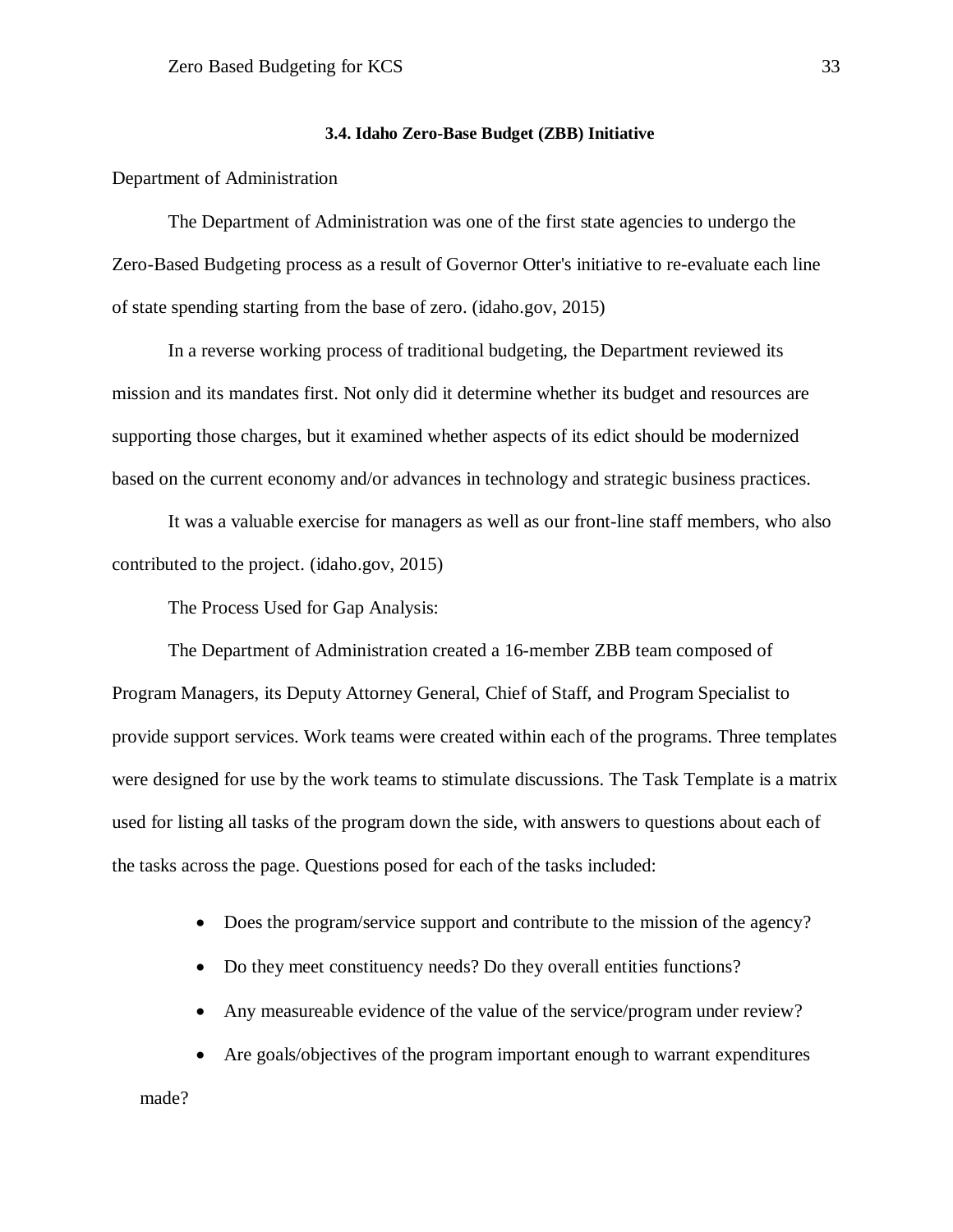• What would happen if the program/services were not provided at all? (gov., 2015,

p. 1)

- Are there other less costly, more efficient ways of achieving these objectives?
- Would benefits be greater if all or part of the funds spent was used for other

#### programs?

The Mandate Template is a matrix used for listing down the side all sections of Idaho Code, Administrative Rules, and Executive Orders affecting each of the programs, with answers to questions related to each of the mandates across the page. Prior to filling this spreadsheet out, our Deputy Attorney General spelled-out all applicable code, rules, and executive orders affecting the Department and explained what they all meant in non-technical language. Questions posed for each of the mandates included:

- Is the Department fulfilling the mandate's intent?
- Does the mandate support and contribute to the mission of the agency?
- Do they meet constituency needs? Do they duplicate other entities functions?
- Are the mandates important enough to warrant continuation?
- What would happen if the mandate was not provided at all?
- Are there other less costly, more efficient ways of satisfying these mandates?
- Would benefits be greater if all or part of the funds spent was sued for other programs?

• Based on analysis of the data collected in each of the templates, the work groups identified any gaps that became apparent between tasks and mandates. The Gap

• Template is a matrix that poses the following questions: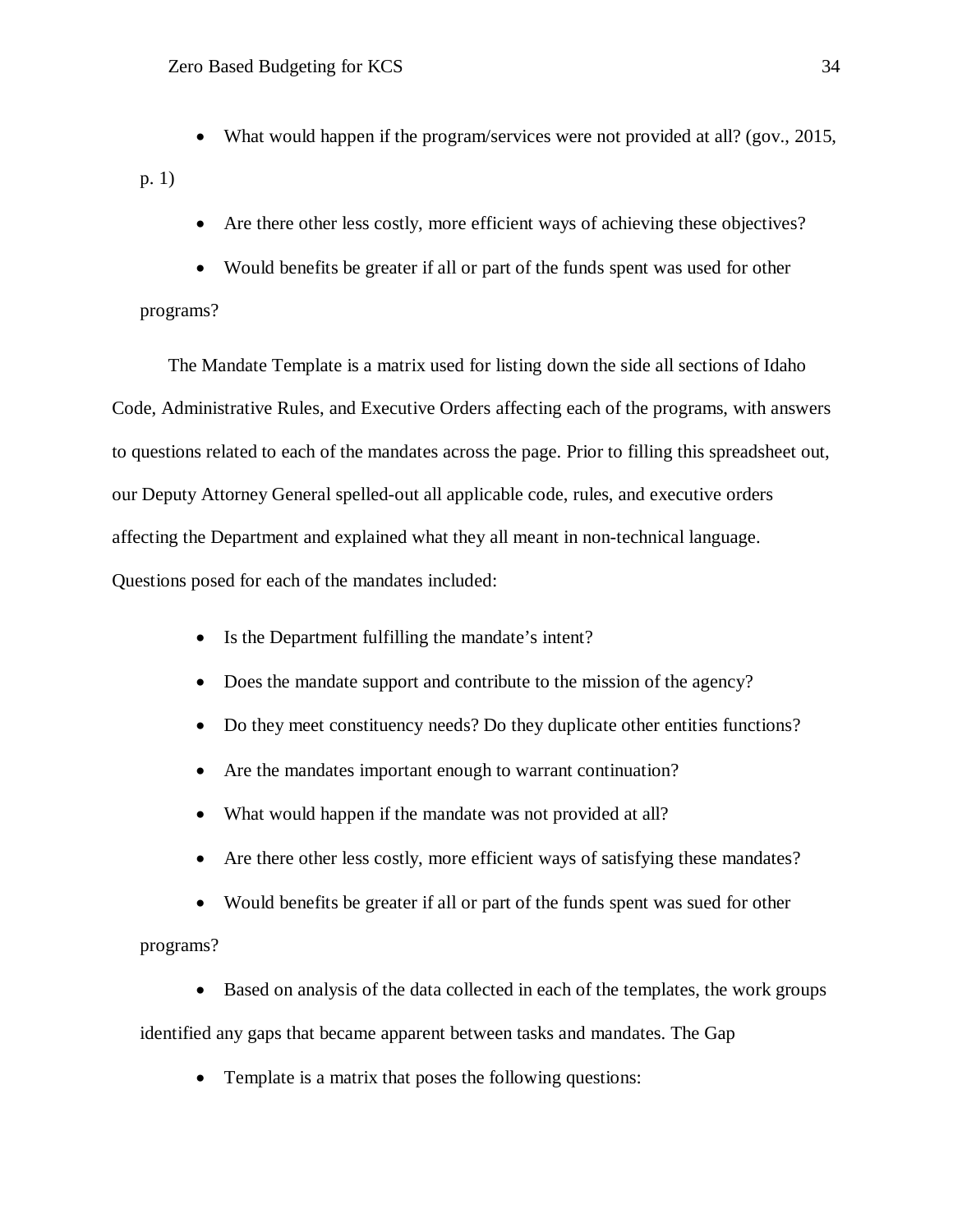• What tasks are NOT mandated, but we ARE doing them? Do they support our mission? Why are we doing them?

- What tasks ARE mandated but are NOT done? Should they be mandated?
- $(gov., 2015, p. 1)$

• What tasks ARE mandated and we ARE doing them, but should we be doing them anymore? Why?

• What tasks are NOT mandated, we are NOT doing them, but should we be doing them? Should they be mandated?

• What continuing tasks, whether mandated or not, could be done more efficiently and/or cost effectively? What would be required?

Once the Gap Templates were complete, work groups were asked to delineate what would be required for any proposed changes—legislative changes, more/less staff, more/less appropriation, for example. Simultaneous to this process, Divisions determined how to organize their cost centers in anticipation of incorporating approved changes identified in the gap analysis processes and for writing decision units for the Fiscal Year 2011 budget. This packet contains a listing of those cost centers for FY2011; a section of proposed code deletions, modifications, and addition; other gaps identified; and, a long list of suggested efficiencies, in many cases not requiring code changes or additional resources. The next step is to discuss proposed changes to the Department with the Director, and receive any approvals and direction for proceeding with the zero-based budget for FY2011. (gov., 2015, p. 2)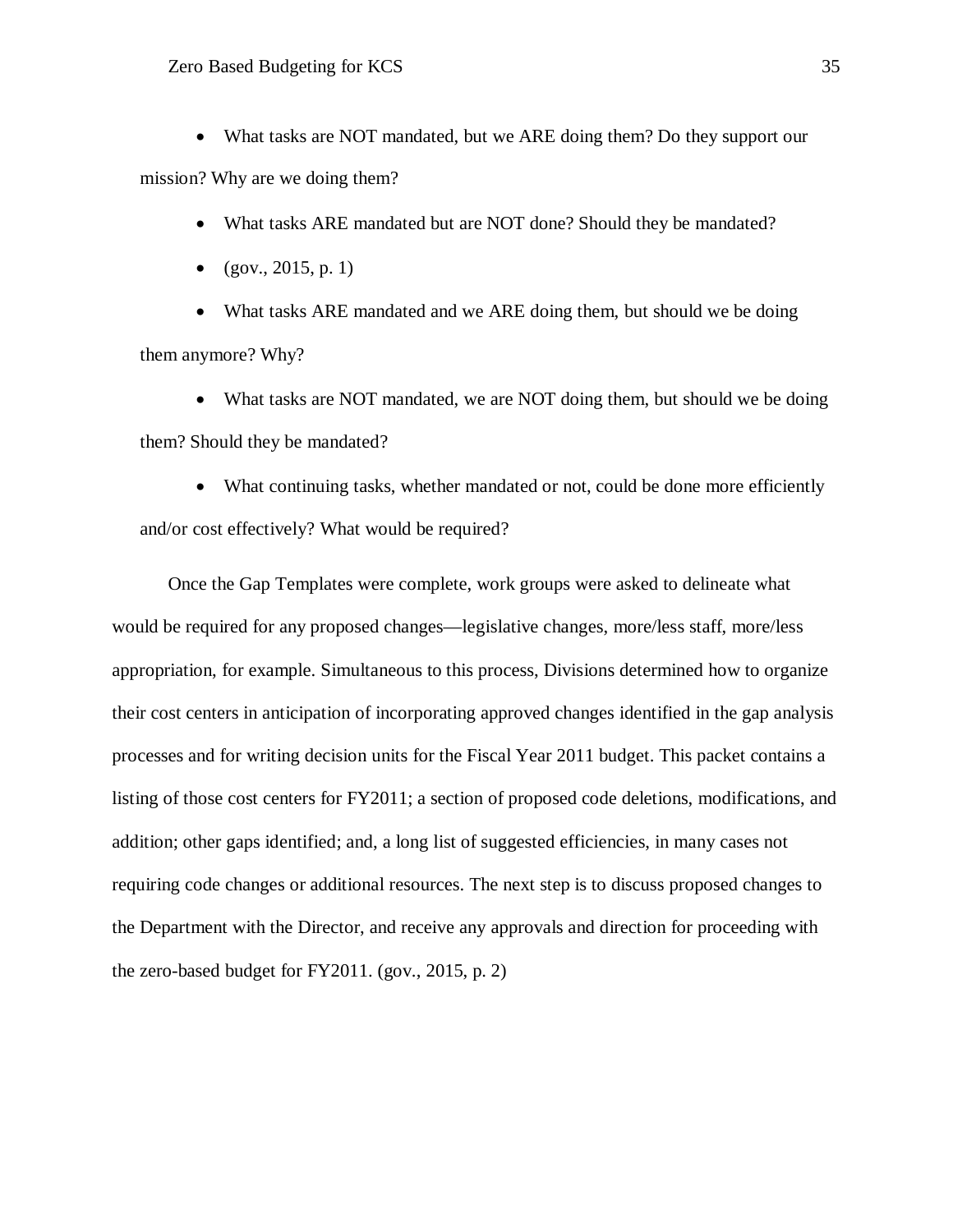#### **3.4.1 Idaho Department of Correction**

<span id="page-36-0"></span>The Idaho Department of Correction's Bureau of Management Services and Bureau of Contract Services support IDOC's public safety mission by providing a wide range of support activities. Management Services provides budget and payroll management; information technology; and fiscal services (Cost of Supervision and Offender Account Management.)

 Contract Services provides grant/contract administration; offender records; dietary services; capital construction projects, and contract facility monitoring. (idoc.idaho.gov, 2015)



\$143.2 million **IDOC** prison budget \$144.7 million Total state cost of prisons \$19,545 Average annual cost per inmate

IN FISCAL YEAR 2010, the Idaho Department of Correction (IDOC) had \$143.2 million in prison expenditures. However, the state also had more than \$1.5 million in prison-related costs outside the department's budget.

The total cost of Idaho's prisons—to incarcerate an average daily population of 7,402—was therefore \$144.7 million, of which 1.0 percent were costs outside the corrections budget.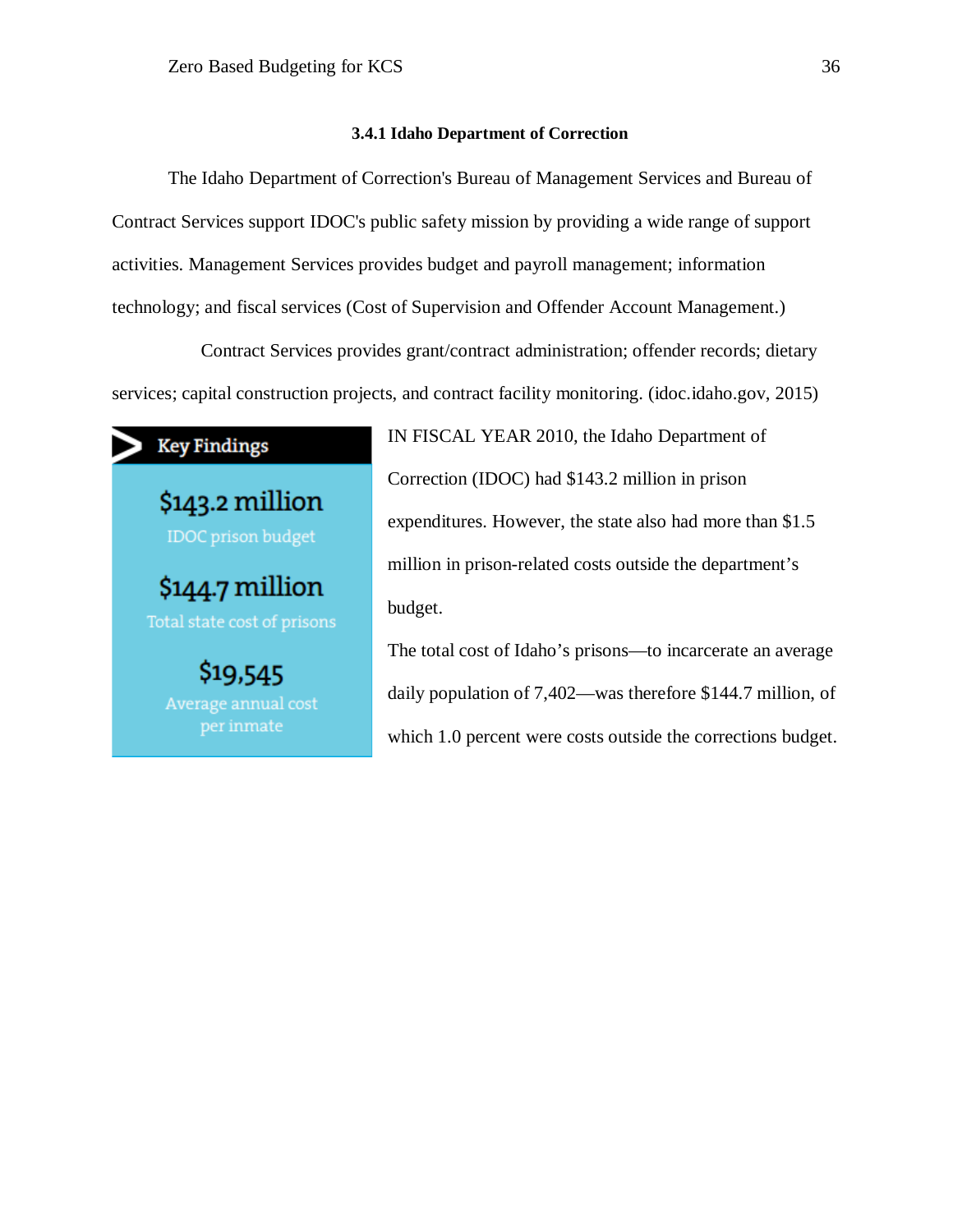Determining the total cost of state prisons requires accounting for expenditures in all areas of government that support the prison system—not just those within the corrections budget.

The additional costs to taxpayers can include expenses that are centralized for administrative purposes (such as employee benefits and capital costs) and services for inmates funded through other agencies. Prison costs also include the cost of underfunded contributions to corrections employees' pensions and retiree health care plans; states must pay the remainder of those contributions in the future. (Justice V. I., 2012)

| Taxpayer Costs (dollars in millions) |  |  |  |  |  |  |
|--------------------------------------|--|--|--|--|--|--|
| \$143.2                              |  |  |  |  |  |  |
|                                      |  |  |  |  |  |  |
| SO.2                                 |  |  |  |  |  |  |
| SO.2                                 |  |  |  |  |  |  |
| NE                                   |  |  |  |  |  |  |
| <b>NE</b>                            |  |  |  |  |  |  |
| <b>\$1.0</b>                         |  |  |  |  |  |  |
| Ŝ1.5                                 |  |  |  |  |  |  |
| \$144.7                              |  |  |  |  |  |  |
|                                      |  |  |  |  |  |  |

Source: Vera Institute of Justice, True Cost of Prisons survey. See "Methodology" for more details. Taxpayer costs include expenses funded by state and federal revenue. Vera could not obtain information about all prison costs outside the state's corrections budget. These costs were not estimated and appear as NE. Apparent discrepancies between subtotals and totals are the result of rounding.

Prison costs outside the IDOC's budget included the following: RETIREE HEALTH CARE CONTRIBUTION. The state of Idaho made a payment of \$247,000 for corrections employees in 2010. (Justice V. I., 2012) UNDERFUNDED RETIREE HEALTH CARE CONTRIBUTIONS. In 2010, the state contributed 51 percent of the annual amount required to fully fund retiree health care benefits in the end. The state will need to pay the remaining \$237,000, plus interest, to provide for the retiree health care benefits for corrections employees that are scheduled under current law. (Justice V. I., 2012) STATEWIDE ADMINISTRATIVE COSTS**.** In 2009, the

most recent year for which Vera could obtain data, the IDOC incurred \$973,000 in indirect costs (such as auditing or information technology) paid by state administrative agencies. Indirect costs related to prison operations that are provided by these agencies were determined using the Statewide Cost Allocation Plan (SWCAP). (Justice V. I., 2012)

OTHER STATE COSTS. A portion of the costs of capital improvements, judgments, and legal claims were funded outside the corrections department. Vera could not obtain this information and these costs are not included in this fact sheet. Therefore, the state's total prison cost calculated for this report is a conservative estimate. (Justice V. I., 2012)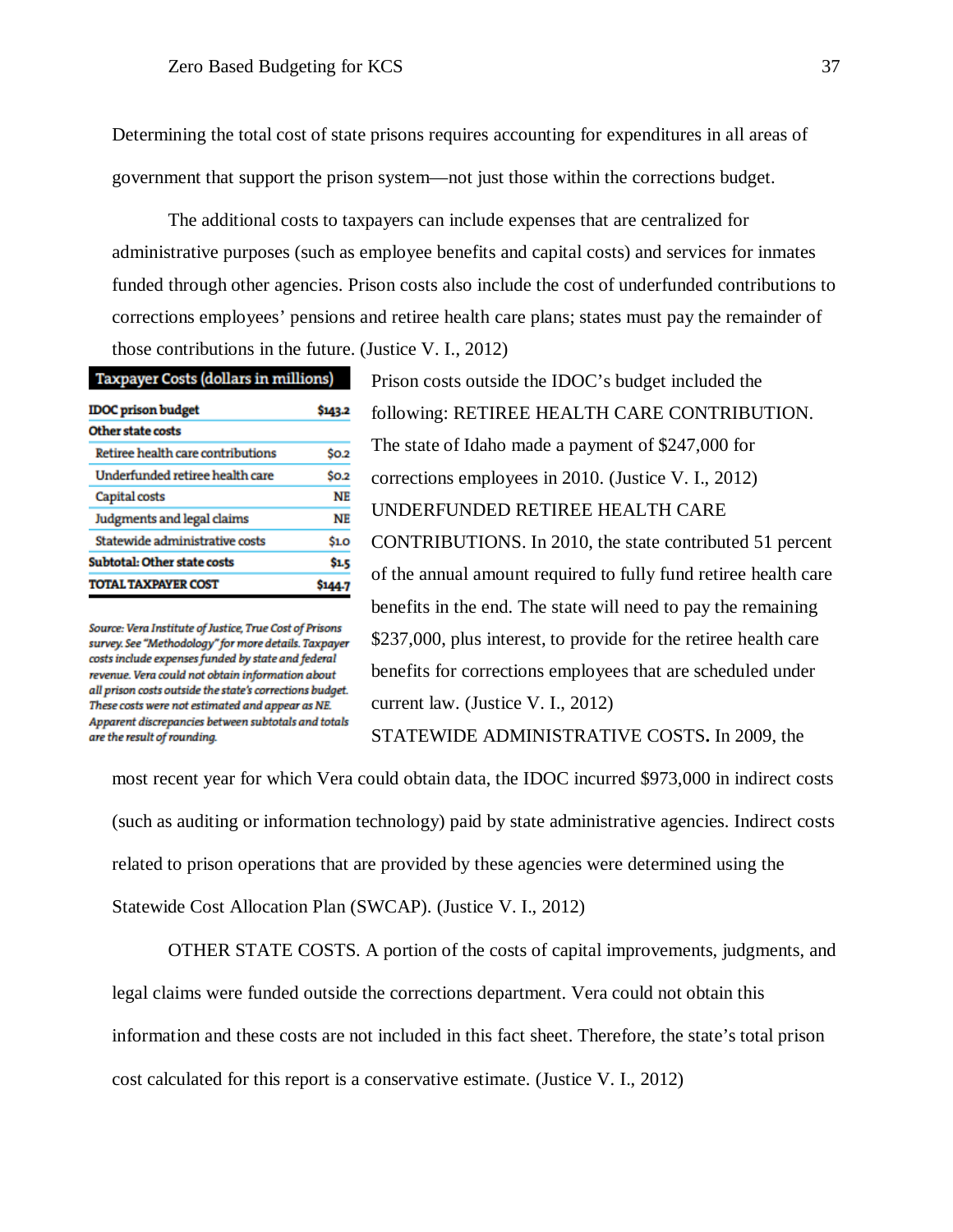## <span id="page-38-0"></span>**4. CHAPTER FOUR**

Correctional Service of Kosova Findings & Analysis

## <span id="page-38-1"></span>**4.1. Audit Report on the Financial Statements of the Ministry Of Justice for the Year Ended 31 December 2013.**

Budget Planning and Execution: We have considered the source of budget funds for MoJ and spending of funds by economic categories. This is highlighted in the following tables:

<span id="page-38-2"></span>

| <b>Economic Categories</b>     | Amount $\in$ | <b>Final Budget</b> | 2013 Outturn | 2011<br><b>Outturn</b> |
|--------------------------------|--------------|---------------------|--------------|------------------------|
| <b>Wages And Salaries</b>      | 10,124,215   | 9,688,604           | 9,510,257    | 9,123,140              |
| <b>Goods And Services</b>      | 5,826,116    | 6,053,553           | 5,173,127    | 5,714,551              |
| <b>Utilities</b>               | 827,258      | 907,258             | 858,186      | 809,957                |
| <b>Subsidies And Transfers</b> | 200,000      | 400,000             | 31,698       | 60,965                 |
| Capital Investments            | 1,622,500    | 1,537,400           | 1,144,252    | 793,321                |
| Total                          | 18,600,089   | 18,226,815          | 16,227,936   | 16,501,934             |

*Table 9.MOJ Financial Statements as of 31-Dec-2013*

(Finance, 2015 Budgeting, 2015, p. 12)

**Issue 2 –** Low Budget Execution in Capital Investments – High Priority

**Finding:** Expenditures for Capital Investments compared to the final budget for this category were 60%. Failure to execute four projects, which in absence of eligible bids were in retendering process, had an impact on this. This resulted in changing the time of their execution.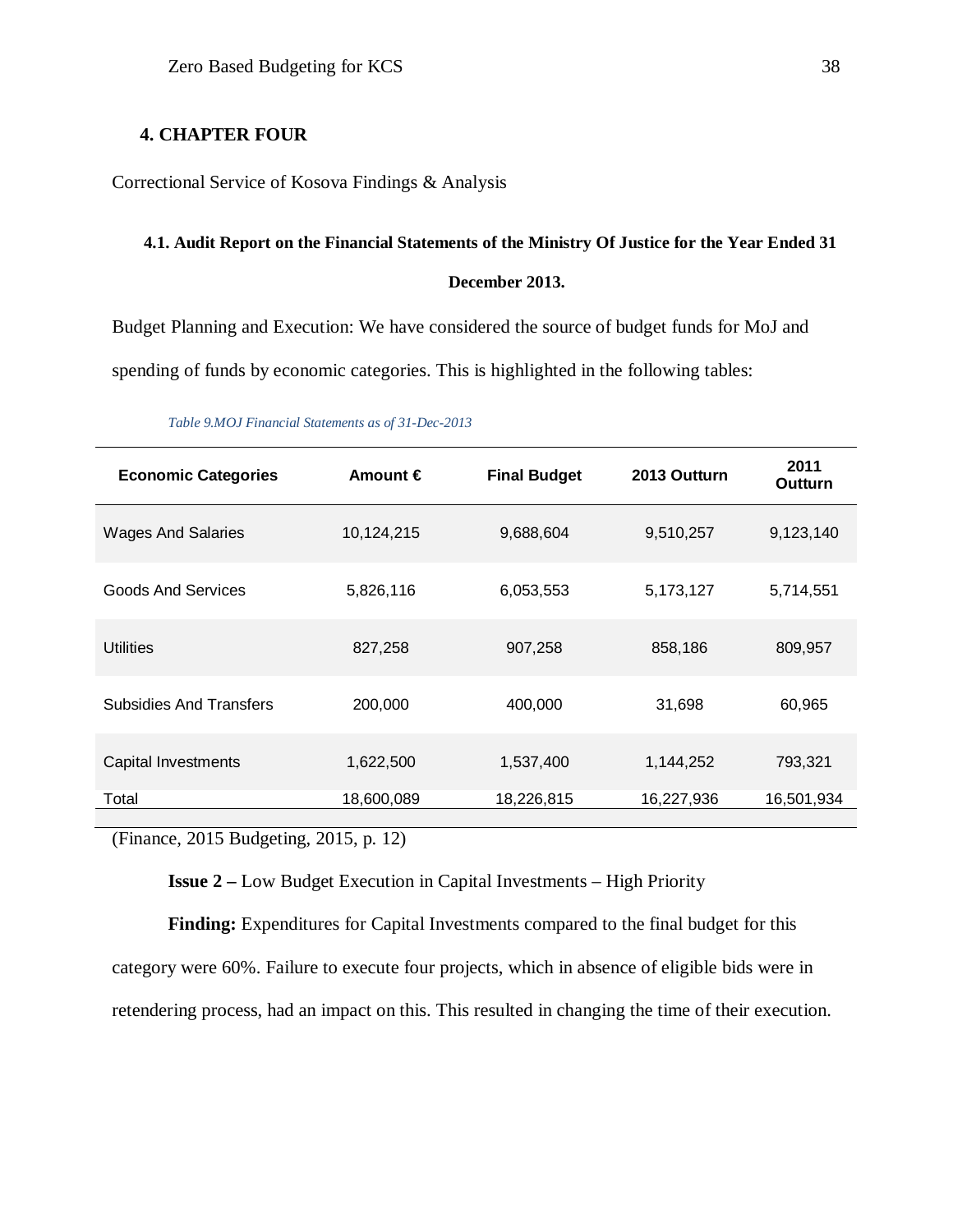**Risk**: Low budget execution in particular with capital projects may lead to the risk that resources are inefficiently used and may reduce the effectiveness of the expenditure plans. (Finance, 2015 Budgeting, 2015, p. 14)

Issue 4 Finding: According to Financial Rule no. 01/2013 on Spending of Public Funds, the authorizing officer (budget holder) authorizes the request for the commitment of funds for all purchases, whilst the procurement office prepares and creates the purchase order.

Then the request for supply by the Economic Operator (EO) is made. In the case "Supply with fuel" in two payment orders in the amount of  $\Theta$ 4,467 and  $\Theta$ 7,749, we found the supply in KCS started prior to the initiation of the request for supply by the internal users. In the first payment, the supply occurred in December, whilst the request was made on 17.01.2013, i.e. commitment of funds and purchase order were made on 24.01.2013.

In the second payment, supply started in February whilst the request was made on 07.03.2013 and commitment of funds and purchase order were made on 11.04.2013. Risk: Supply with Goods and Services without the initiation of request from the requesting units and without the commitment of funds may lead to the purchase of goods or to unnecessary services delivered to the Ministry. This may result in the inefficient use of resources and reduces the effectiveness of expenditure plans. This situation is challenging to the adequate functioning of internal control. (Finance, 2015 Budgeting, 2015, p. 15)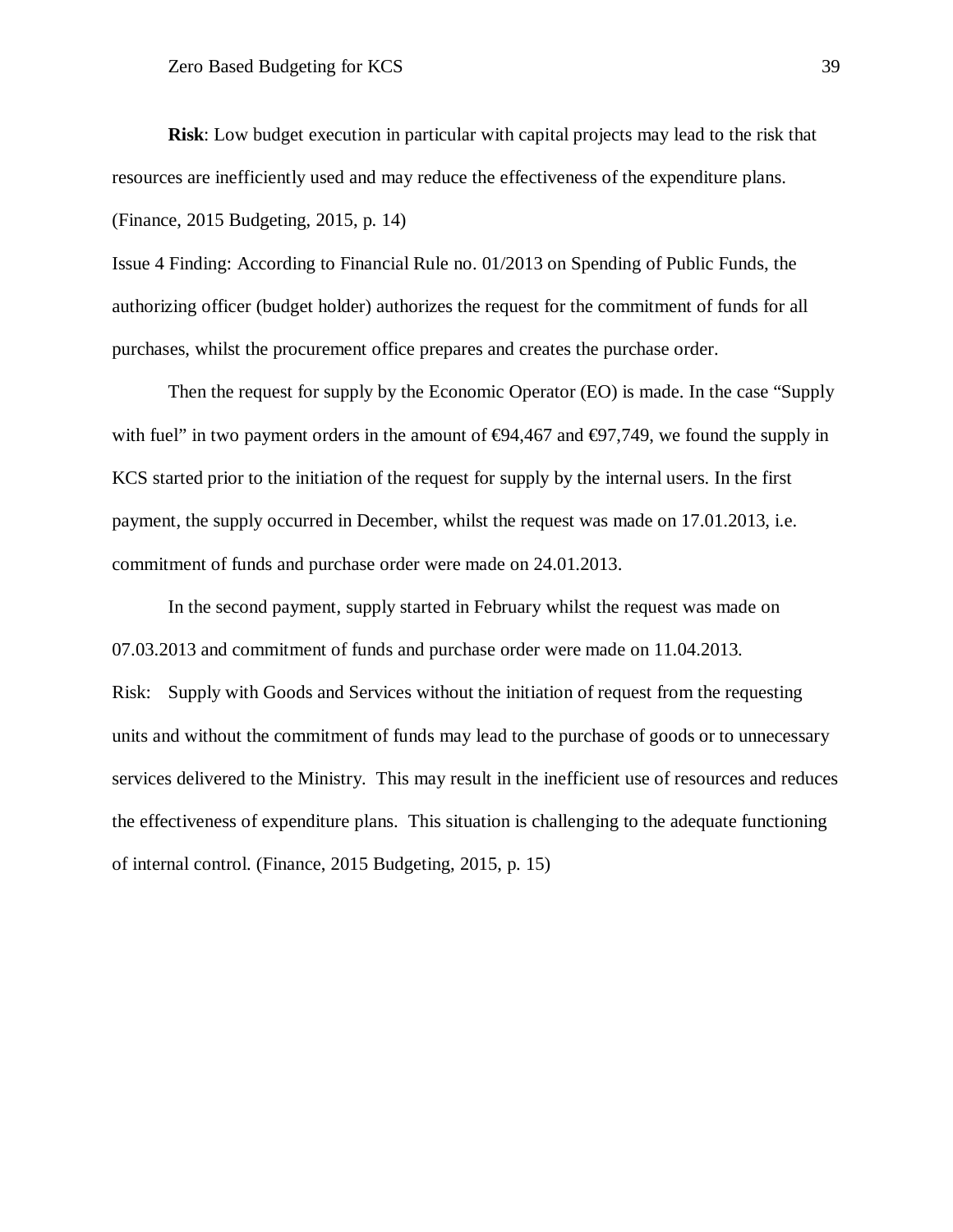## <span id="page-40-0"></span>**4.2. Audit Report on the Financial Statements of the Ministry Of Justice for the Year Ended 31 December 2012**

Despite all the progress, the MoJ needs to make many improvements. The most challenging area remains budget planning and execution. The MoJ had budget surpluses of 13%, and executed only 57% of the capital investments budget. Evidently, the annual procurement plan is done without preliminary analysis of market prices, without properly identifying projects objectively that are to be carried out, and without proper monitoring. (General Audit, 2012, p. 5)

<span id="page-40-1"></span>Economic Categories Initial Budget % Final **%** Wages And Salaries 10,070,780 52.5% 9,793,717 52.4% Goods And Services **6,475,857** 28.6% 5,894,756 31.6% Utilities 2,558,532 13.3% 2,012,037 10.8% Subsidies And Transfers **844,258** 4.4% 944,258 5.1% Capital Investments 220,000 1.1% 35,000 0.2% Total 19,169,427 18,679,768

*Table 10. MOJ Budget 2012: Spending of funds by economic categories- Outturn against the budget (in €)*

(General Audit, 2012, p. 12)

The table above shows that the Initial Budget was in the amount of  $\epsilon \neq 9,169,427$ , and the Final Budget was in the amount of  $\in$ 18,679,768. Therefore, we see a reduction for  $\in$ 489,659 compared to the Initial Budget. (General Audit, 2012, p. 12)

#### **3. Issue - Shortcomings in executing capital projects – Priority Significant**

Finding: Capital expenditures compared to the final budget were 57%. This indicates that a large part of capital projects was not implemented. In a nine-month period was spent only 17% of the budget and the other 40% of the budget was spent in the last quarter.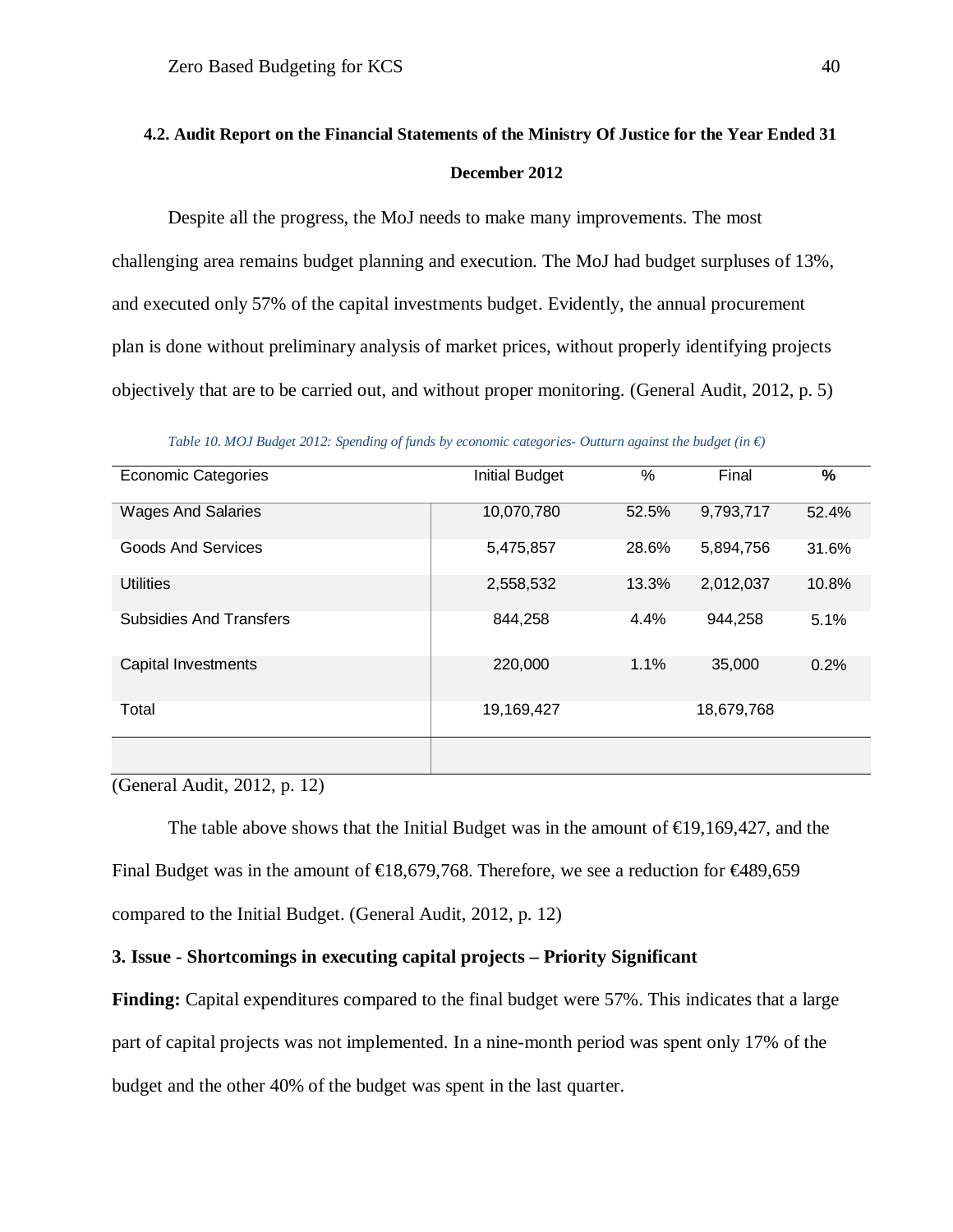**Risk:** There is a significant disagreement between the plan and expenditures. Due to poor planning of expenditures, capital projects were not implemented. The risk of this is generating high budget surpluses. (General Audit, 2012, p. 12)

#### <span id="page-41-0"></span>**4.3. Audit Report on the Financial Statements of the Ministry Of Justice for the Year Ended 31**

#### **December 2011**

*Table 11. MOJ Budget 2011: Spending of funds broken down by economic categories- Outturn against the budget (in* 

<span id="page-41-1"></span>*€)*

| <b>Economic Categories</b>     | <b>Initial Budget</b> | %      | <b>Reviewed</b><br><b>Budget</b> | $\%$   | Outturn<br>2011 | %      |
|--------------------------------|-----------------------|--------|----------------------------------|--------|-----------------|--------|
| <b>Wages And Salaries</b>      | 10,005,742            | 49.68% | 10,106,887                       | 48.73% | 9,123,140       | 55.29% |
| <b>Goods And Services</b>      | 5,668,145             | 28.14% | 7,068,199                        | 34.08% | 5,714,551       | 34.63% |
| <b>Utilities</b>               | 2,020,000             | 10.03% | 1,360,966                        | 6.56%  | 60.965          | 0.37%  |
| <b>Subsidies And Transfers</b> | 1,603,572             | 7.96%  | 1,359,502                        | 6.56%  | 793,321         | 4.81%  |
| <b>Capital Investments</b>     | 844,258               | 4.19%  | 844,258                          | 4.07%  | 809,957         | 4.91%  |
| Total                          | 20, 141, 717          |        | 20,739,812                       |        | 16,501,934      |        |
|                                |                       |        |                                  |        |                 |        |

Table 11. shows that MoJ had an increase of final budget for €598,095 compared to the initial budget. In the following, we will disclose budget movements by category of expenditures. Table 11. shows an increase in the category of Wages and Salaries for  $\in 01,145$ . Such increase was due to Government's decision on the Brain Fund in the amount of €64,320, whilst the other amount of €36,825 was from own source revenues, for payment of committees on exam attendance. In the category of Goods and Services, there was a budget increase of  $\in$ 1,400,054. Such increase is as a result of presentation of the prisoners' private funds as well as presentation of foreign donations in the final budget. (General Auditor, 2011, p. 9)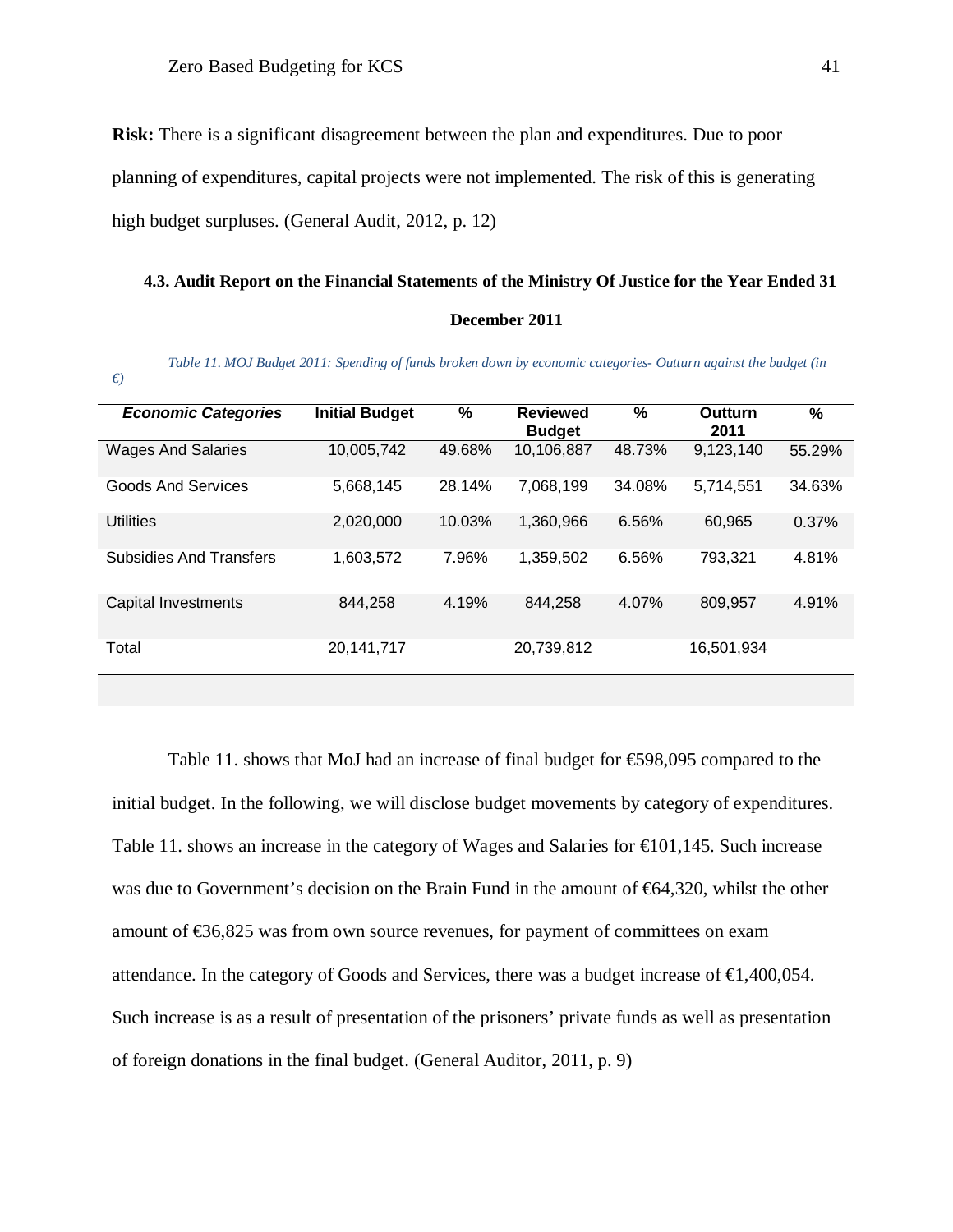Fund for Subsidies and Transfers was decreased for  $\epsilon$ 659,034 compared to the initial budget. The budget cuts were made upon decisions of the Prime Minister of Kosova. The amount €525,000 was cut based on the decision of 19th of October 2011 on internal harmonization; the amount of €105,000 was transferred to the Judicial Institute of Kosova based on the decision of 23rd of November 2011. The amount of 28,934€ was cut based on the decision of 23rd of November 2011. (General Auditor, 2011, p. 10)

A budget cut in the amount of  $\epsilon$ 244,070 was also made in the Capital Investments on 27th of July 2011, aiming budget savings. (General Auditor, 2011, p. 10)

Planned (final) budget for 2011 was  $\epsilon$ 20,739,812. The MoJ managed to spend the amount of  $\in \{6,501,934\}$  or around 80% of the budget. If we see the budget execution based on economic categories, we see that a low execution rate was in the categories of Subsidies by 4% and Capital Investments by 58%. Low execution in the category of Subsidies and Transfers resulted due to improper budgeting. The MoJ had budgeted means in this category for drafting of laws. Considering the budget execution based on periods, there is also a poor budget execution. Over 30% of budget was spent only in the last three months. (General Auditor, 2011, p. 10)

**Conclusion:** The MoJ for 2011 did not have a good budget performance. Low level of execution is mainly noticed in the categories of Subsidies and Transfers and Capital Investments. (General Auditor, 2011, p. 10)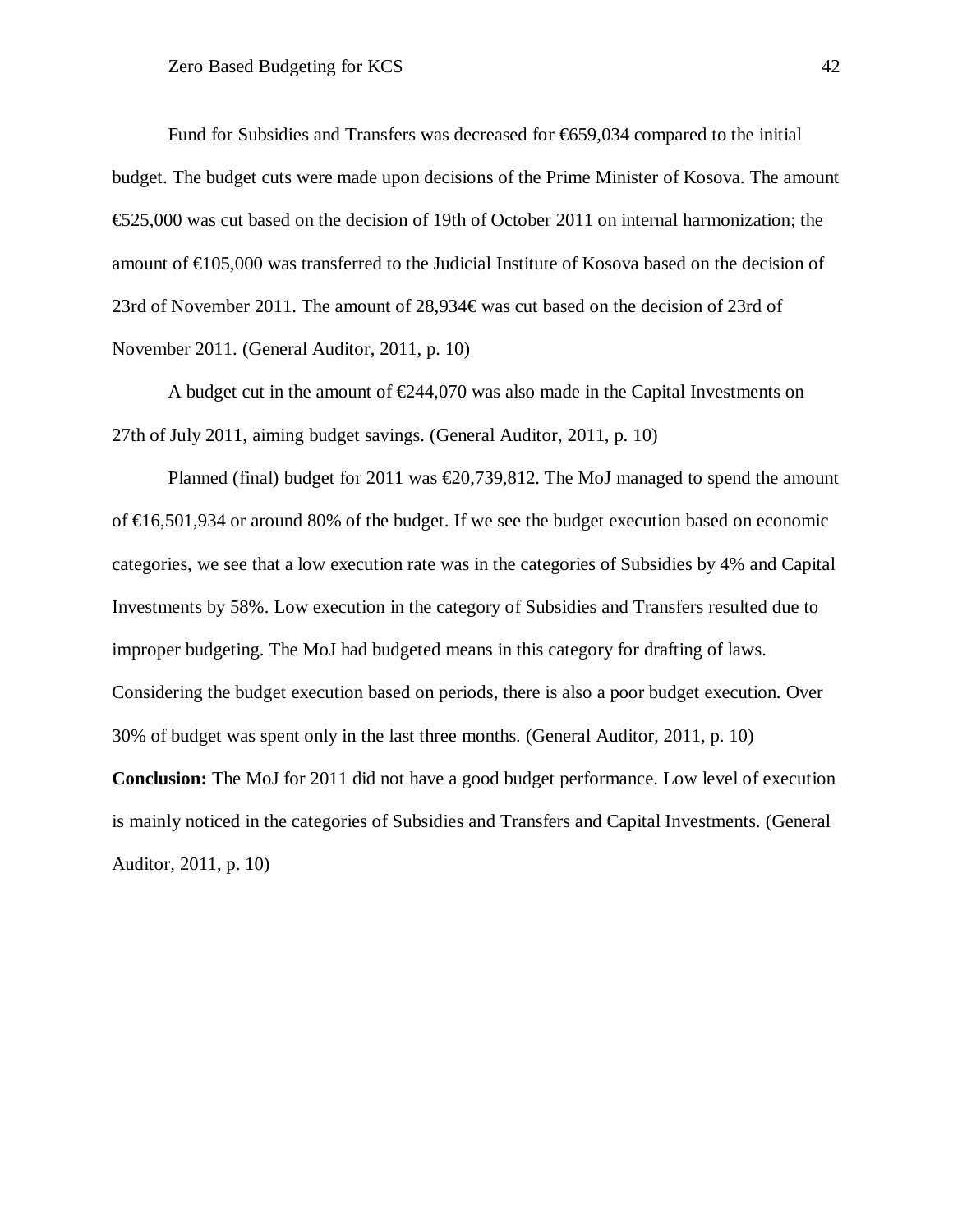## **5. FIVE YEAR SCENARIO (INCREMENTAL VS. ZBB)**

#### *Figure 6. Incremental Budgeting 5Yrs Scenario '000*

<span id="page-43-1"></span><span id="page-43-0"></span>

| <b>Description:</b><br><b>Incremental Budgeting</b>     | 2011            |                   | 2012            |        |                   | 2013            |        |                   | 2014            |                |                   | 2015            |        |
|---------------------------------------------------------|-----------------|-------------------|-----------------|--------|-------------------|-----------------|--------|-------------------|-----------------|----------------|-------------------|-----------------|--------|
| EUR.                                                    | <b>Expenses</b> | <b>Estimation</b> | <b>Expenses</b> | Diff.  | <b>Estimation</b> | <b>Expenses</b> | Diff.  | <b>Estimation</b> | <b>Expenses</b> | Diff.          | <b>Estimation</b> | <b>Expenses</b> | Diff.  |
| Ratio                                                   |                 | 1%                |                 | $-6%$  | $-2%$             |                 | $-1%$  | $-0.2%$           |                 | $-2%$          | 4%                |                 | 1%     |
| <b>1. Total MOJ Revenues</b>                            | 20,142          | 20,338            | 19,121          | 1.217  | 18,733            | 18,600          | $-133$ | 18,572            | 18,115          | $-457$         | 18,914            | 19,011          | 96     |
| Wages and salaries                                      | 10,006          | 10,103            | 10,023          | $-81$  | 9,306             | 10,076          | 770    | 10,061            | 9,823           | $-238$         | 10,256            | 11,817          | 1,561  |
| Goods and services                                      | 5,668           | 5,723             | 5,476           | $-247$ | 5,272             | 5,826           | 554    | 5,817             | 5,745           | $-73$          | 5,998             | 4,870           | 1,128  |
| Of which: Utilities                                     | 844             | 852               | 844             | -8     | 785               | 827             | 42     | 826               | 827             |                | 864               | 733             | $-131$ |
| Subsidies and Transfers                                 | 2,020           | 2,040             | 220             | 1,820  | 1,879             | 200             | 1,679  | 200               | 50              | $-150$         | 52                | 20              | $-32$  |
| Subsidies for PE                                        |                 |                   |                 |        |                   |                 |        |                   |                 |                |                   |                 |        |
| Capital expenditures                                    | 1,604           | 1,619             | 2,559           | 939    | 1,491             | 1,623           | 131    | 1,620             | 1,623           | $\overline{2}$ | 1,694             | 1,523           | $-172$ |
| Own revenues                                            |                 |                   |                 |        |                   | 48              | 48     | 48                | 48              |                | 50                | 48              | $-2$   |
| <b>KCS Budget Participation</b><br>/ Total MOJ Revenues | 70%             |                   | 78%             |        |                   | 82%             |        |                   | 80%             |                |                   | 82%             |        |
| 2. Total KCS Expenses                                   | 14,189          |                   | 14,861          |        |                   | 15,232          |        |                   | 14,581          |                |                   | 15,598          |        |
| Wages and salaries                                      | 8,152           |                   | 8,152           |        |                   | 8,552           |        |                   | 8,064           |                |                   | 9,763           |        |
| Goods and services                                      | 4,200           |                   | 4,068           |        |                   | 4,465           |        |                   | 4,346           |                |                   | 3,808           |        |
| Of which: Utilities                                     | 649             |                   | 649             |        |                   | 649             |        |                   | 649             |                |                   | 605             |        |
| Subsidies and Transfers                                 |                 |                   |                 |        |                   |                 |        |                   |                 |                |                   |                 |        |
| Subsidies for PE                                        |                 |                   |                 |        |                   |                 |        |                   |                 |                |                   |                 |        |
| Capital expenditures                                    | 1,189           |                   | 1,993           |        |                   | 1,568           |        |                   | 1,523           |                |                   | 1,423           |        |
| Own revenues                                            |                 |                   |                 |        |                   |                 |        |                   |                 |                |                   |                 |        |
| 3. Remaining Departments                                | 5,953           |                   | 4,260           |        |                   | 3,368           |        |                   | 3,534           |                |                   | 3,413           |        |

(Finance, Buxheti i Republikës së Kosovës, 2015;2014;2013;2012;2011)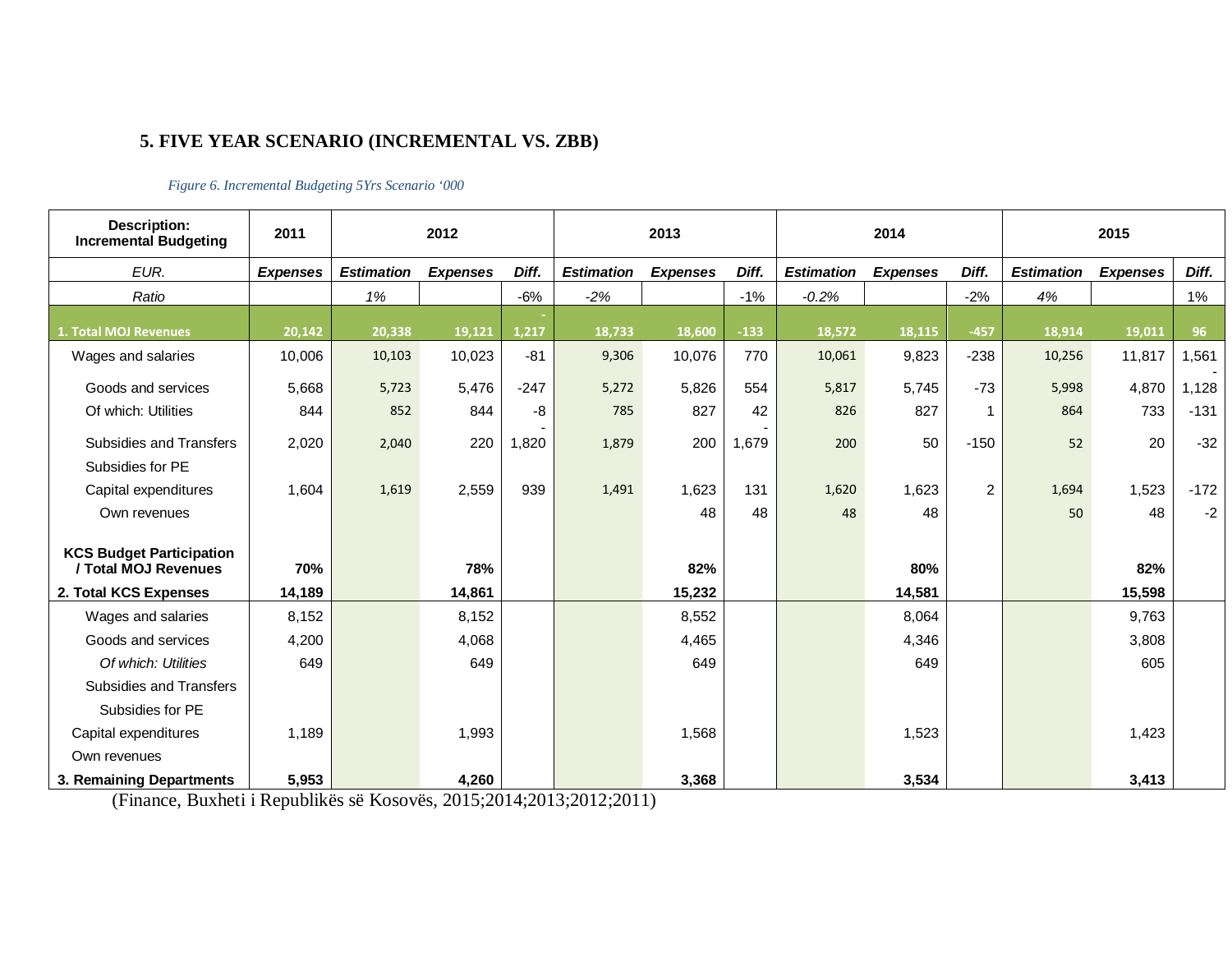| <b>Fiscal Year</b> | Surplus Budget  | <b>Deficit Budget</b> | <b>Total</b>    |
|--------------------|-----------------|-----------------------|-----------------|
| 2012               | 1,217,000€      | 0.00                  | 1,217,000€      |
| 2013               | 133,000€        | 0.00                  | 133,000€        |
| 2014               | 457,000€        | 0.00                  | 457,000€        |
| 2015               | 0.00            | $-96,000€$            | $-96,000€$      |
| <b>Grand Total</b> | $1,807,000 \in$ | $-96,000 \in$         | $1,711,000 \in$ |

*Based on actual incremental budgeting we can see the following budget expenses deviation:* 

*Figure 7. Incremental Budgeting Deviation*

<span id="page-44-0"></span>Based on the actual budget comparison we can notice that there is a total deviation from 1.7 Million EUR. Surplus of estimated budget and spent budget for four years. Moreover, there are discrepancies between the budget categories in estimations and expenditures. In this case, budgetary organization to achieve its final reconciliation to the total budget need to move funds from one category to another, which violates the rules established in respect of budgetary limits.

Surplus of the sums which appeared can be allocated in any other position required. By this a regular practice is reported that the biggest percentage of annual budget is spend in last quarter of budgetary organizations, to avoid budget surplus, which if not spend, the government will reduce of subsequent year's budget for of the same volume.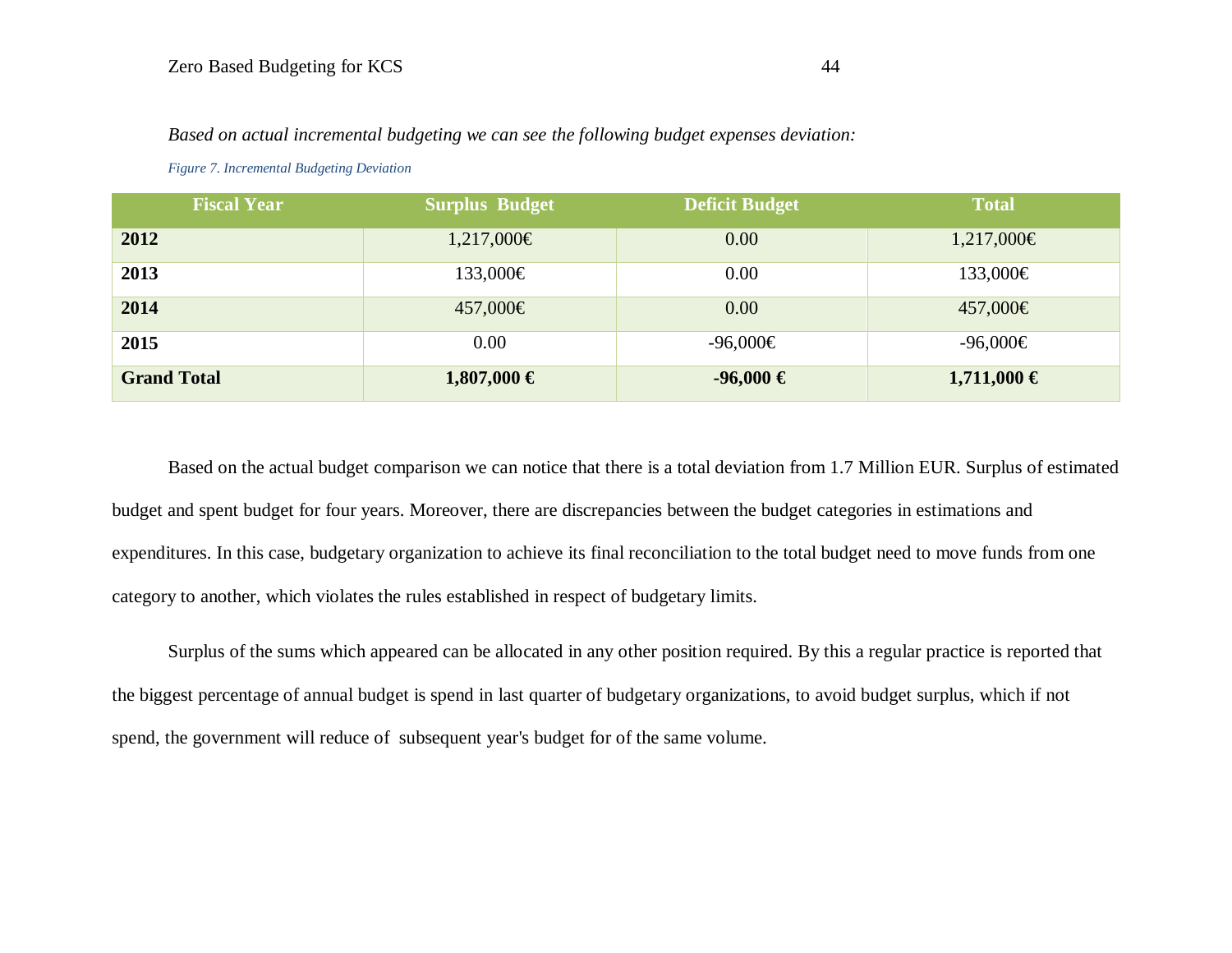*Figure 8. Zero Based Budgeting 5Yrs Scenario '000*

<span id="page-45-0"></span>

| Description:<br><b>Zero Based Budgeting</b>        | 2011            |                   | 2012<br>2013<br>2014<br>2015 |              |                   |                 |          |                   |                 |              |                   |                 |              |
|----------------------------------------------------|-----------------|-------------------|------------------------------|--------------|-------------------|-----------------|----------|-------------------|-----------------|--------------|-------------------|-----------------|--------------|
| EUR.                                               | <b>Expenses</b> | <b>Estimation</b> | <b>Expenses</b>              | Diff.        | <b>Estimation</b> | <b>Expenses</b> | Diff.    | <b>Estimation</b> | <b>Expenses</b> | Diff.        | <b>Estimation</b> | <b>Expenses</b> | Diff.        |
| Ratio                                              |                 |                   |                              |              |                   |                 |          |                   |                 |              |                   |                 |              |
| <b>Risk Surplus/Deficit</b>                        |                 |                   |                              |              |                   |                 |          |                   |                 |              |                   |                 |              |
| 1. Total MOJ Revenues                              | 20,142          | 19,121            | 19,121                       | $\mathbf{0}$ | 18,600            | 18,600          | $\Omega$ | 18,115            | 18,115          | $\mathbf{0}$ | 19,011            | 19,011          | $\mathbf{0}$ |
| Wages and salaries                                 | 10,006          | 10,023            | 10,023                       |              | 10,076            | 10,076          |          | 9,823             | 9,823           |              | 11,817            | 11,817          |              |
| Goods and services                                 | 5,668           | 5,476             | 5,476                        |              | 5,826             | 5,826           |          | 5,745             | 5,745           |              | 4,870             | 4,870           |              |
| Of which: Utilities                                | 844             | 844               | 844                          |              | 827               | 827             |          | 827               | 827             |              | 733               | 733             |              |
| <b>Subsidies and Transfers</b>                     | 2,020           | 220               | 220                          |              | 200               | 200             |          | 50                | 50              |              | 20                | 20              |              |
| Subsidies for PE                                   |                 |                   |                              |              |                   |                 |          |                   |                 |              |                   |                 |              |
| Capital expenditures                               | 1,604           | 2,559             | 2,559                        |              | 1,623             | 1,623           |          | 1,623             | 1,623           |              | 1,523             | 1,523           |              |
| Own revenues                                       |                 |                   |                              |              | 48                | 48              |          | 48                | 48              |              | 48                | 48              |              |
| <b>KCS Budget</b><br><b>Participation</b>          |                 |                   |                              |              |                   |                 |          |                   |                 |              |                   |                 |              |
| / Total MOJ Revenues                               | 70%             |                   | 78%                          |              |                   | 82%             |          |                   | 80%             |              |                   | 82%             |              |
| 2. Total KCS Expenses                              | 14,189          |                   | 14,861                       |              |                   | 15,232          |          |                   | 14,581          |              |                   | 15,598          |              |
| Wages and salaries                                 | 8,152           |                   | 8,152                        |              |                   | 8,552           |          |                   | 8,064           |              |                   | 9,763           |              |
| Goods and services                                 | 4,200           |                   | 4,068                        |              |                   | 4,465           |          |                   | 4,346           |              |                   | 3.808           |              |
| Of which: Utilities                                | 649             |                   | 649                          |              |                   | 649             |          |                   | 649             |              |                   | 605             |              |
| <b>Subsidies and Transfers</b>                     |                 |                   |                              |              |                   |                 |          |                   |                 |              |                   |                 |              |
| Subsidies for PE                                   |                 |                   |                              |              |                   |                 |          |                   |                 |              |                   |                 |              |
| Capital expenditures                               | 1,189           |                   | 1,993                        |              |                   | 1,568           |          |                   | 1,523           |              |                   | 1,423           |              |
| Own revenues<br>3. Remaining<br><b>Departments</b> | 5,953           |                   | 4,260                        |              |                   | 3,368           |          |                   | 3,534           |              |                   | 3,413           |              |

(Finance, Buxheti i Republikës së Kosovës, 2015;2014;2013;2012;2011)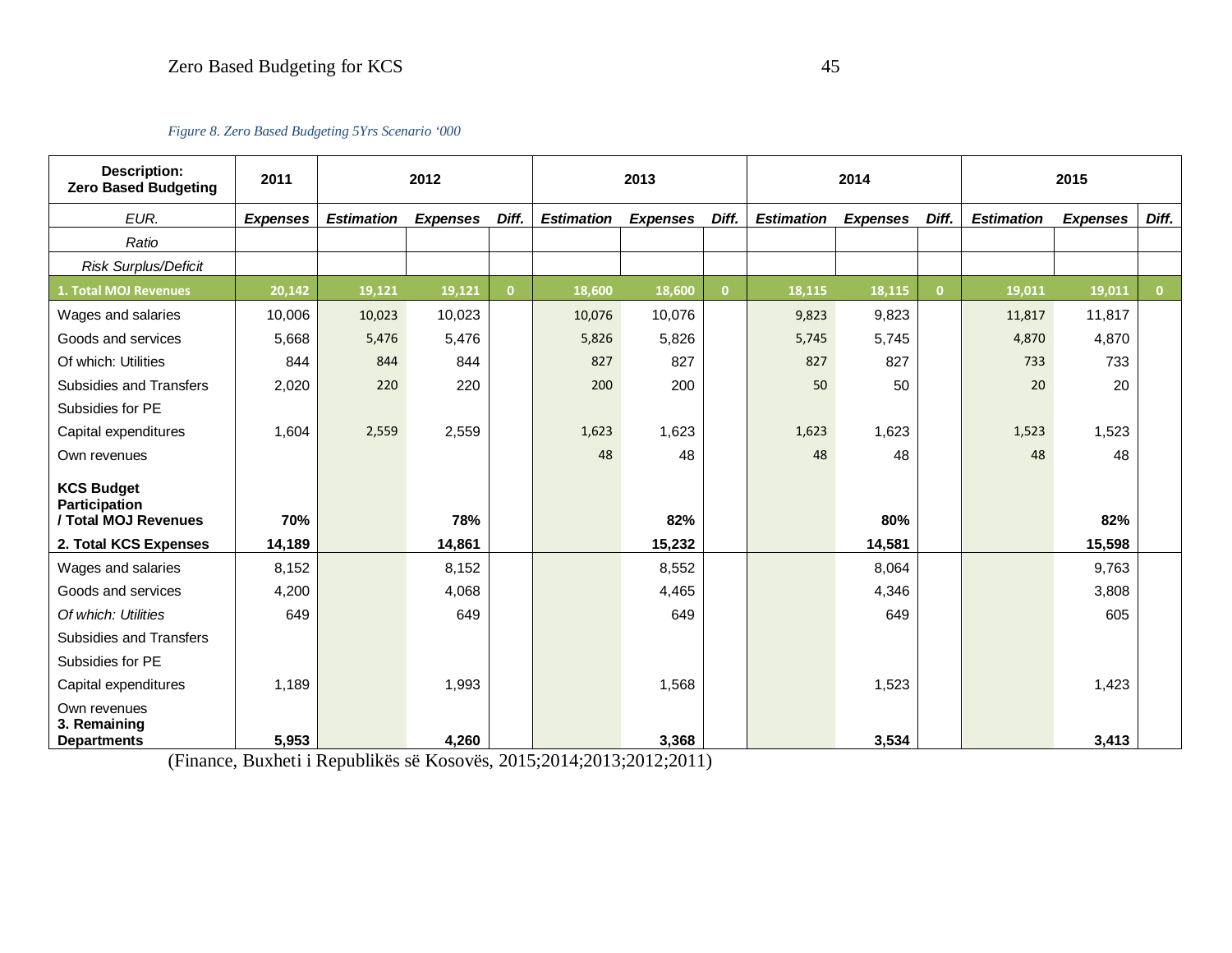Zero based budgeting when comparing to incremental budgeting has no difference with budget surplus or deficit, therefore the total deviation is zero. This scenario shows the best result if ZBB is implemented correctly.

| <b>Project Name (KCS)</b>                                                                                                                                | 31-Dec-11 | $31 - Dec-12$ | 31-Dec-13 | 31-Dec-14 | 31-Dec-15 |
|----------------------------------------------------------------------------------------------------------------------------------------------------------|-----------|---------------|-----------|-----------|-----------|
| <b>Establishment of a special</b><br>unit for monitoring and<br>transporting prisoners                                                                   | 150,000   | 150,000       | 150,000   | 150,000   | 150,000   |
| <b>Renovation of the roof (roof</b><br>maintenance of facilities and<br>prisons)<br>$(Finance$ Buybeti i Republikës së Kosovës 2015.2014.2013.2012.2011) | 50,000    | 50,000        | 50,000    | 50,000    | 50,000    |

 *Figure 9. Actual Incremental Budget Line Sample (Repeated Amount 5yrs in row)* 

<span id="page-46-0"></span>(Finance, Buxheti i Republikës së Kosovës, 2015;2014;2013;2012;2011)

As seen Figure 9. presents two budget categories among other budget projects in KCS, which are re-estimated each year and exact amount of money was spent. This is additional argument that incremental budget preparation mindset is narrow and it costs extra euros to the government of Kosova, especially poor estimations cause by public services organization such as KCS. What incremental budgeting leaves out of the account is analyzing the need for financing new project from scratch but leaving budget organization spend more money in repetitive capital projects, goods and services and rise stocks of goods, while ignoring needs in enhancing organization strategy as ZBB suggests.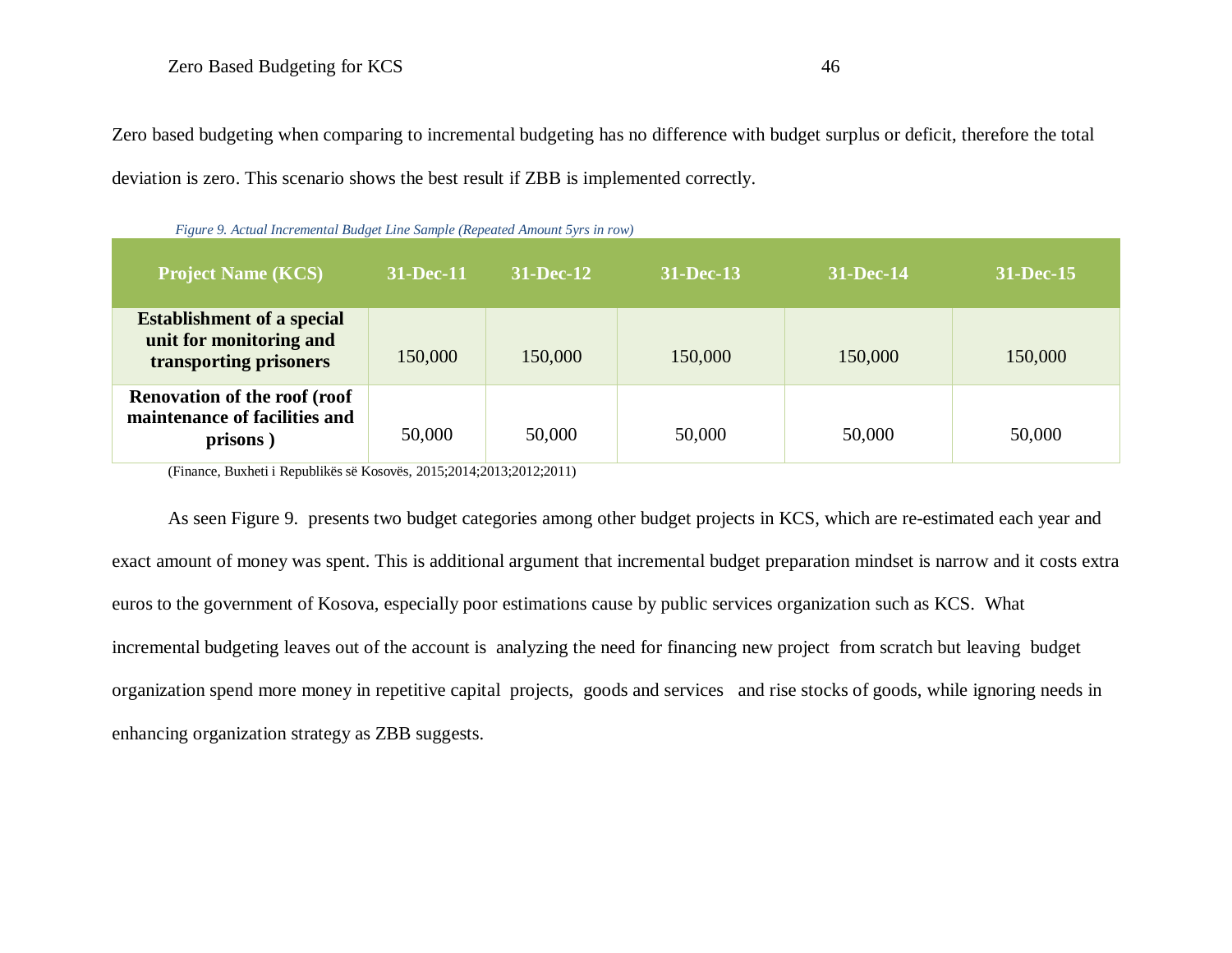#### <span id="page-47-0"></span>**6. Potential Use in Kosovo**

#### **A. Can we apply ZBB to Kosovo?**

<span id="page-47-1"></span>

| <b>Description</b>                    | <b>State Of Kosova</b> | State Of Idaho       |
|---------------------------------------|------------------------|----------------------|
| <b>Population</b>                     | 1,859,203              | 1,634,464            |
| Size Of Budget In MOJ                 | <b>USD 20.7 MIL</b>    | <b>USD 143.2 MIL</b> |
| <b>Number Of Employees In KCS</b>     | 1,608                  | 1,960                |
| <b>Inmates</b>                        | 1,500                  | 8,120                |
| <b>Average Annual Cost Per Inmate</b> |                        |                      |
|                                       | <b>USD 13,826</b>      | <b>USD 19,545</b>    |

*Table 12. Correctional Services FY2014 Budget Comparison between Kosova and State of Idaho (USA)*

The Republic of Kosovo has approximate figures to that of state of Idaho. From statistical data, Kosovo has population of 1.8 million while state of Idaho has 1.6 million, the correctional staff numbers is approximately 1,608 in Kosova and 1,960 in Idaho, and the average cost per prisoner brought in a buck for Kosovo is 13.826USD and 19.545USD for the state of Idaho.

Given the state of Idaho has a larger budget, a large number of prisoners and implements zero budgeting, gives us a strong argument that ZBB can be applied in Kosovo Correctional Service which has a smaller budget, smaller number of prisoners, and possesses sufficient time and space for administrative officials to deal with budgetary planning, implementation, monitoring and reporting.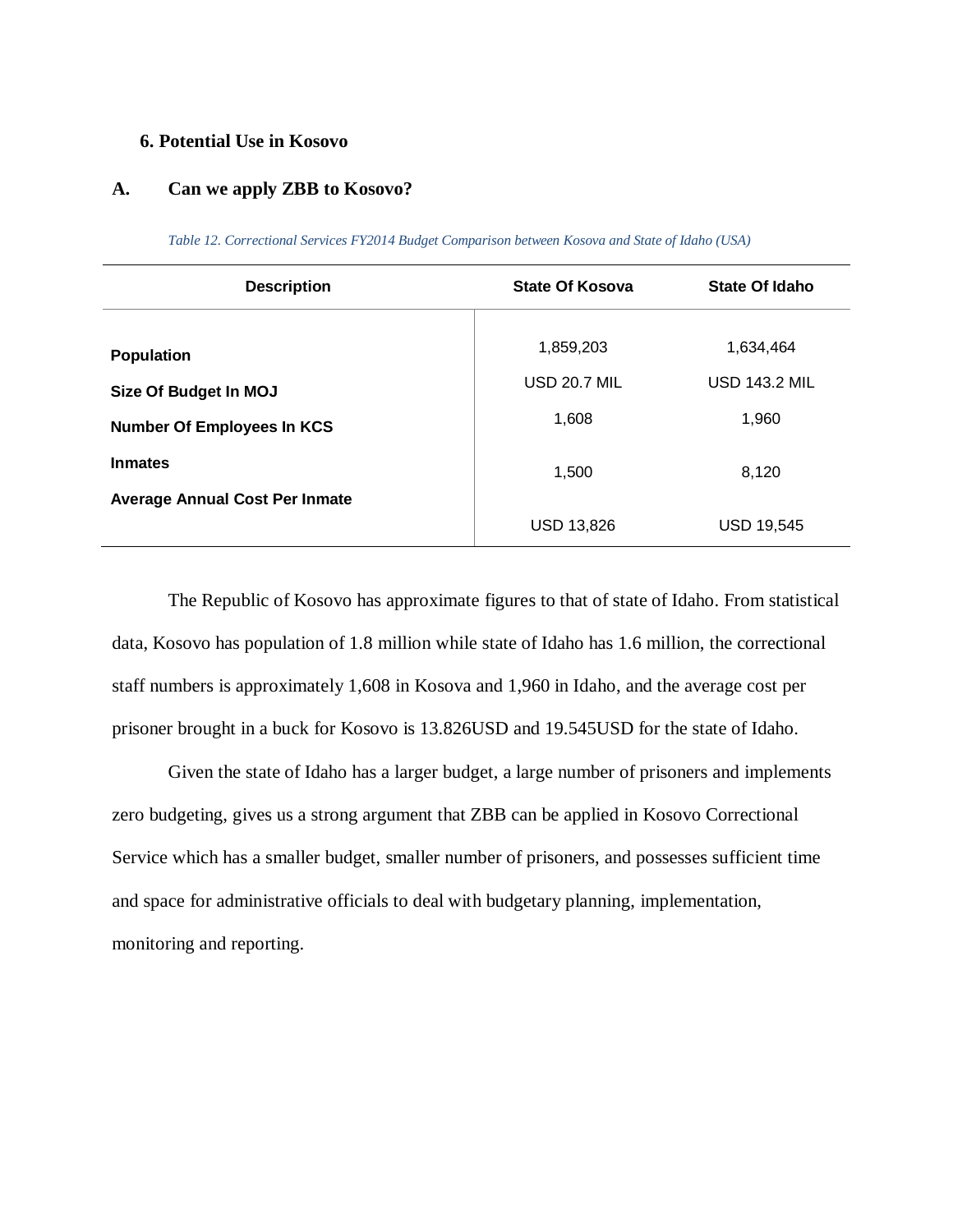#### **5.1. Would it truly benefit Kosovo Departments?**

#### <span id="page-48-0"></span>**A. If so, how?**

ZBB may be of benefit to departments that provide services to the government of Kosovo, such as the Department of Correctional Services, Kosovo Police, and Kosovo Protection Force.

First, Zero based budget will organize budget proposals on rankings by reducing unnecessary ones, for each project will implement cost-benefit analysis, feasibility study for capital projects, and then higher management will decide if the budget is related to the organization's strategic plan, detects inflation, and the allocation of funds will be efficient.

Furthermore, ZBB is easier to control by internal and external audit as it allows single audit report. By this, taxpayers money will be ensured that is spend properly and for projects that matters to the government of Kosova.

Lastly, ZBB can reduce corruption as prior cost benefit analysis of budget will be conducted, and there will no space to increase budget drastically for the reason of unforeseen plans during preparation of incremental budgeting.

ZBB may be of benefit to departments that provide services to the government of Kosovo, such as the Department of Correctional Services, Kosovo Police, and Kosovo Protection Force.

#### **B. If not, why?**

In the other hand, ZBB is only really applicable to a service environment, its time consuming, requires additional training for staff and managers, may cause budget increase for certain categories during the first years planning, can cut budget in some other categories, and may lead to lost continuity of action and short term planning.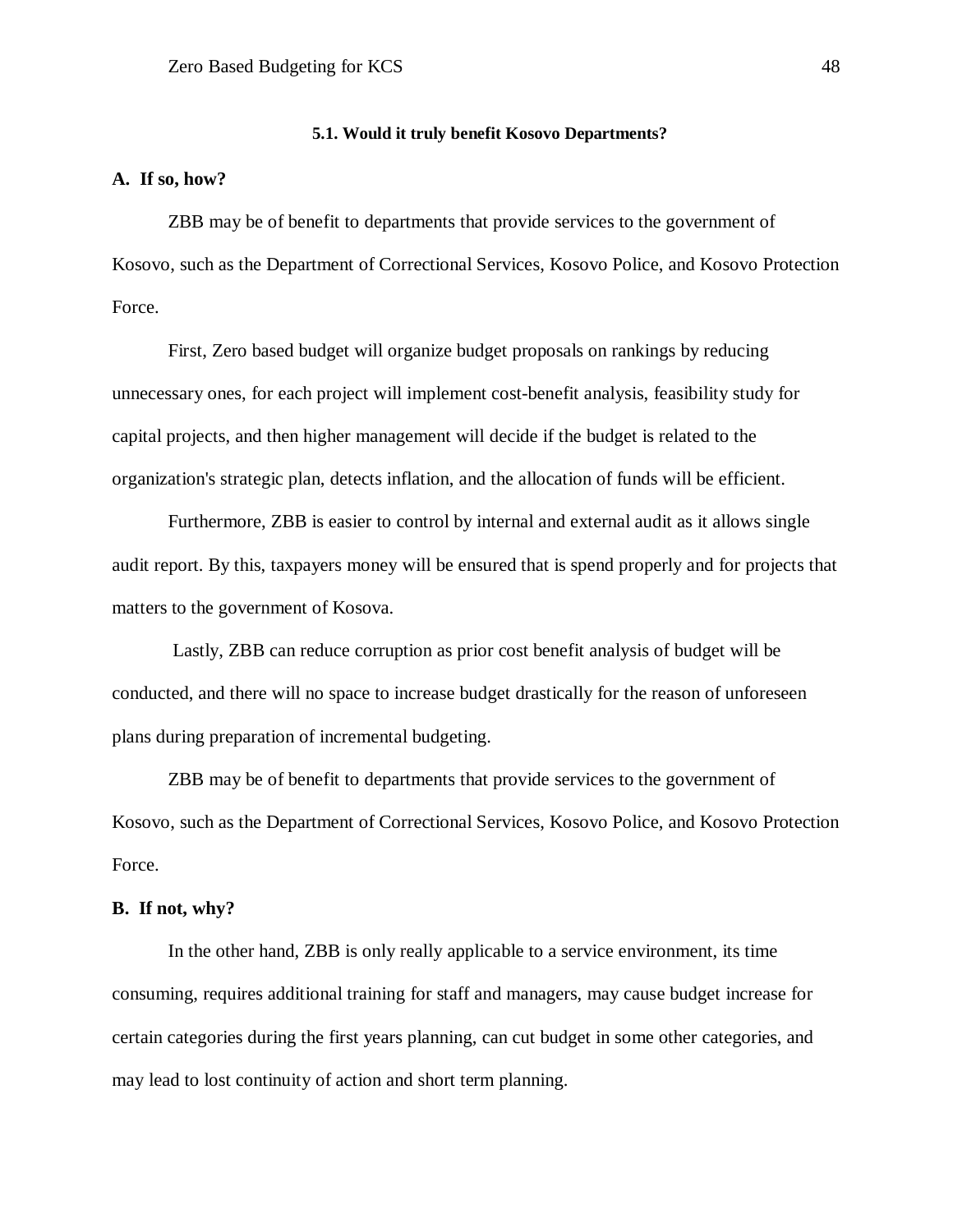#### <span id="page-49-0"></span>**Works Cited**

- Assembly of the Republic of Kosovo. (2008). *LAW ON PUBLIC FINANCIAL MANAGEMENT AND ACCOUNTABILITY.* Prishtina: Kosovo, Assembly of the Republic. Retrieved from Gazetazyrtare: http://www.gazetazyrtare.com/e-gov/ahtisari/048-Eng.swf
- Bartley, A. K. (1997). *Case Studies of Public Budgeting and Financial Managament.* Iowa: Kendall/Hunt.
- Census Bureau, U. (2015, 3 14). *http://quickfacts.census.gov/*. Retrieved from http://quickfacts.census.gov/qfd/states/16000.html
- Cheek, L. M. (1977). *Zero-Base Budgeting Comes of Age.* New York: AMACOM.
- Dunn, R. (2015, 2 12). Retrieved from http://opb.georgia.gov/zero-based-budgeting
- Finance, M. o. (2015). *2015 Budgeting.* Ministry of Justice. Prishtina, Kosovo: Ministry of Finance. Retrieved 1 23, 2015, from http://www.oagrks.org/repository/docs/RaportiAuditimit\_MD\_2013\_Eng\_757539.pdf
- Finance, M. o. (2015;2014;2013;2012;2011). *Buxheti i Republikës së Kosovës.* Prishtine: Ministry of Finance.
- Gábor Péteri, S. L.-G. (2009). *Local government budgeting practices.* Strasbourg: Council of Europe.
- GAP, I. (2013, 3 31). Retrieved from http://www.institutigap.org/documents/84490\_AnalizaperbuxhetinENGfinal.pdf
- General Audit, O. o. (2012). *Audit Report on Financial Statment for MOJ Year 2012.* Pristina: General Audit.
- General Auditor, O. o. (2011). *Audit Report for MOJ.* Pristina: General Audit, office of Republic of Kosova.
- gov., I. (2015, 14 3). Retrieved from http://dfm.idaho.gov/state\_agencies/zbb/Admin/the\_process\_we\_used.pdf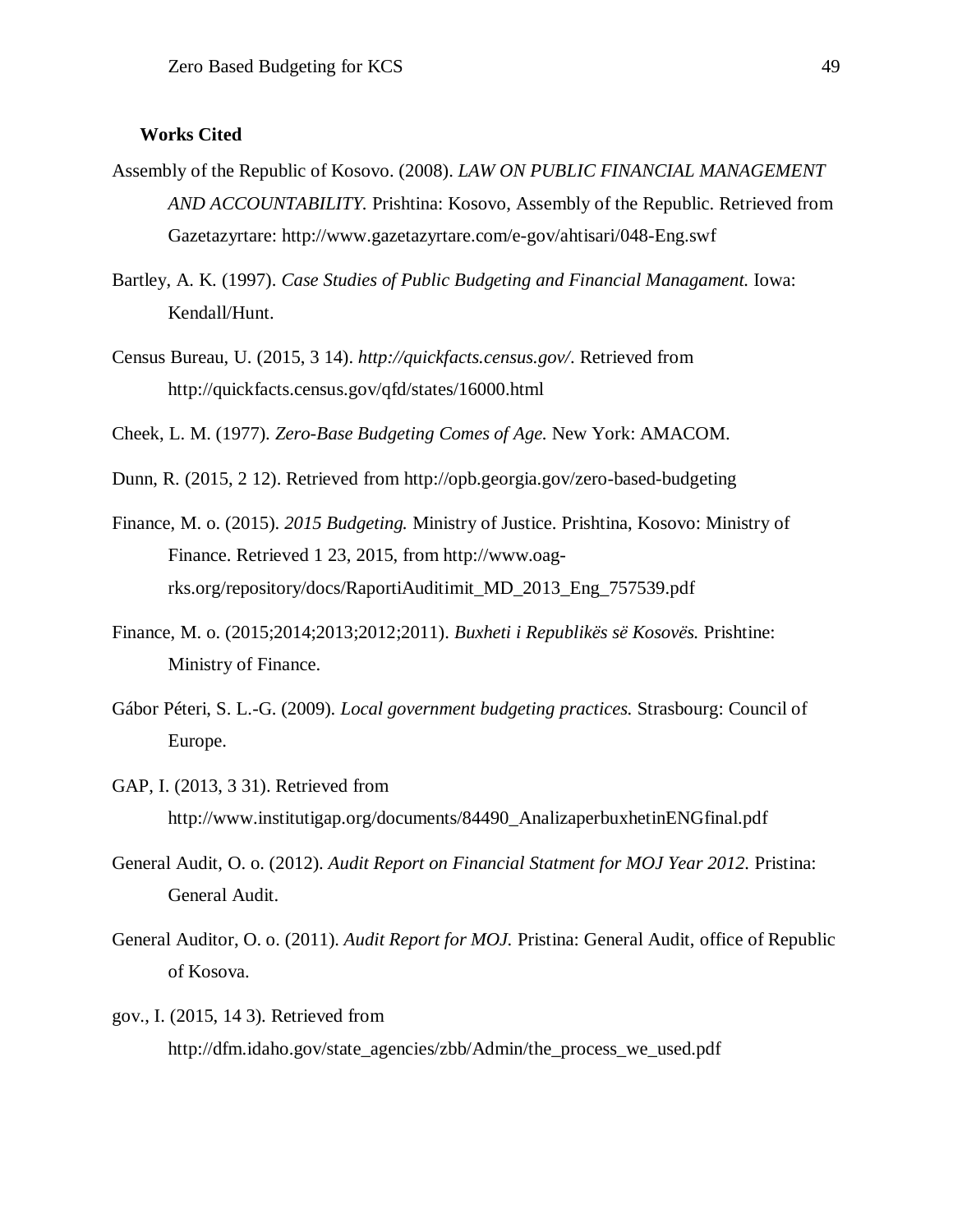idaho.gov. (2015, 3 14). Retrieved from

http://dfm.idaho.gov/state\_agencies/zbb/Admin/zbb\_administration.html

idoc.idaho.gov. (2015, March 15). *www.idoc.idaho.gov*. Retrieved from www.idoc.idaho.gov: http://www.idoc.idaho.gov/content/business\_services

Infoplease. (2015, 3 14). Retrieved from infoplease: http://www.infoplease.com/encyclopedia/us/idaho-facts-figures.html

- Justice, M. o. (2015, 1 24). Retrieved from http://www.md-ks.net/?page=2,208
- Justice, M. o. (2015, 2 23). *Kosovo Correctional Service*. Retrieved from http://www.mdks.net/?page=2,62
- Justice, V. I. (2012). *The Price of Prisons | Idaho.* Idaho: Vera Institute of Justice.
- Marcon, J. (2012). Retrieved from http://accounting.fundamentalfinance.com/zero-basedbudgeting.php
- Pyhrr, P. A. (1973). *Zero Base Budgeting.* John Wiley & Sons,Inc.
- Shim, J. K. (2011). *Budgeting Basics and Beyond.* Hoboken, NJ, USA: Wiley.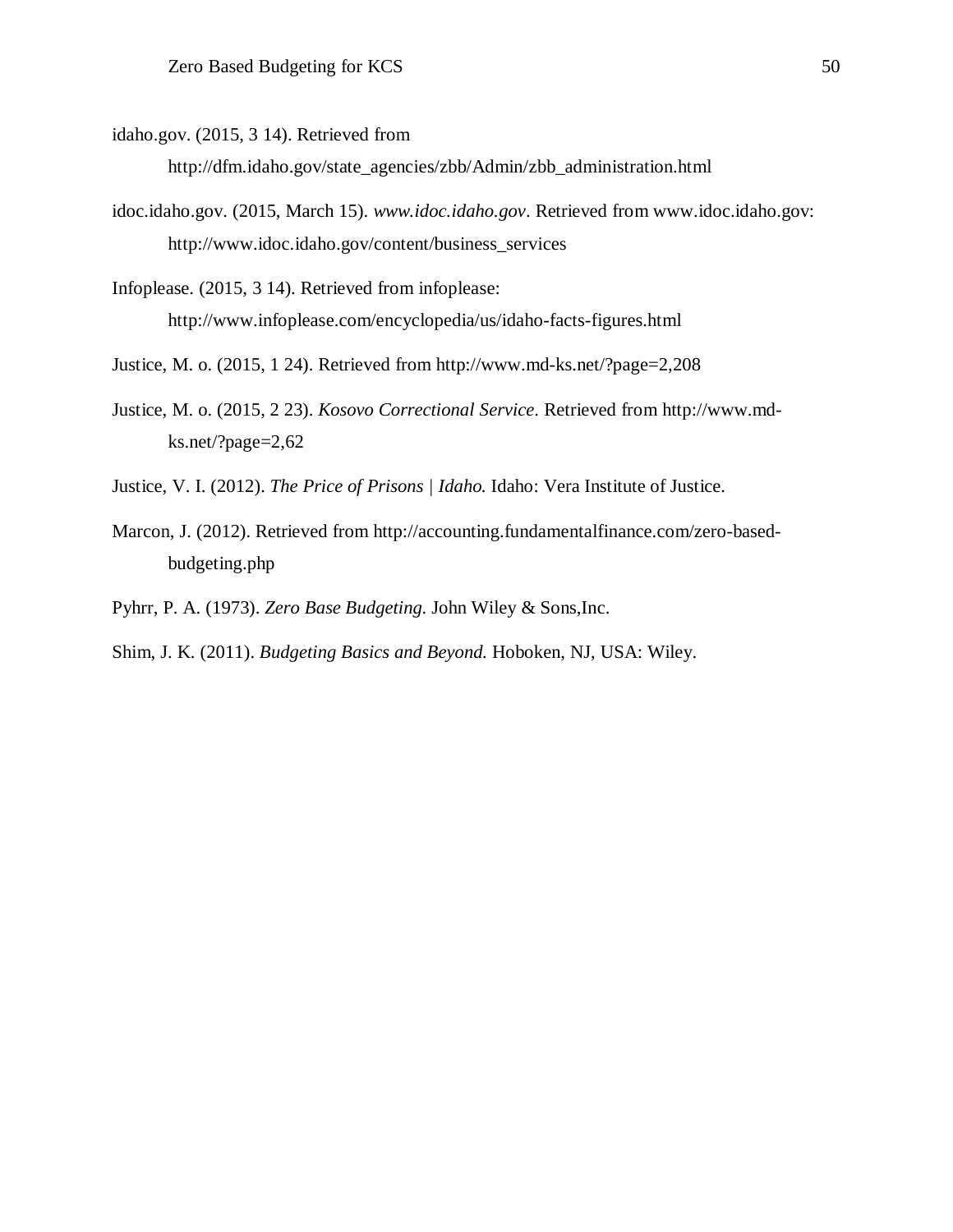## <span id="page-51-0"></span>**Annex**

## <span id="page-51-1"></span>Questionnaire: Zero Based Budgeting New Budgeting Approach to Kosovo Public Services Dear Sir/Madam

My Name is Burim Haxholli, I am a student at the American University of Kosovo. Through this compiled questionnaire I intend to propose to the Government, the method of preparing the budget as" Budgeting from scratch or "0 ".

This paper is part of a Capstone Project, Master in Public Administration. I would be grateful if you share your valuable time to respond to this questionnaire.

Budgeting is the main tool for planning and control activities such as money income and outcome for its departments within an organization company. Through this survey, I tend to draw the strengths and weaknesses of the budget preparation in institutions of Public Services in Republic of Kosovo, about the quality of budget preparation, processes, deficiencies, weaknesses etc.

## \* Required

**Evaluate the level of preparation of the budget of the Republic of Kosovo** \*

- $\circ$   $\Box$  Superior
- $\overline{\mathsf{C}}$  Excellent

 $\overline{\circ}$   $\Box$  Good

 $\overline{\circ}$  Poor

## **Which budgeting method is required in Public Services** \*

Incremental budgeting uses data last year, making a small increase for the following year, and budgeting from "0" starts with budget lines reassessment of the value 0.

╺╿

## This is a required question

**Evaluate the degree of compiling, and budget forecasting in Public Services for Capital Projects:** \*

1 2 3 4 5

Poor  $\bigcirc$   $\bigcirc$   $\bigcirc$   $\bigcirc$   $\bigcirc$  Superior

**Evaluate the degree of compiling and budget forecasting in Public Services for the category Wages & Salaries:** \*

1 2 3 4 5 Poor  $\bigcirc$   $\bigcirc$   $\bigcirc$   $\bigcirc$   $\bigcirc$  Superior

**Evaluate the degree of compiling and budget forecasting in the Republic of Kosovo for Goods and Services:** \*

1 2 3 4 5

Poor  $\bigcirc$   $\bigcirc$   $\bigcirc$   $\bigcirc$   $\bigcirc$  Superior